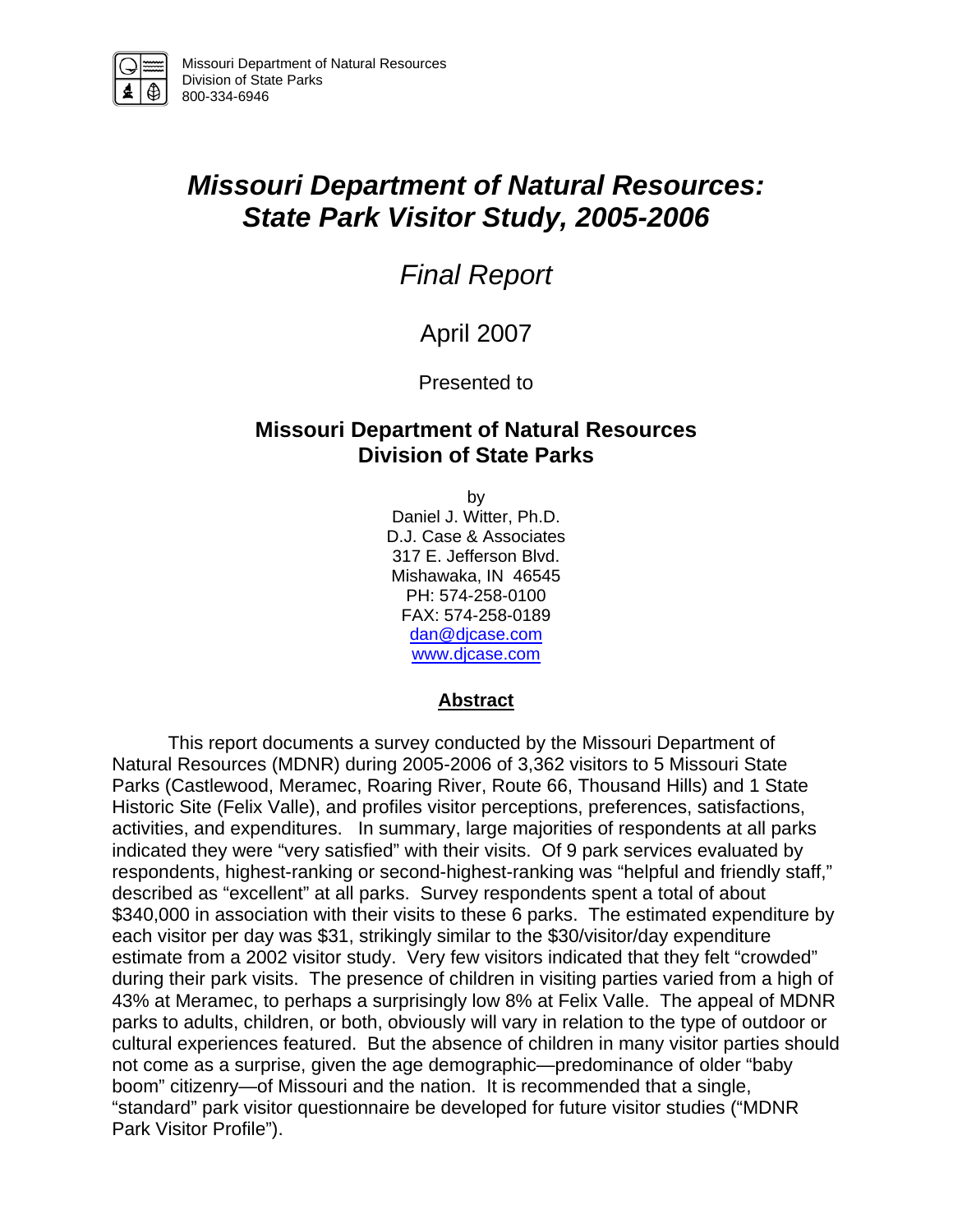## **Table of Contents**

| Figure 1. State Parks & Historic Sites Surveyed During the 2005-2006 Missouri State Park         |     |
|--------------------------------------------------------------------------------------------------|-----|
|                                                                                                  |     |
|                                                                                                  |     |
|                                                                                                  |     |
| Table 2. Q: "If no [not first visit], about how many times have you visited the park in the past |     |
|                                                                                                  |     |
| Table 3. Q: "During this visit to [park], are you staying overnight [nearby]?"11                 |     |
| Table 4a. Q: "If yes [staying over], how many nights are you staying?""  12                      |     |
| Table 4b. Q: Total length of park stay, in days (including day trips), by park12                 |     |
| Table 4c. Q: Total length of park stay, in days (including day trips), all parks. 13             |     |
|                                                                                                  |     |
| Table 6. Q: "How many adults (18+), including yourself, are in your immediate group?" 13         |     |
| Table 7. Q: "How many children (0-17) are in your immediate group?" 14                           |     |
| Table 8. Q: Total party size, calculated from adults and children in group. 14                   |     |
|                                                                                                  |     |
| Table 10. Q: "Is [park] the primary destination of your trip to the area?"15                     |     |
| Table 11. Q: "Did you know about Felix Valle House State Historic Site before you arrived in     |     |
|                                                                                                  |     |
| Table 12. Q: "How did you find out about Felix Valle House State Historic Site?" 15              |     |
| Table 13. Q: "Have you extended your stay in the area because of Castlewood State Park?".16      |     |
| Table 14. Q: "If yes, how many days have you extended your stay?" (for respondents providing     |     |
|                                                                                                  |     |
| Table 15. Q: "How many miles did you drive from your home to reach Castlewood State Park         |     |
|                                                                                                  |     |
|                                                                                                  |     |
|                                                                                                  |     |
|                                                                                                  |     |
|                                                                                                  |     |
|                                                                                                  |     |
|                                                                                                  |     |
|                                                                                                  |     |
|                                                                                                  |     |
|                                                                                                  |     |
|                                                                                                  |     |
| Table 17. Q: "What activities do you engage in during a typical visit to Castlewood State Park?" | .22 |
| Table 18. Q: "What activities do you engage in during a typical visit to Meramec State Park?"24  |     |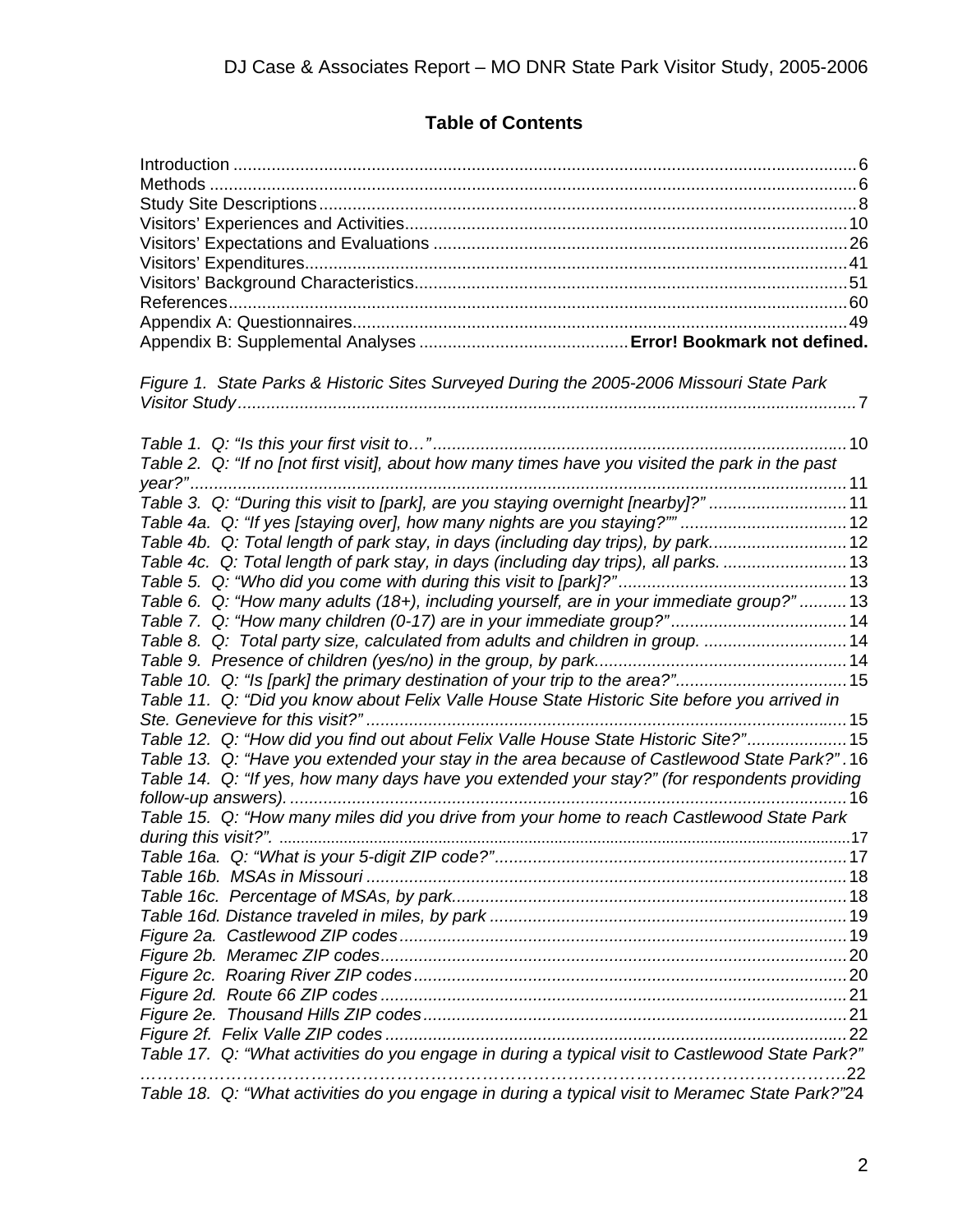*Table 19. Q: "What activities do you engage in during a typical visit to Roaring River State Park?"..........................................................................................................................................*24 *Table 20. Q: "What activities do you engage in during a typical visit to Route 66 State Park?"* 25 *Table 21. Q: "What activities do you engage in during a typical visit to Thousands Hills State Park?"..........................................................................................................................................*25 *Table 22. Q: "What activities do you engage in during a typical visit to Felix Valle State Histori*c *Site?"...........................................................................................................................................*26 *Table 23. Q: "How satisfied are you with each of the following at Castlewood State Park?".....*26 *Table 24. Q: "Please indicate how satisfied you are with the trails at Castlewood State Park?"*27 *Table 25. Q: "How satisfied are you with each of the following at Meramec State Park?".........*27 *Table 26. Q: "How satisfied are you with each of the following at Roaring River State Park?"..*27 *Table 27. Q: "How satisfied are you with each of the following at Route 66 State Park?" .........*28 *Table 28. Q: "How satisfied are you with each of the following at Thousand Hills State Park?"* 28 *Table 29. Q: "How satisfied are you with each of the following at Felix Valle State Historic Site?" …………………………………………………………………………………………………………….*28 *Table 30. Q: "If visiting another house museum in Ste. Genevieve, what factor(s) influenced your decision to visit that museum?"...........................................................................................*29 *Table 31. Q: "Were the high directional signs to [park] easy to follow?"....................................*29 *Table 32. Q: "How do you rate [park] on each of the following?"...............................................*30 *Table 33. Q: "How do you rate [park] on each of the following?" Means (where 4 = "excellent,"*   $3 =$  "good,"  $2 =$  "fair,"  $1 =$  "poor" ("don't know" eliminated for this analysis)), ranked means ( $1 =$ *highest performance and 9 = lowest performance), and word anchors assigned to means.......*31 *Table 34. Q: "When visiting any state park, how important is each of the following?" ...............*32 *Table 35. Q: "When visiting any state park, how important is each of the following to you?" Means (where 4 = "Very important," 3 = "Important," 2 = "Unimportant," 1 = "Very unimportant" ("don't know" eliminated for this analysis)), ranked means (1 = highest performance and 9 = lowest performance), and word anchors assigned to means......................................................*33 *Table 36. Kendall's Coefficient of Concordance (Kendall's W) for mean rankings of response to "When visiting any state park, how important is each of the following?".....................................*34 *Figure 3a. Importance-Performance Matrix of park attributes, for Castlewood..........................*35 *Figure 3b. Importance-Performance Matrix of park attributes, for Meramec .............................*36 *Figure 3c. Importance-Performance Matrix of park attributes, for Roaring River.......................*36 *Figure 3d. Importance-Performance Matrix of park attributes, for Route 66..............................*37 *Figure 3e. Importance-Performance Matrix of park attributes, for Thousand Hills.....................*37 *Figure 3f. Importance-Performance Matrix of park attributes, for Felix Valle.............................*38 *Table 37. Q: "If safety is an issue, which of the following would most increase your feeling of being safe at [park]?"* ...............................................................................................................................39 *Table 38. Q: "During this visit to the park, how crowded did you feel?".....................................*40 *Table 39. Q: "During this visit to the park, how crowded did you feel?" Means (where 1 = "Not at all crowded," 2, 3, 4 = "Slightly crowded,"*  $5 =$  *"Slightly/Moderately crowded," 6, 7, 8 = "Moderately crowded," 9 = "Extremely crowded,", and word anchors assigned to means. ........*40 *Table 40. Q: "Overall, how satisfied are you with this visit to [park]?"*.............................................41 *Table 41a. Castlewood—Q: "If staying overnight, where are you staying…." .........................*41 *Table 41b. Castlewood—Q: "If staying overnight, …what is the total amount you and your immediate group expect to pay in lodging? (If staying multiple nights, please provide the total lodging amount for the entire stay rather than the cost per night)?" .........................................*41 *Table 42a. Meramec—Q: "If staying overnight, where are you staying…." ..............................*42 *Table 42b. Meramec—Q: "If staying overnight, …what is the total amount you and your immediate group expect to pay in lodging? (If staying multiple nights, please provide the total lodging amount for the entire stay rather than the cost per night)?" ........................................*42 *Table 43a. Roaring River—Q: "If staying overnight, where are you staying…." .......................*42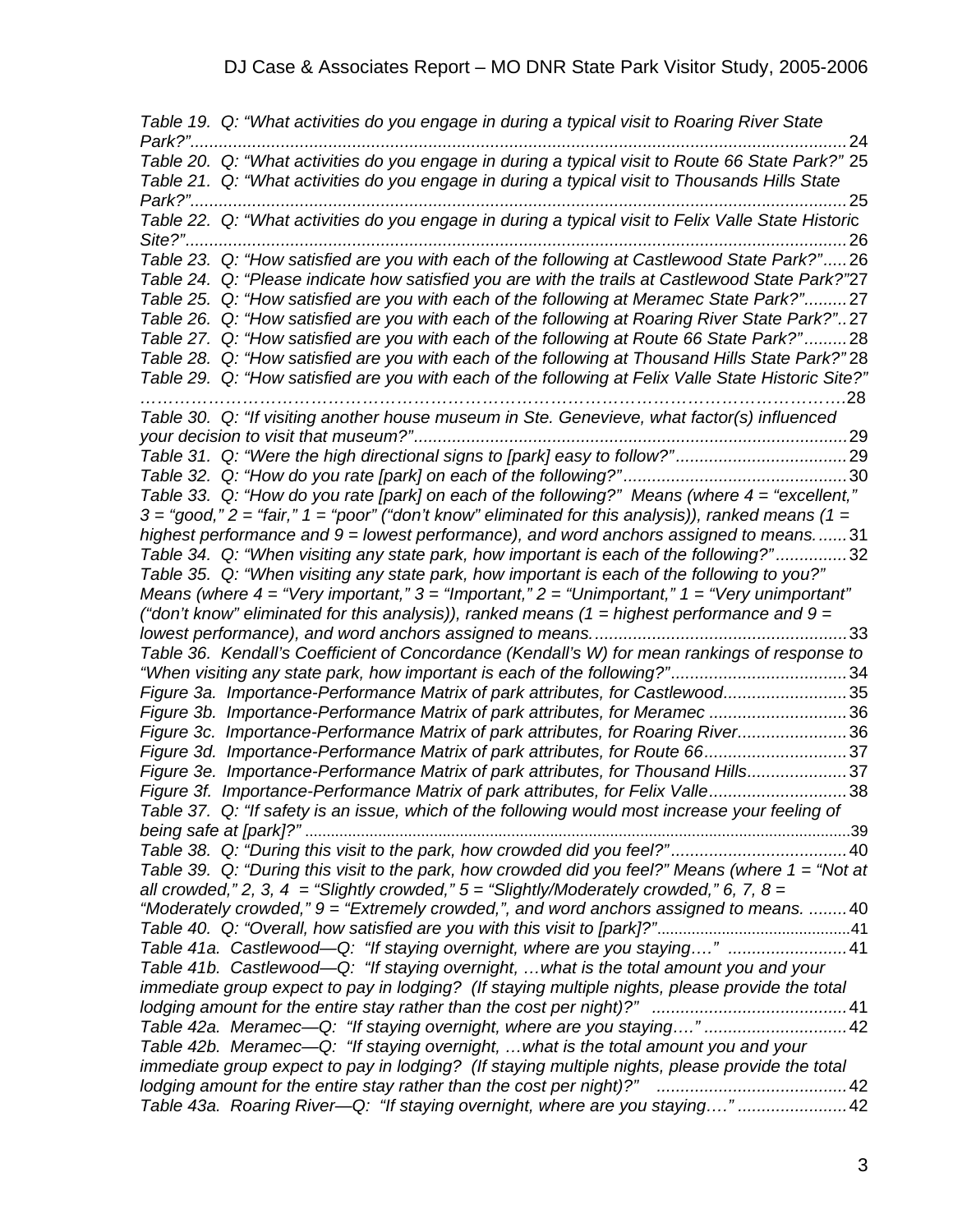*Table 43b. Roaring River—Q: "If staying overnight, …what is the total amount you and your immediate group expect to pay in lodging? (If staying multiple nights, please provide the total lodging amount for the entire stay rather than the cost per night)?" ...........................................*43 *Table 44a. Route 66—Q: "If staying overnight, where are you staying…."...............................*43 *Table 44b. Route 66—Q: "If staying overnight, …what is the total amount you and your immediate group expect to pay in lodging? (If staying multiple nights, please provide the total lodging amount for the entire stay rather than the cost per night)?" ...........................................*43 *Table 45a. Thousand Hills—Q: "If staying overnight, where are you staying…."......................*43 *Table 45b. Thousand Hills—Q: "If staying overnight, …what is the total amount you and your immediate group expect to pay in lodging? (If staying multiple nights, please provide the total lodging amount for the entire stay rather than the cost per night)?" ...........................................*44 *Table 46a. Felix Valle—Q: "If staying overnight, where are you staying….".............................*44 *Table 46b. Felix Valle—Q: "If staying overnight, …what is the total amount you and your immediate group expect to pay in lodging? (If staying multiple nights, please provide the total lodging amount for the entire stay rather than the cost per night)?" ...........................................*44 *Table 47a. Castlewood—Q: "During this trip, what is the total amount you and your immediate group expect to spend on…?".....................................................................................................*45 *Table 47b. Castlewood—Q: "During this trip, what is the total amount you and your immediate group expect to spend on…?".....................................................................................................*45 *Table 48a. Meramec—Q: "During this trip, what is the total amount you and your immediate group expect to spend on…?".....................................................................................................*46 *Table 48b. Meramec—Q: "During this trip, what is the total amount you and your immediate group expect to spend on…?".....................................................................................................*47 *Table 49a. Roaring River—Q: "During this trip, what is the total amount you and your immediate group expect to spend on…?" ...................................................................................*47 *Table 49b. Roaring River—Q: "During this trip, what is the total amount you and your immediate group expect to spend on…?" ...................................................................................*48 *Table 50a. Route 66—Q: "During this trip, what is the total amount you and your immediate group expect to spend on…?".....................................................................................................*48 *Table 50b. Route66—Q: "During this trip, what is the total amount you and your immediate group expect to spend on…?".....................................................................................................*49 *Table 51a. Thousand Hills—Q: "During this trip, what is the total amount you and your immediate group expect to spend on…?" ...................................................................................*49 *Table 51b. Thousand Hills—Q: "During this trip, what is the total amount you and your immediate group expect to spend on…?" ...................................................................................*50 *Table 52a. Felix Valle—Q: "During this trip, what is the total amount you and your immediate group expect to spend on…?".....................................................................................................*50 *Table 52b. Felix Valle—Q: "During this trip, what is the total amount you and your immediate group expect to spend on…?".....................................................................................................*50 *Table 53. Q: "How do you typically receive information about Missouri state parks and/or historic sites? Please indicate how much information you receive from the following sources:"*52 *Table 54. Q: "How do you typically receive information about Missouri state parks and/or historic sites? Please indicate how much information you receive from the following sources:" Means (where 3 = "Lots," 2 = "Some," 1 = "None" ("don't know" eliminated for this analysis)), ranked means (1 = most information and 10 = least information), and word anchors assigned to means. ........................................................................................................................................*53 *Table 55. Q: "If you have access to the Internet, how often do you use the Internet when planning a trip or vacation?"........................................................................................................*54 *Table 56. Q: "What is your age?" (by average).........................................................................*54 *Table 57. Q: "What is your age?" (by category)........................................................................*54 *Table 58. Q: "What is your sex?" ..............................................................................................*55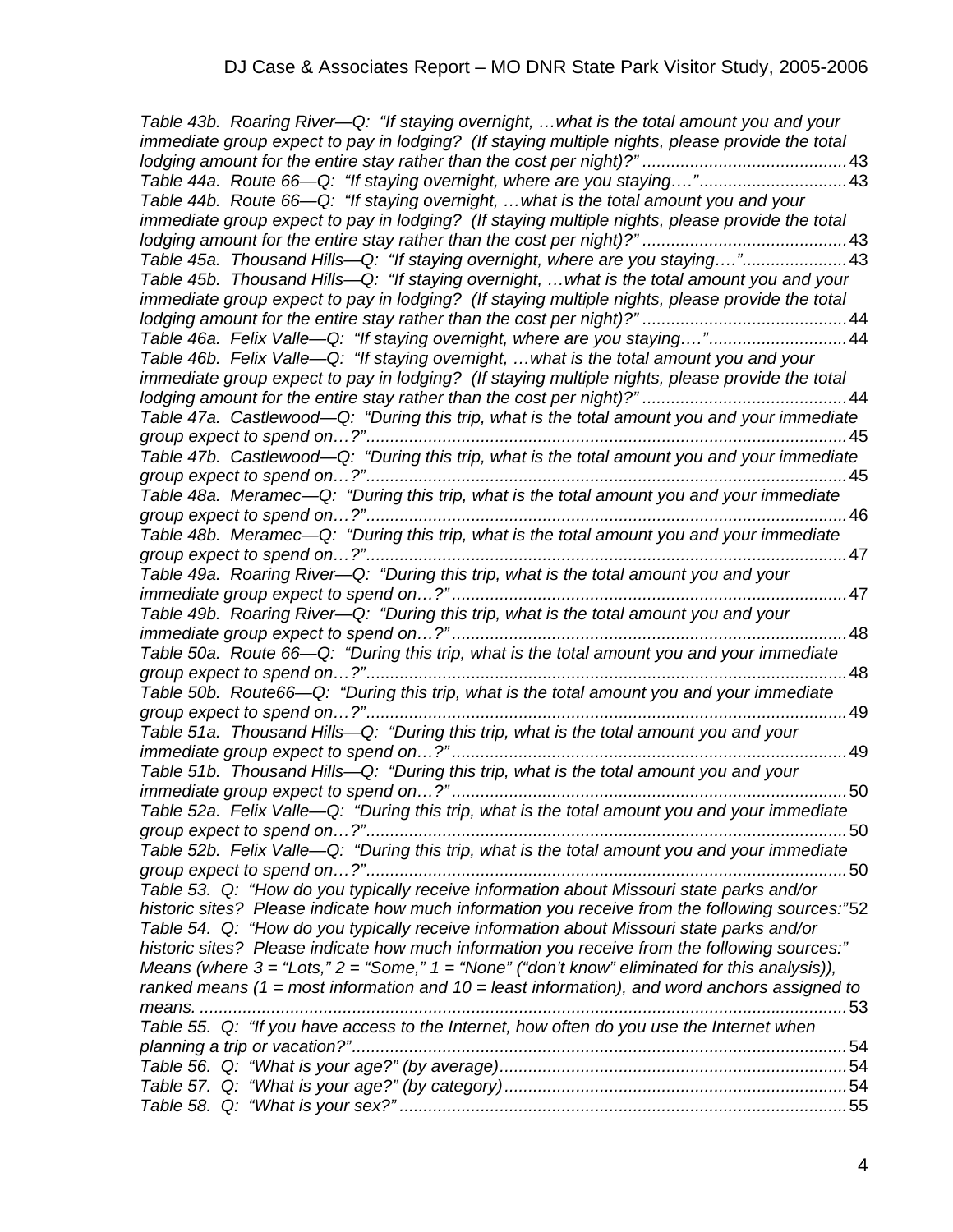|  | Table 60. Q: "What is the highest level of education you have completed?". 55 |  |
|--|-------------------------------------------------------------------------------|--|
|  |                                                                               |  |
|  |                                                                               |  |
|  |                                                                               |  |
|  | Table 64. Q: "When at home, do you speak a language other than English?"57    |  |
|  |                                                                               |  |
|  |                                                                               |  |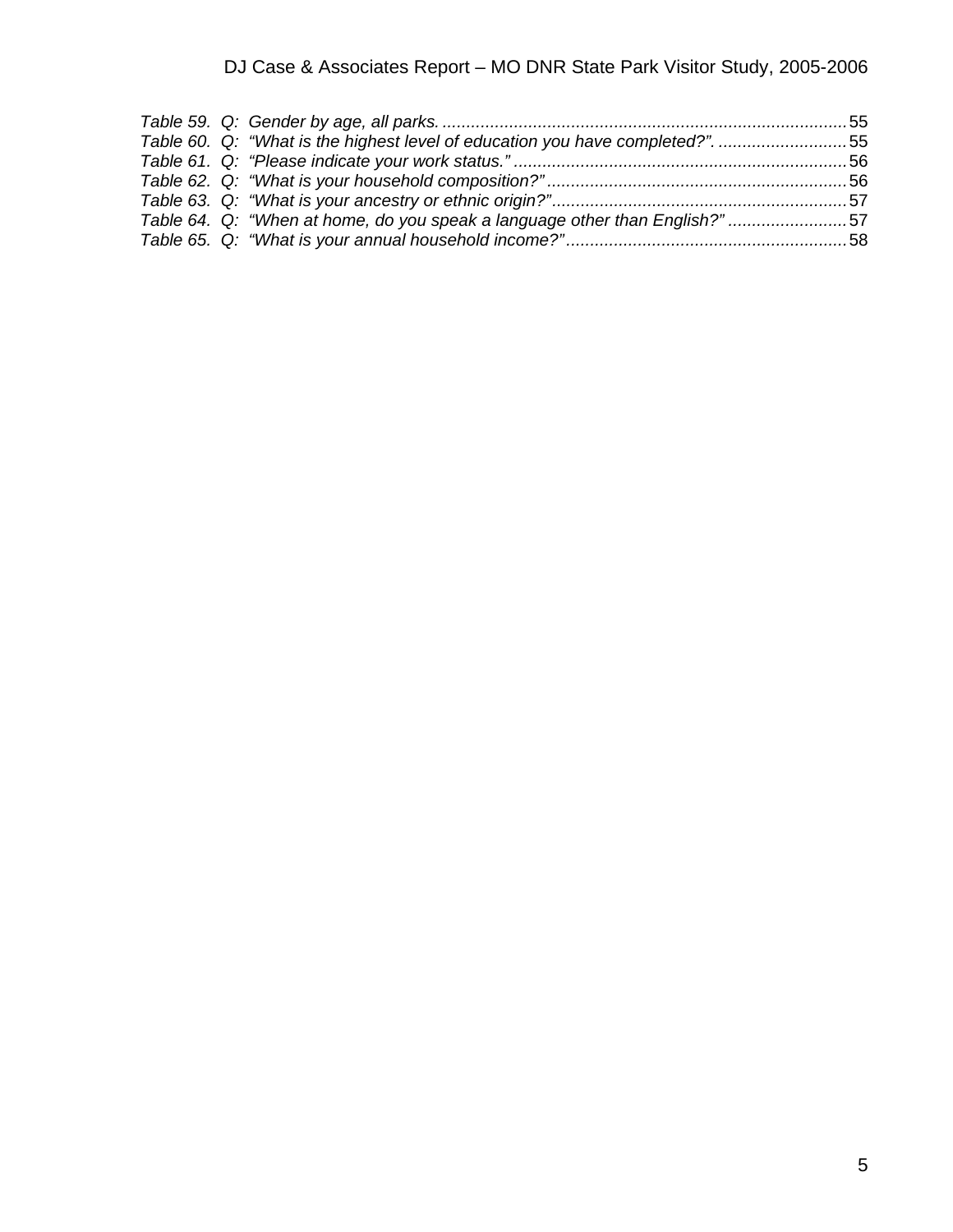## **Missouri Department of Natural Resources: State Park Visitor Study, 2005-2006**

#### **Introduction**

 The Missouri Department of Natural Resources (MDNR) manages 49 state parks, 34 historic sites, and Roger Pryor Backcountry, offering a wide range of recreational and educational opportunity while showcasing a similarly broad array of Missouri's natural and cultural facets.

 Citizen evaluation of facilities and experiences is important input to MDNR's performance and program appraisal and planning. For example, during 1997-2000, a series of on-site surveys assessed visitor satisfaction at 25 State Parks and State Historic Sites.

 During 2005-2006, data were collected from visitors at 5 State Parks and 1 State Historic Site—hereafter, "parks"—with a total response group of 3,362 (Figure 1):

- $\triangleright$  Castlewood State Park (n = 1,810),
- $\triangleright$  Meramec State Park (n = 210),
- $\triangleright$  Roaring River State Park (n = 325),
- ▶ Route 66 State Park <math>(n = 494)</math>,
- $\triangleright$  Thousand Hills State (n = 123), and
- $\triangleright$  Felix Valle House State Historic Site (n = 400).

 Questions assessed users' past visitation; recreational activities; evaluation of services, facilities, and programs; expenditures; sources of park information; and selected background characteristics.

#### **Methods**

MDNR collected and entered data for the 2005-2006 visitor study, and D.J. Case & Associates (DJCase) assisted MDNR in data analysis and report preparation. Sampling occurred from Dec. 1, 2005 to November 30, 2006, and was purposive; at Felix Valle, surveys were distributed at the end of the interpretive tour of the historic buildings. At Route 66, Meramec, Roaring River and Thousand Hills, sampling occurred via a roving route of designated use areas (e.g., day-use area, campground, visitor center), where the survey clerk would approach groups of visitors and ask them to participate in the survey. At Castlewood, two exit surveys were conducted, one in which visitors were leaving the park in their vehicles and the other in which trail users were surveyed as they left a particular trailhead.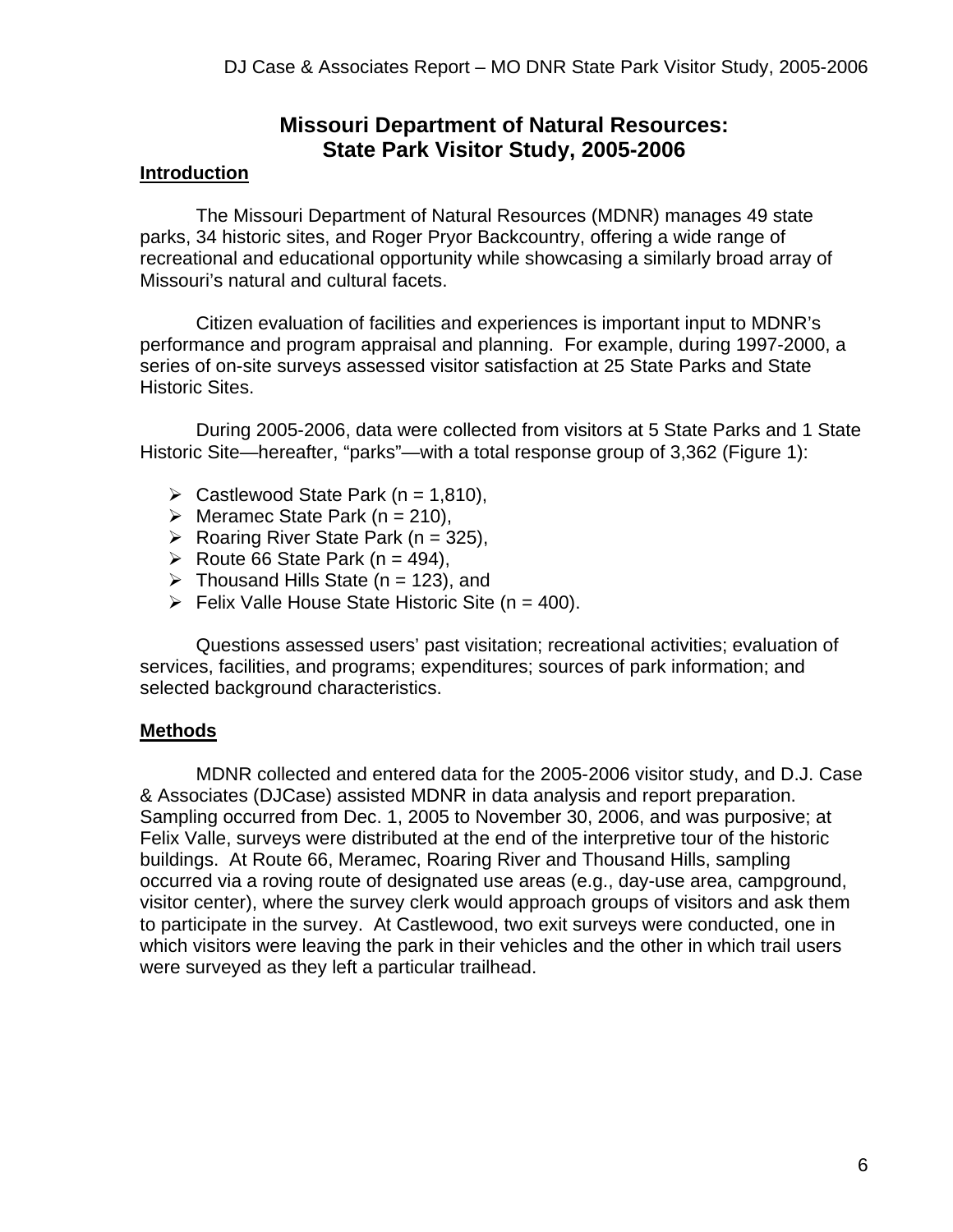*Figure 1. State Parks & Historic Sites Surveyed During the 2005-2006 Missouri State Park Visitor Study* 

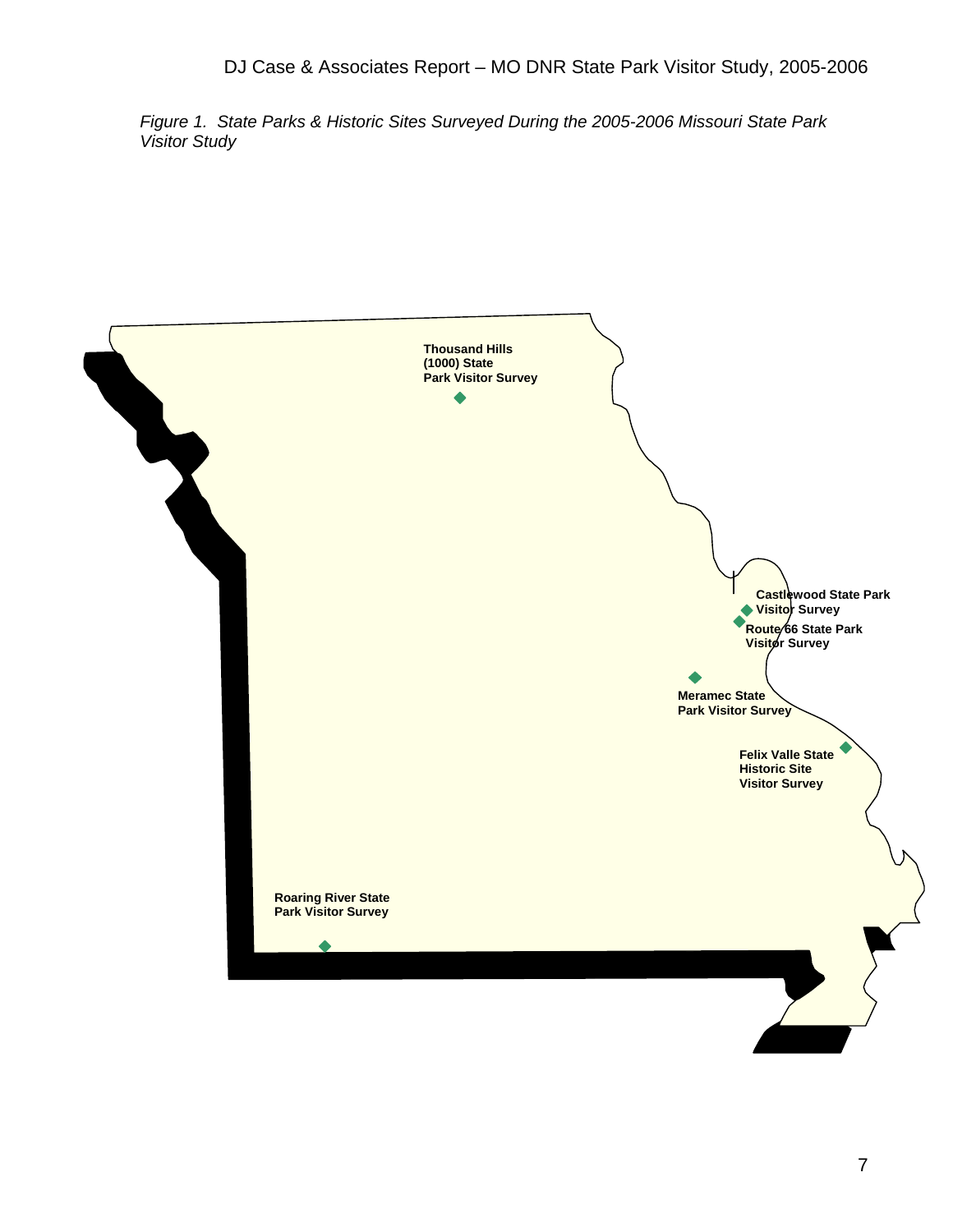DJCase prepared SPSS 15.0 (2006) files, analyzed data, and prepared draft and final reports. Many of the survey items were the same across all 6 parks, allowing interpark comparisons (see Appendix A, "Surveys"). Other survey items were customized to assess visitor perceptions of services/facilities/opportunities unique to the parks, thus requiring park-by-park analysis of these items. Findings are presented in approximately the same order as arranged in the questionnaires, though some liberty is taken to group findings by theme (Visitors' Experiences and Activities, Visitors' Evaluations and Expectations, Visitors' Expenditures, and Visitors' Background Characteristics. Supplemental analyses by park are presented in Appendix B. Tables presented in the following narrative include "valid" cases (that is, exclude "missing cases").

#### **Study Site Descriptions (from http://www.mostateparks.com/places.htm)**

 Castlewood State Park. "A trip to Castlewood State Park gives visitors a firsthand look at the area's glorious past. At the same time, the natural beauty of the Meramec River and the surrounding open spaces offer a serene escape from urban life. Between 1915 and 1940, thousands of St. Louis residents traveled by train each weekend to the Castlewood area for water fun, dancing and clubhouse partying. Today, the 1,802-acre Castlewood State Park preserves the history of the former resort. [Acquired in 1974], the park stretches for nearly five miles, straddling both sides of the Meramec River. It incorporates much of the old resort area, including the grand staircase that once led revelers up to the large hotels and clubs. Although the hotels and clubs are gone, the staircase and the lure of the region remain." *Activities:* fishing, picnicking, hiking, equestrian/mountain-biking trails.

 Meramec State Park. "The beauty of the Meramec River and its surrounding bluffs, caves and forests have pleased visitors since the park opened in 1927. In 1933, the craftsmen of the Civilian Conservation Corps began blending a variety of visitor facilities into the park's rugged landscape. This popular 6,896-acre park offers yearround access to camping, picnicking and trails. Guided tours of Fisher Cave, one of more than 40 caves in the park, are provided on a seasonal basis for a nominal fee. Water enthusiasts will enjoy swimming, fishing, rafting and canoeing in the Meramec River. Weekdays offer substantially more solitude than weekends. Additional facilities include a park store that offers raft and canoe rentals, campsites (including three group sites), rental cabins, motel rooms and a conference center. Some services and facilities are only available on a seasonal basis. Meramec State Park's visitor center offers a mix of educational exhibits including large aquariums that display the amazing variety of aquatic life found in the river."

*Activities:* camping, canoeing, cave tours, fishing, lodging, picnicking, swimming, hiking/backpacking trails.

Roaring River State Park. "Roaring River [3,978 acres; acquired in 1928] is known for its premier trout fishing. Young and old alike will enjoy feeding and watching the fish in the spring pool or taking a tour of the trout hatchery. Other park features include a swimming pool, shaded picnic area and store.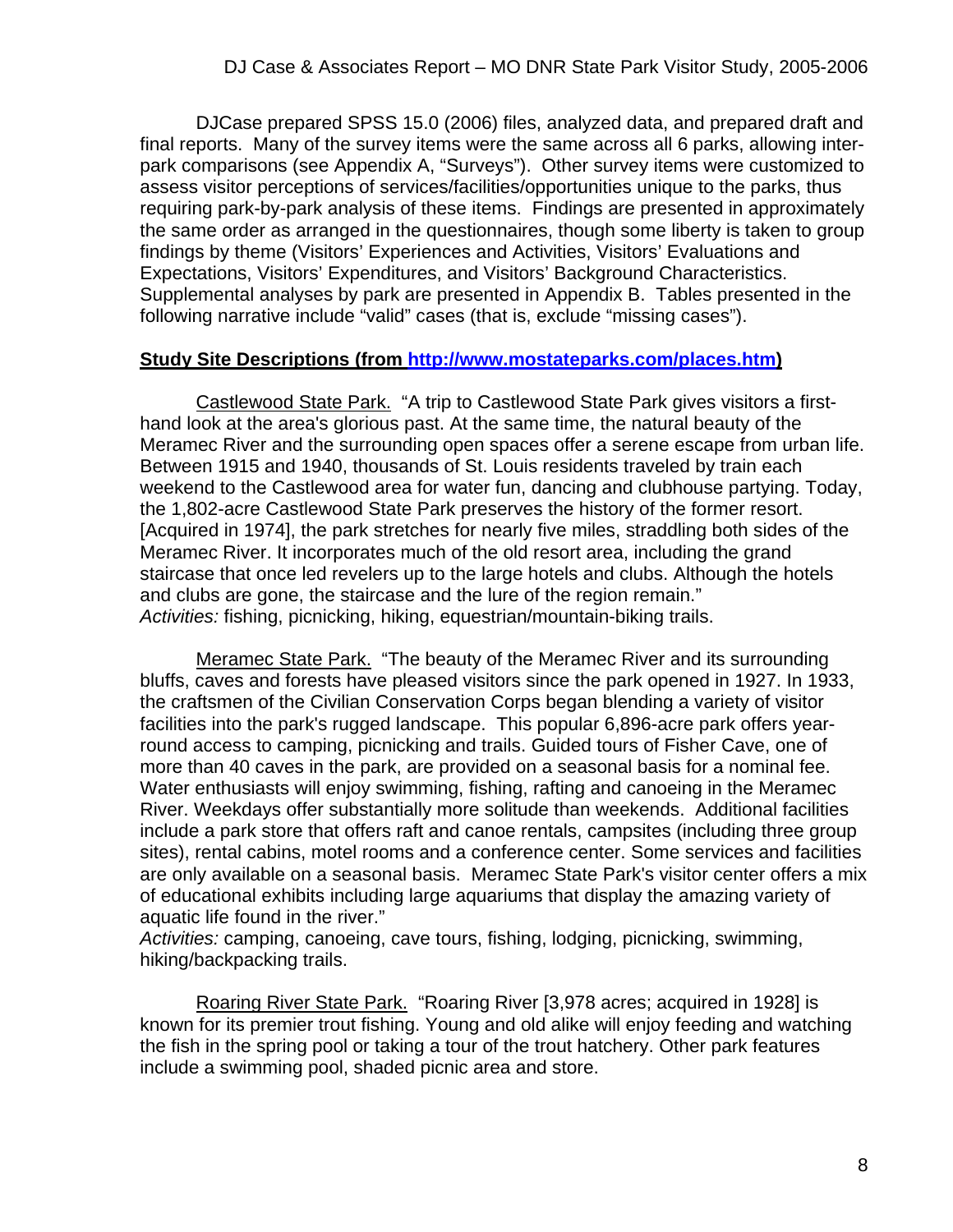Explore the natural wonders of the park on one of seven trails totaling over 10 miles. Ozark Chinquapin Nature Center exhibits interpretive displays and park naturalists present programs on the park's natural history. Overnight guests have a variety of options. Campers will find 187 campsites ranging from basic to electric hookup. The elegant Emory Melton Inn and Conference Center features 26 guest rooms, a restaurant, gift shop and meeting rooms. Twenty-six secluded, rustic cabins with kitchens are perfect for families. Reservations for the inn and cabins are required." *Activities:* camping, dining, hiking, lodging, picnicking, swimming trout fishing.

 Route 66 State Park. "Route 66 State Park [acquired in 1997] showcases the history and mystique of a highway that has been called "The Main Street of America." The historic Route 66 has come to represent American mobility, independence and spirit of adventure, and the park has captured the essence of the highway in its displays and array of recreation options. Located along the original Route 66 corridor, the nearly 419-acre park is a boon to park visitors who want to enjoy nature and see interesting historical displays showcasing Route 66. Bridgehead Inn, a 1935 roadhouse, serves as Route 66 State Park's visitor center. It houses Route 66 memorabilia and interprets the environmental success story of the former resort community of Times Beach, which once thrived on the location of the park. Excellent opportunities to picnic, exercise, bird-watch or study nature await visitors. The park area bounds with more than 40 types of birds and a diverse set of trees, plants and animals. Picnic sites are scattered beneath the shade trees. Level walking, bicycling and equestrian trails throughout the park are perfect for beginning bicycle riders and health-conscious visitors."

*Activities:* fishing, picnicking, hiking/equestrian/bicycling trails.

 Thousand Hills State Park. "As the population of Kirksville expanded in the 1950s, the city sought to increase its supply of fresh water. Thousand Hills State Park was created following the construction of the 573-acre Forest Lake to serve as the city's reservoir. Today, the 3,215-acre park [acquired in 1952] offers visitors a unique opportunity to explore the best of northern Missouri. The park's central feature is the lake, created by the damming of Big Creek. While the reservoir supplies water to the community, the park's natural features recall a time when woodlands and savannas covered northern Missouri. Visitors can experience some of these natural wonders by hiking the park's trails. The cool waters of Forest Lake offer a wide variety of recreational opportunities, including swimming, fishing, boating and skiing. Hiking, mountain bicycling and nature study are popular on-land activities. An interpretive shelter displays the park's petroglyphs - rock carvings left behind by the area's inhabitants more than 1,500 years ago. Visitors wanting to extend their stay can sleep in one of the cabins near the dining lodge or camp in a modern campground to experience more of what Thousand Hills State Park has to offer."

*Activities:* boating, camping, canoeing, dining, fishing, lodging, marina, picnicking, swimming, hiking/mountain biking/backpacking trails.

 Felix Valle House State Historic Site. "Settled by French-Canadian *habitants* in the late 1740s, the village of Ste. Genevieve has been inviting visitors to enjoy the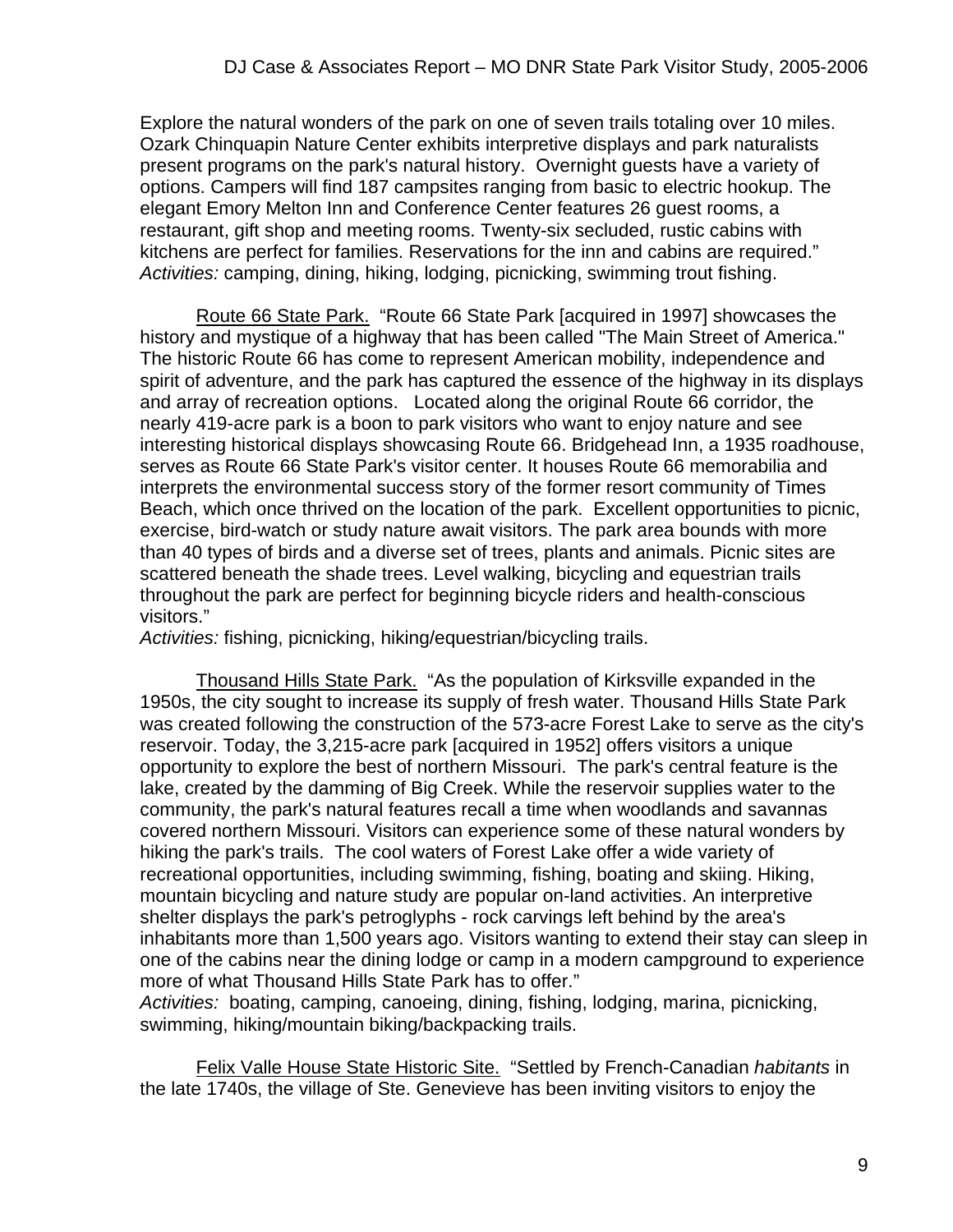charm of its narrow streets, shops, museums and historic homes for decades. Located amid Ste. Genevieve's National Historic Landmark District, the Felix Vallé House State Historic Site offers visitors a rare glimpse of Missouri's French colonial past. The [10 acre] site [acquired in 1970] features the Felix Vallé House built in 1818 as an American-Federal style residence and mercantile store. Restored and furnished to reflect the 1830s, the home today interprets the American influence on the French community following the Louisiana Purchase. Just across the street is the Dr. Benjamin Shaw House. The earliest portion of this white frame building was constructed in 1819 by Jean Baptiste Bossier as a storehouse for his mercantile business. Today, the house provides interpretive space for the site. Facing *le grand champ*, the agricultural fields of colonial Ste. Genevieve, is the 1792 Bauvais-Amoureux House. The walls of the house were formed from hewn logs, set upright into an earthen trench in a style known as *poteaux en terre,* making it a rare architectural treasure. An impressive diorama of Ste. Genevieve in 1832 is displayed in the house." *Activities:* Tours.

#### **Visitors' Experiences and Activities**

 Respondents were asked if their visits during which they were contacted to provide survey information were their first to the parks (Table 1).

|                      |     | Is this your first visit to ? |       |
|----------------------|-----|-------------------------------|-------|
|                      | Yes | No                            | Total |
| Castlewood           | 12% | 88%                           | 1807  |
| Meramec              | 32% | 68%                           | 209   |
| <b>Roaring River</b> | 12% | 88%                           | 325   |
| Route 66             | 51% | 49%                           | 491   |
| 1000 Hills           | 18% | 82%                           | 121   |
| Felix Valle          | 89% | 11%                           | 398   |
| Total                | 28% | 72%                           | 3351  |

*Table 1. Q: "Is this your first visit to…"* 

 Interestingly, few Castlewood respondents were "first-timers," even though the park was acquired more recently than long-tenured parks such as Roaring River, Thousand Hills, and Meramec. Felix Valle, a SHS acquired in 1970, showed highest first-time visitation.

 Respondents indicating prior visitation were asked how many times they had visited the park in the past year (Table 2).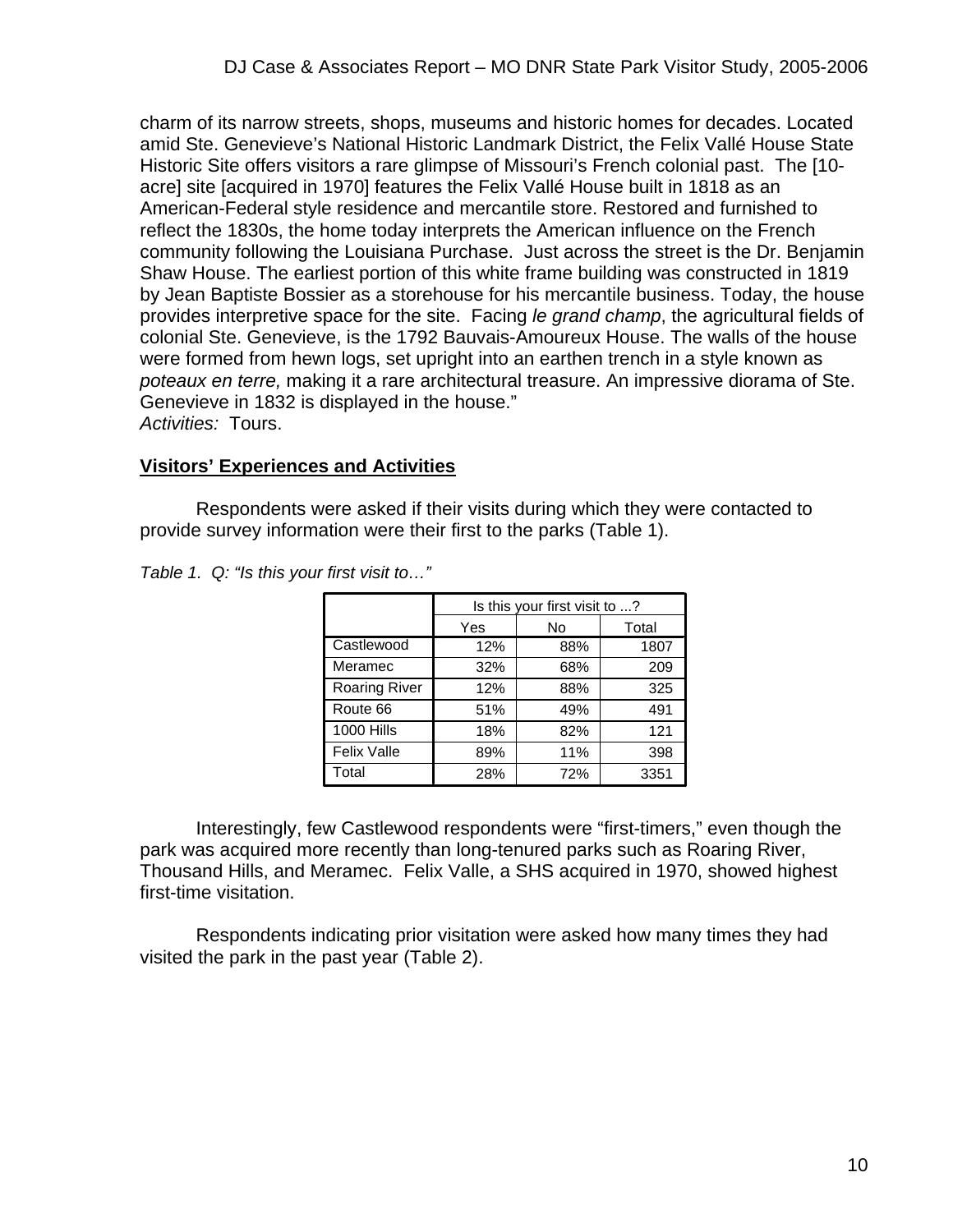|                      |         | If no, how many visits in past year? |                     |                   |         |         |                                    |  |  |  |
|----------------------|---------|--------------------------------------|---------------------|-------------------|---------|---------|------------------------------------|--|--|--|
|                      | Valid N | Mean <sup>a</sup>                    | Median <sup>b</sup> | Mode <sup>c</sup> | Minimum | Maximum | Standard<br>Deviation <sup>a</sup> |  |  |  |
| Castlewood           | 1234    | 34                                   | 12                  | 20                |         | 365     | 52                                 |  |  |  |
| Meramec              | 85      | 6                                    | 3                   |                   |         | 60      | 10                                 |  |  |  |
| <b>Roaring River</b> | 215     | 8                                    | 3                   | $\overline{2}$    |         | 136     | 16                                 |  |  |  |
| Route 66             | 184     | 19                                   | $\overline{4}$      | 2                 |         | 250     | 44                                 |  |  |  |
| <b>1000 Hills</b>    | 55      | 20                                   | 10                  | $\mathcal{P}$     |         | 100     | 23                                 |  |  |  |
| <b>Felix Valle</b>   | 19      | 2                                    | $\mathcal{P}$       | 2                 |         | 3       |                                    |  |  |  |
| Total                | 1792    | 27                                   | 9                   | $\overline{2}$    |         | 365     | 47                                 |  |  |  |

*Table 2. Q: "If no [not first visit], about how many times have you visited the park in the past year?"*

a. Arithmetic mean

b. Value in a distribution with an equal number of cases on each side of it

c. Value which occurs most frequently in the distribution

d. Square root of the arithmetic mean of the squared deviations from the mean

 Mean prior visitation over the past year varied widely, ranging from an average 2 visits at Felix Valle, to an individual suggesting literal daily (365) visitation to Castlewood. However, other measures of central tendency (median and mode) also warrant serious consideration (especially the median), given the relatively wide ranges and large standard deviations of the means. Median prior visitation ranged from a low of 2 days at Felix Valle to a high of 12 at Castlewood, and total median visitation across all parks was 9 visits. Total average visits (last row, Table 2) across all measures of central tendency should be viewed cautiously because of the influence of the large Castlewood sample ("N-size") on the total estimates.

 Subjects were asked if, during their visits, they were "staying overnight" (or in the case of Castlewood, Route 66, and Felix Valle, "staying overnight *nearby*")—with the intent of estimating if the parks' attractions prompted an overnight stay, either within the park or nearby (Table 3)—and if so, how many nights would be involved in the stay (Table 4a).

|                      | Are you staying overnight away from home? |     |       |  |  |  |  |  |
|----------------------|-------------------------------------------|-----|-------|--|--|--|--|--|
|                      | Yes                                       | No  | Total |  |  |  |  |  |
| Castlewood           | 3%                                        | 97% | 1796  |  |  |  |  |  |
| Meramec              | 76%                                       | 24% | 209   |  |  |  |  |  |
| <b>Roaring River</b> | 64%                                       | 36% | 321   |  |  |  |  |  |
| Route 66             | 22%                                       | 78% | 490   |  |  |  |  |  |
| <b>1000 Hills</b>    | 46%                                       | 54% | 120   |  |  |  |  |  |
| <b>Felix Valle</b>   | 59%                                       | 41% | 398   |  |  |  |  |  |
| Total                | 25%                                       | 75% | 3334  |  |  |  |  |  |

| Table 3. Q: "During this visit to [park], are you staying overnight [nearby]?" |  |  |
|--------------------------------------------------------------------------------|--|--|
|                                                                                |  |  |
|                                                                                |  |  |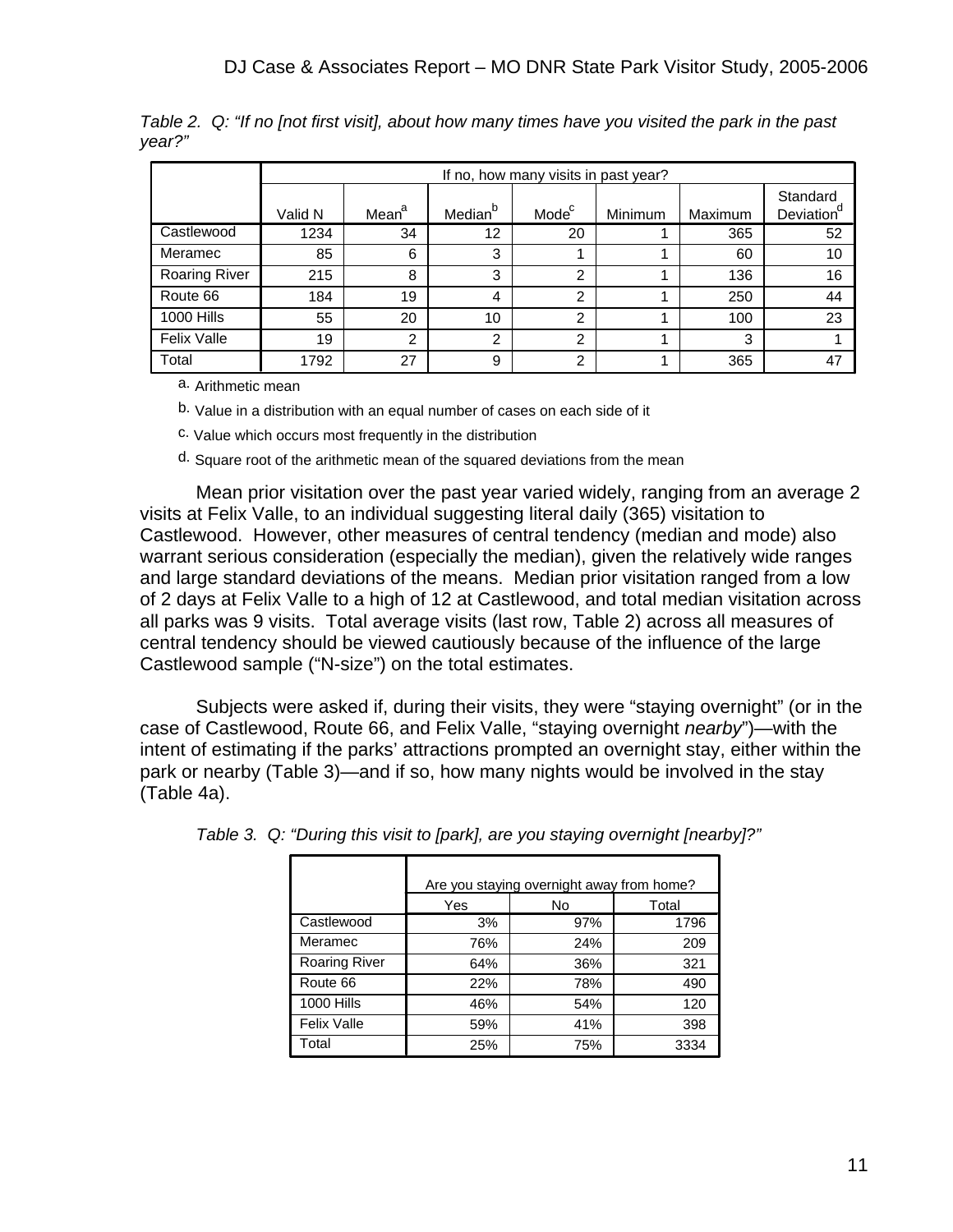Overnight stays in apparent association with park visitation varied from the high at Meramec (76%) to the low at Castlewood (3%). Interestingly, the relatively high percent of visitors to Felix Valle indicating an overnight visit (59%) suggests that this SHS has significant appeal as a site for day-visitation, and holds promise as part of a multi-day tour or vacation promotion.

|                      |         |      |        | If YES how many nights? |                |         |                       |
|----------------------|---------|------|--------|-------------------------|----------------|---------|-----------------------|
|                      | Valid N | Mean | Median | Mode                    | <b>Minimum</b> | Maximum | Standard<br>Deviation |
| Castlewood           | 37      | 6    | 3      | າ                       |                | 36      |                       |
| Meramec              | 149     | 3    | ົ      | າ                       |                | 15      |                       |
| <b>Roaring River</b> | 184     | 5    | 4      | 3                       |                | 42      | 5                     |
| Route 66             | 81      | 3    | 3      | っ                       |                | 30      |                       |
| <b>1000 Hills</b>    | 45      | 3    | 3      | າ                       |                | 10      | ົ                     |
| <b>Felix Valle</b>   | 210     | 2    | ົ      |                         |                | 12      | ົ                     |
| Total                | 706     | 4    | っ      | 2                       |                | 42      |                       |

*Table 4a. Q: "If yes [staying over], how many nights are you staying?""*

 Median nights of stay were quite similar across all 6 parks, ranging from 2 at Meramec and Felix Valle to 4 at Roaring River. Notably high values for "maximum number of days" across all parks (10 at Thousand Hills to 42 at Roaring River) confirm an infrequent but recurring observation by some park and campground staff; that a few visitors settle-in for extended stays—in some cases, to reasonable purpose (in the case of extended of prolonged vacations, or RV'ers in retirement), but in others, with all the appearances (and trappings and issues) of establishing semi-permanent residence in proximity to the park.

 The mean length of park stay varied from park to park, with a high of 3.5 at Roaring River to a low of 1 day at Castlewood (Table 4b). Considering all parks, mean length of stay was 1.53 days, with a median of 1 (Table 4c).

|                      |         | How many days in park visit? |        |      |                |                |      |  |  |  |  |
|----------------------|---------|------------------------------|--------|------|----------------|----------------|------|--|--|--|--|
|                      | Valid N | Mean                         | Median | Mode | <b>Minimum</b> | <b>Maximum</b> | Sum  |  |  |  |  |
| Castlewood           | 1810    | 1.09                         |        |      |                | 36             | 1981 |  |  |  |  |
| Meramec              | 210     | 2.33                         | ⌒      |      |                | 15             | 490  |  |  |  |  |
| <b>Roaring River</b> | 325     | 3.49                         | ⌒      |      |                | 42             | 1134 |  |  |  |  |
| Route 66             | 494     | 1.39                         |        |      |                | 30             | 689  |  |  |  |  |
| <b>1000 Hills</b>    | 123     | 1.84                         |        |      |                | 10             | 226  |  |  |  |  |
| <b>Felix Valle</b>   | 400     | 1.60                         |        |      |                | 12             | 639  |  |  |  |  |

*Table 4b. Q: Total length of park stay, in days (including day trips), by park.*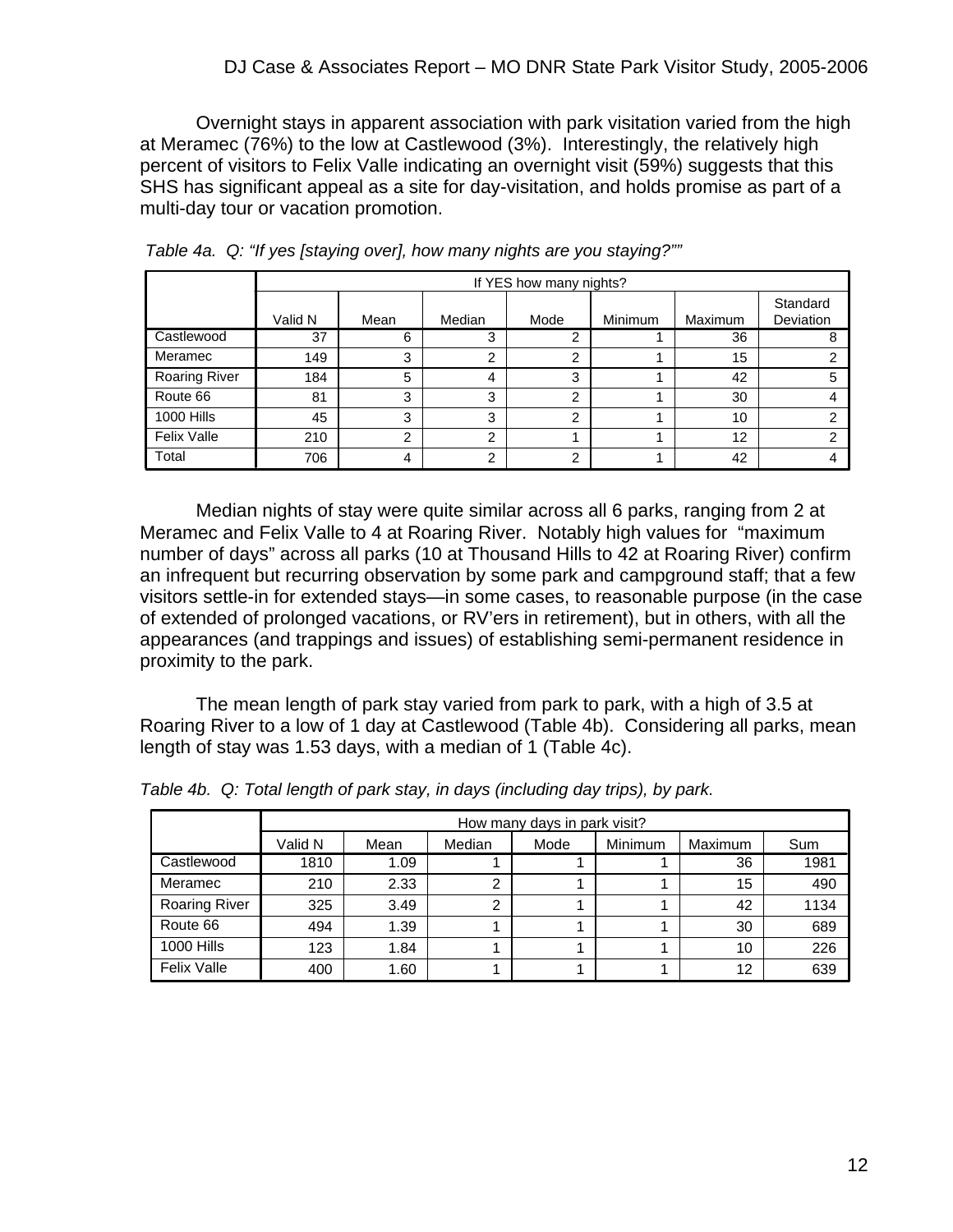*Table 4c. Q: Total length of park stay, in days (including day trips), all parks.*

| How many days in park visit? (ALL PARKS)                       |                   |  |  |  |  |  |  |  |  |  |
|----------------------------------------------------------------|-------------------|--|--|--|--|--|--|--|--|--|
| Minimum<br>√alid N<br>Median<br>Mode<br>Mean<br>Maximum<br>Sum |                   |  |  |  |  |  |  |  |  |  |
| 3362                                                           | .53<br>5159<br>42 |  |  |  |  |  |  |  |  |  |

 Respondents were asked to describe the composition of the group or party of which they were a part (Table 5).

*Table 5. Q: "Who did you come with during this visit to [park]?"*

|                      |       | Who did you come with? |          |         |         |       |       |  |  |  |  |
|----------------------|-------|------------------------|----------|---------|---------|-------|-------|--|--|--|--|
|                      | came  |                        | Family & |         | Club or |       |       |  |  |  |  |
|                      | alone | Family                 | friends  | Friends | group   | Other | Total |  |  |  |  |
| Castlewood           | 26%   | 33%                    | 13%      | 20%     | 4%      | 5%    | 1795  |  |  |  |  |
| Meramec              | 4%    | 60%                    | 20%      | 9%      | 2%      | 4%    | 205   |  |  |  |  |
| <b>Roaring River</b> | 7%    | 52%                    | 27%      | 12%     | $1\%$   | 1%    | 320   |  |  |  |  |
| Route 66             | 15%   | 54%                    | 11%      | 14%     | 4%      | 3%    | 491   |  |  |  |  |
| <b>1000 Hills</b>    | 18%   | 44%                    | 23%      | 13%     | 1%      | 1%    | 117   |  |  |  |  |
| <b>Felix Valle</b>   | 5%    | 66%                    | 6%       | 17%     | 2%      | 4%    | 393   |  |  |  |  |
| Total                | 18%   | 44%                    | 14%      | 17%     | 3%      | 4%    | 3321  |  |  |  |  |

 Most parties indicated visiting with "family" or "family & friends." Respondents were able to fill-in some "other" party than the categories allowed; few were offered, and most of these were some variation of "with my dog," emphasizing the importance of accommodating pets at parks (Appendix B, Table B1).

 Party size was assessed, including number of adults per party (Table 6), children per party (Table 7), and total party size (Table 8).

|                      |         | Number adults in group? |                |      |         |         |                       |  |  |  |  |
|----------------------|---------|-------------------------|----------------|------|---------|---------|-----------------------|--|--|--|--|
|                      | Valid N | Mean                    | Median         | Mode | Minimum | Maximum | Standard<br>Deviation |  |  |  |  |
| Castlewood           | 1735    | 2.41                    | ◠              | 2    |         | 43      | 3.00                  |  |  |  |  |
| Meramec              | 205     | 3.14                    | 2              | 2    |         | 20      | 2.90                  |  |  |  |  |
| <b>Roaring River</b> | 319     | 3.44                    | $\overline{2}$ | 2    |         | 19      | 2.81                  |  |  |  |  |
| Route 66             | 485     | 2.57                    | 2              | 2    |         | 50      | 3.51                  |  |  |  |  |
| 1000 Hills           | 117     | 2.33                    | 2              | 2    |         | 8       | 1.36                  |  |  |  |  |
| <b>Felix Valle</b>   | 390     | 2.58                    | $\overline{2}$ | 2    |         | 26      | 2.37                  |  |  |  |  |
| Total                | 3251    | 2.60                    | $\mathcal{P}$  | 2    |         | 50      | 2.96                  |  |  |  |  |

*Table 6. Q: "How many adults (18+), including yourself, are in your immediate group?"*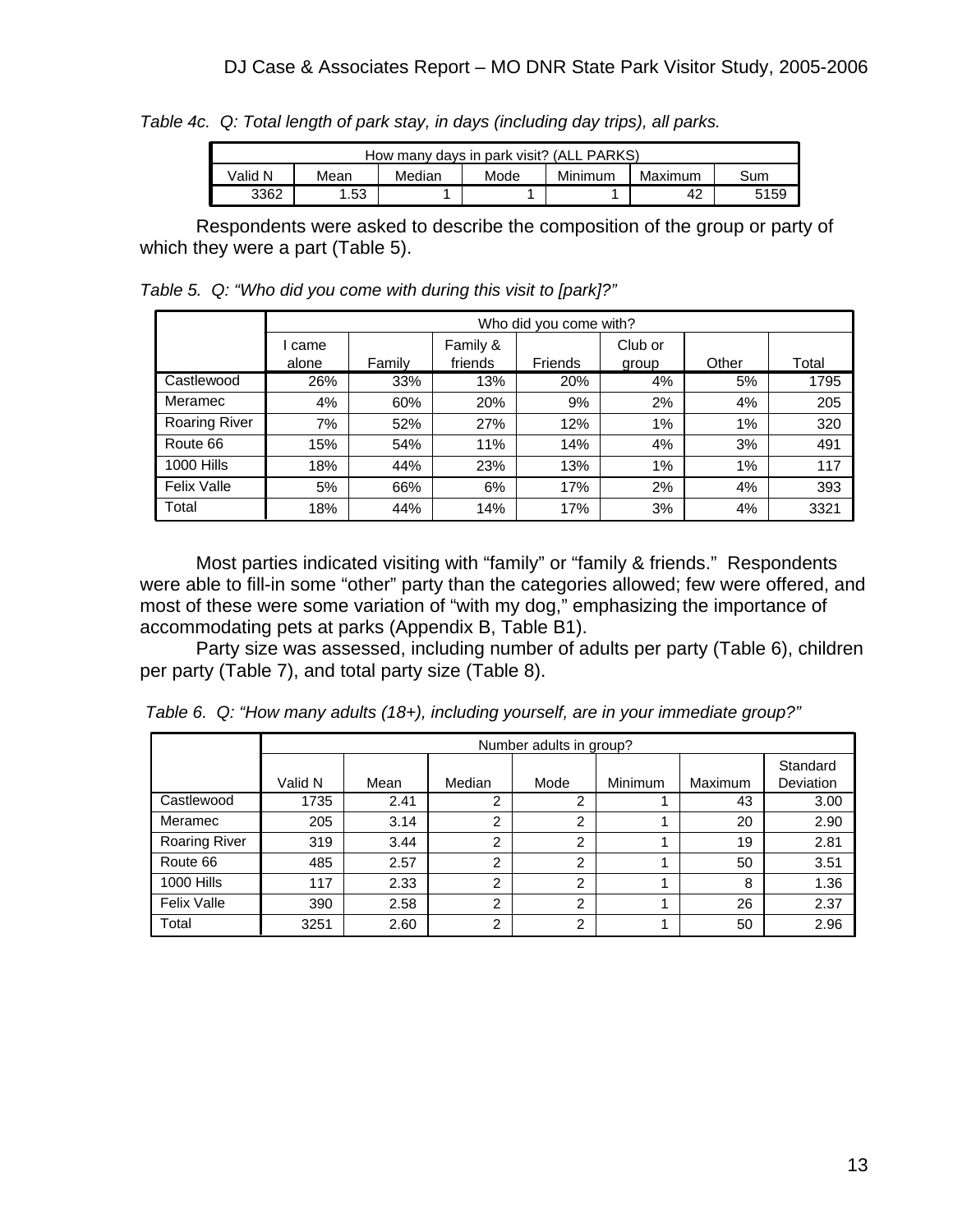|                      |         | Number children in group? |        |                |         |         |                       |  |  |  |  |  |
|----------------------|---------|---------------------------|--------|----------------|---------|---------|-----------------------|--|--|--|--|--|
|                      | Valid N | Mean                      | Median | Mode           | Minimum | Maximum | Standard<br>Deviation |  |  |  |  |  |
| Castlewood           | 384     | 2.96                      | 2      |                |         | 60      | 4.82                  |  |  |  |  |  |
| Meramec              | 91      | 4.14                      | ົ      | $\overline{2}$ |         | 35      | 6.15                  |  |  |  |  |  |
| <b>Roaring River</b> | 117     | 2.62                      | 2      | 2              |         | 20      | 2.14                  |  |  |  |  |  |
| Route 66             | 133     | 2.91                      | 2      |                |         | 31      | 4.80                  |  |  |  |  |  |
| 1000 Hills           | 44      | 2.09                      | 2      |                |         | 6       | 1.31                  |  |  |  |  |  |
| Felix Valle          | 31      | 1.48                      |        |                |         | 3       | .72                   |  |  |  |  |  |
| Total                | 800     | 2.93                      | 2      |                |         | 60      | 4.50                  |  |  |  |  |  |

*Table 7. Q: "How many children (0-17) are in your immediate group?"* 

*Table 8. Q : Total party size, calculated from adults and children in group.*

|                    |         |      |                | Total party size? |         |         |                       |
|--------------------|---------|------|----------------|-------------------|---------|---------|-----------------------|
|                    | Valid N | Mean | Median         | Mode              | Minimum | Maximum | Standard<br>Deviation |
| Castlewood         | 1735    | 3.01 | 2              | 2                 |         | 70      | 4.26                  |
| Meramec            | 205     | 4.96 | 3              | 2                 |         | 49      | 6.80                  |
| Roaring River      | 319     | 4.39 | 3              | $\overline{2}$    |         | 35      | 3.78                  |
| Route 66           | 485     | 3.35 | $\overline{2}$ | $\mathfrak{p}$    |         | 50      | 4.72                  |
| 1000 Hills         | 117     | 3.12 | 3              | າ                 |         | 13      | 2.15                  |
| <b>Felix Valle</b> | 390     | 2.70 | 2              | ົ<br>∠            |         | 26      | 2.39                  |
| Total              | 3251    | 3.28 | 2              | $\overline{2}$    |         | 70      | 4.31                  |

 The median and modal estimates of adults, children, and total group size are much more illuminating than the means, because of the effect of large groups on the arithmetic means.

 Just as interesting, however, is a simple table indicating whether or not children were present in the party. One would surmise, based on the type of experiences offered at each of the parks—as well as an aging population—that the presence of children would vary across parks (Table 9).

*Table 9. Presence of children (yes/no) in the group, by park.*

|                   |     | Were children in party? |       |
|-------------------|-----|-------------------------|-------|
|                   | No  | Yes                     | Total |
| Castlewood        | 79% | 21%                     | 1810  |
| Meramec           | 57% | 43%                     | 210   |
| Roaring River     | 64% | 36%                     | 325   |
| Route 66          | 73% | 27%                     | 494   |
| <b>1000 Hills</b> | 64% | 36%                     | 123   |
| Felix Valle       | 92% | 8%                      | 400   |
| Total             | 76% | 24%                     | 3362  |

 Indeed, the presence of children in visiting parties varied from a high of 43% at Meramec, to perhaps a surprisingly low 8% at Felix Valle. Quite conceivably these data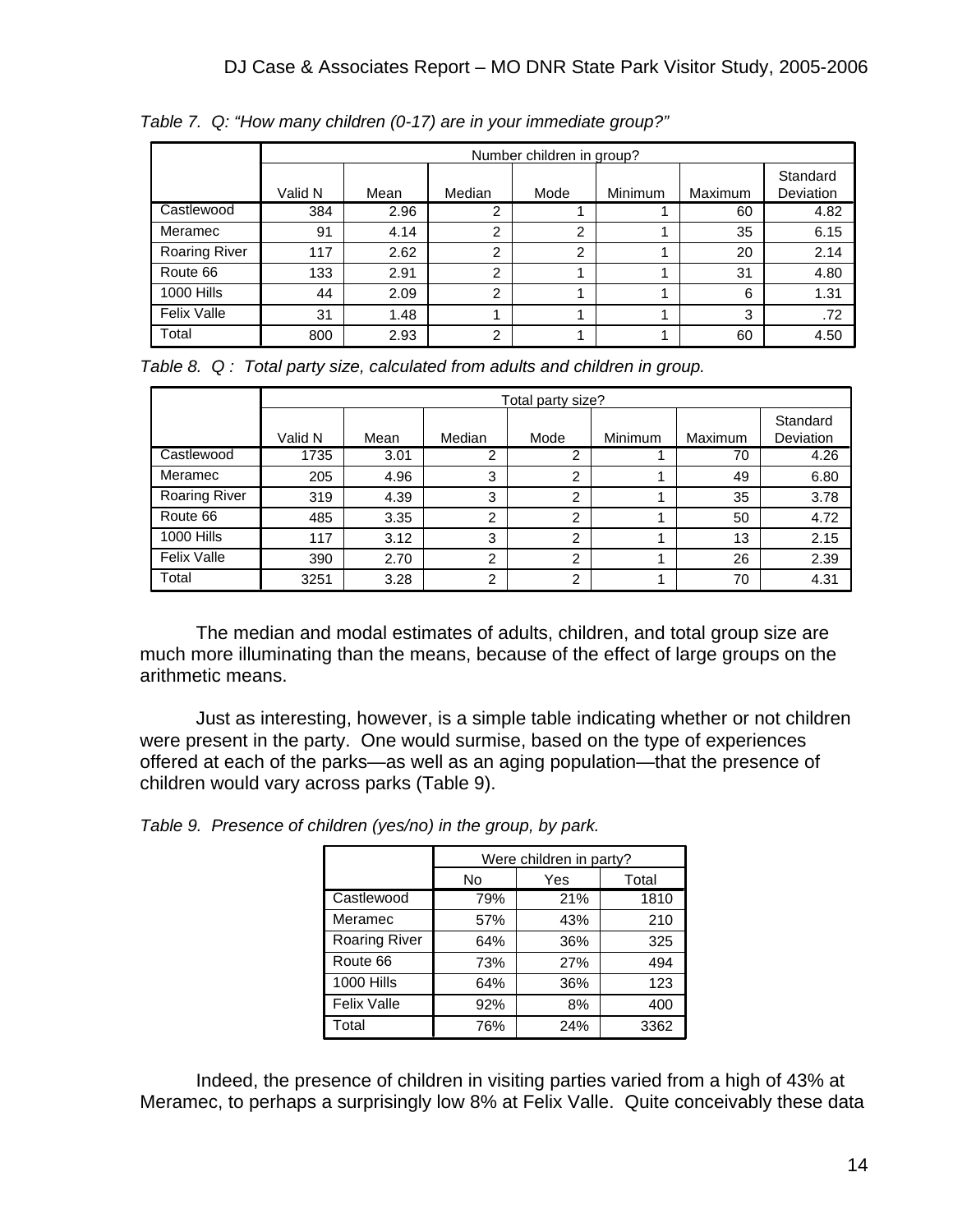were affected by sampling methodology, or by time of year or season the forms were distributed. Nonetheless, taken at face value, there is some indication that, for example, Felix Valle appeals much more to adults, or appeals more to adults in a life stage or circumstance that does not involve children. And clearly, the appeal of MDNR parks to adults, children, or both, will definitely vary in relation to the type of outdoor or cultural experiences featured. Too, reemphasizing, the growing absence of children in many visitor parties should not come as a surprise, given the age demographic predominance of older "baby boom" citizenry—of Missouri and the nation.

Respondents were asked if the parks were their primary destinations (Table 10).

|                      |     | Is the park your primary destination? |       |  |
|----------------------|-----|---------------------------------------|-------|--|
|                      | Yes | No                                    | Total |  |
| Castlewood           | 85% | 15%                                   | 1762  |  |
| Meramec              | 82% | 18%                                   | 204   |  |
| <b>Roaring River</b> | 92% | 8%                                    | 321   |  |
| Route 66             | 59% | 41%                                   | 480   |  |
| <b>1000 Hills</b>    | 80% | 20%                                   | 117   |  |
| <b>Felix Valle</b>   | 14% | 86%                                   | 387   |  |
| Total                | 73% | 27%                                   | 3271  |  |

*Table 10. Q: "Is [park] the primary destination of your trip to the area?"* 

 Opportunistic visitation was pronounced at Route 66, and especially so at Felix Valle. In contrast, very few visitors to Roaring River simply happen upon the park and its amenities and opportunities. Other primary destinations were listed (Appendix B, Table B2).

 Several questions in the Felix Valle survey were directed at a more specific understanding of how visitors learned of the park (Table 11 and Table 12).

*Table 11. Q: "Did you know about Felix Valle House State Historic Site before you arrived in Ste. Genevieve for this visit?"*

| Did you know about | Yes   | 40% |
|--------------------|-------|-----|
| FV SHS before      | Nο    | 60% |
| arrival?           | Total | 392 |

*Table 12. Q: "How did you find out about Felix Valle House State Historic Site?"* 

| How did         | Great River Rd Interpretive Center Office | 32% |
|-----------------|-------------------------------------------|-----|
| you find        | Referred by local B&B                     | 3%  |
| out<br>about FV | Referred by another house museum          | 3%  |
| SHS?            | Internet                                  | 10% |
|                 | Word of mouth                             | 19% |
|                 | Other                                     | 33% |
|                 | Total                                     | 386 |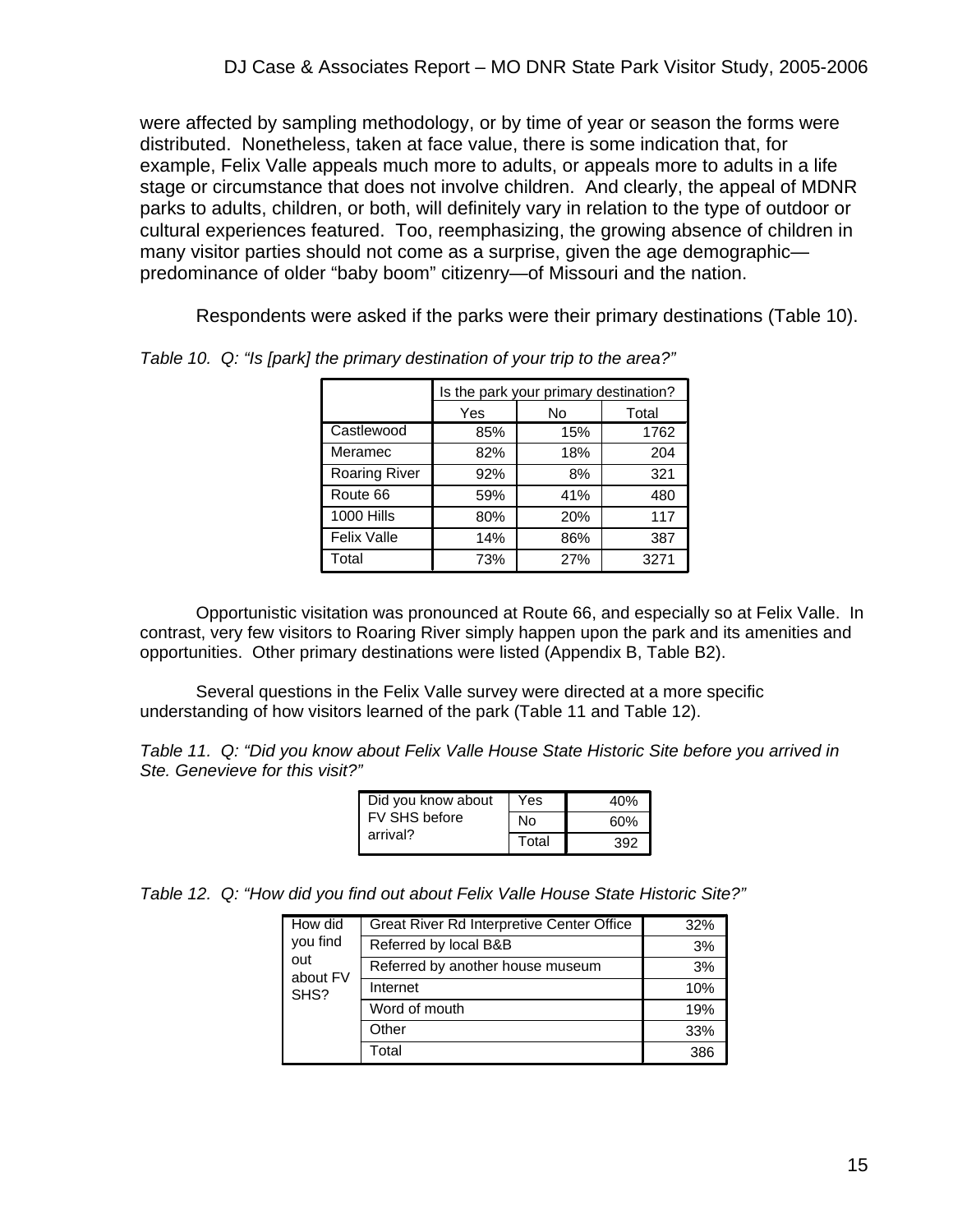"Other" sources of information about Felix Valle ranged widely from road signage, to literature (e.g., Early American Life Magazine), to visitors coming upon the park while walking the area (Appendix B, Table B3).

 All respondents were specifically asked if their stays were extended because of the parks (Table 13), and if so, by how many days (Table 14).

*Table 13. Q: "Have you extended your stay in the area because of Castlewood State Park?"*

|                      | Have you extended your stay<br>because of the park? |     |      |  |  |  |  |  |  |
|----------------------|-----------------------------------------------------|-----|------|--|--|--|--|--|--|
|                      | Yes<br>Total<br>No                                  |     |      |  |  |  |  |  |  |
| Castlewood           | 3%                                                  | 97% | 1720 |  |  |  |  |  |  |
| Meramec              | 15%                                                 | 85% | 199  |  |  |  |  |  |  |
| <b>Roaring River</b> | 17%                                                 | 83% | 313  |  |  |  |  |  |  |
| Route 66             | 7%                                                  | 93% | 468  |  |  |  |  |  |  |
| <b>1000 Hills</b>    | 13%                                                 | 87% | 116  |  |  |  |  |  |  |
| Felix Valle          | 6%                                                  | 94% | 386  |  |  |  |  |  |  |
| Total                | 6%                                                  | 94% | 3202 |  |  |  |  |  |  |

|                     |  | Table 14. Q: "If yes, how many days have you extended your stay?" (for respondents providing |  |  |
|---------------------|--|----------------------------------------------------------------------------------------------|--|--|
| follow-up answers). |  |                                                                                              |  |  |

|                      |         |      |        | If so by how many days? |                |              |                       |
|----------------------|---------|------|--------|-------------------------|----------------|--------------|-----------------------|
|                      | Valid N | Mean | Median | Mode                    | <b>Minimum</b> | Maximum      | Standard<br>Deviation |
| Castlewood           | 10      | 6    | ◠      |                         |                | 20           | 6                     |
| Meramec              | 17      | 2    |        |                         |                | 4            |                       |
| <b>Roaring River</b> | 29      | 3    | ◠      | ◠                       |                | 15           |                       |
| Route 66             | 6       |      |        |                         |                | 3            |                       |
| <b>1000 Hills</b>    | 8       | 3    | ≏      |                         |                | $\mathbf{Q}$ | ົ                     |
| <b>Felix Valle</b>   | 11      |      |        |                         |                | ⌒            |                       |
| Total                | 81      | 3    |        |                         |                | 20           |                       |

 Generally, 9 of 10 visitors indicated that they did not extend their visits because of the parks. Of those respondents indicating they did extend their visits—and of those providing data for length of extension—an additional day was the median. Undoubtedly, however, the parks hold significant appeal for some; indeed, so much so that a few visitors volunteered that they actually reside in proximity to the parks because of the amenities the parks offer (Appendix B). And in the case of Castlewood, most respondents appear to reside within close proximity of the park, evidenced by a median drive of 8 miles to reach the facility, and a minimum of "0" miles (Table 15).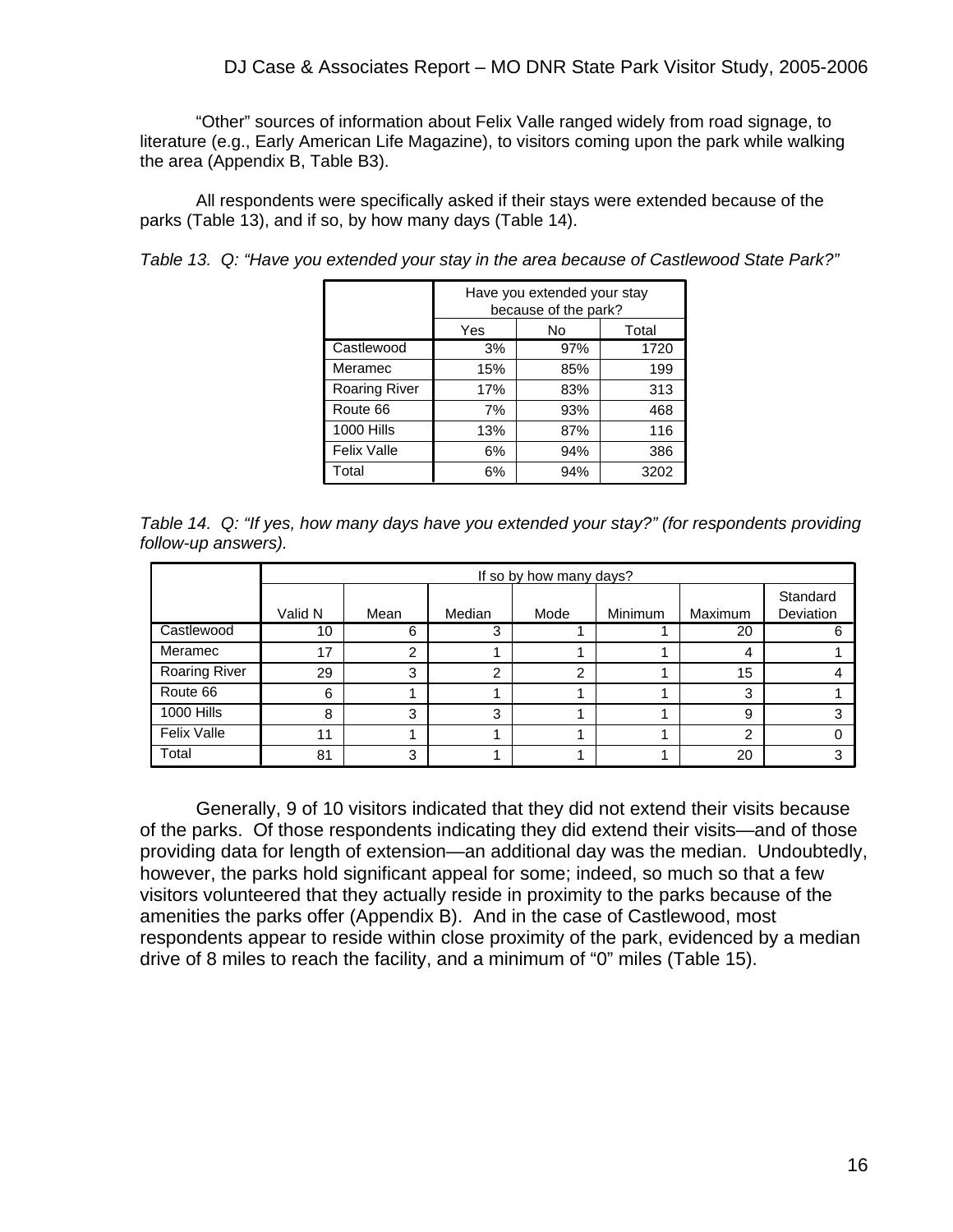|                                                         | Valid N | Mean | Median | Mode | Minimum | Maximum | Standard<br>Deviation |
|---------------------------------------------------------|---------|------|--------|------|---------|---------|-----------------------|
| How many miles<br>did you drive to<br>reach Castlewood? | 1661    | 14   |        | 5    |         | 900     | 36                    |

*Table 15. Q: "How many miles did you drive from your home to reach Castlewood State Park during this visit?".*

 Respondents were asked to provide ZIP codes ("What is your 5-digit ZIP code [or country of residence, if you live outside the U.S.]?"). Although the majority (84%) of respondents indicated being from Missouri, the percentage of Missouri respondents ranged widely between parks, from a low of 50% at Roaring River to a high of 95% at Castlewood (Table 16a). Both Roaring River (50%) and Felix Valle (35%) had higher percentages of out-of-state visitors when compared to the other four facilities, not surprising considering their geographic locations and unique site characteristics. A comparison of visitor surveys conducted in 1997 (Meramec) and 2000 (Castlewood, Roaring River and Route 66) revealed similar ZIP code results to the 2006 results for those parks (Fink and Moisey, 1997; Fredrickson and Vessell, 2000; Fredrickson and Vessell, 2001; Fredrickson and Vessell, 2001), although the percentage of out-of-state visitors increased for Route 66.

*Table 16a. Q: "What is your 5-digit ZIP code (or country of residence, if you live outside the U.S.)?* 

|                 |      | Castlewood |       | Meramec |      | <b>Roaring River</b> |      | Route 66 | 1000 Hills | Felix Valle | Total  |
|-----------------|------|------------|-------|---------|------|----------------------|------|----------|------------|-------------|--------|
|                 | 2000 | 2006       | 1997  | 2006    | 2000 | 2006                 | 2000 | 2006     | (2006)     | (2006)      | (2006) |
| Missouri        | 97%  | 95%        | 80%   | 78%     | 47%  | 50%                  | 92%  | 82%      | 88%        | 65%         | 84%    |
| <b>Illinois</b> | 2%   | 3%         | $1\%$ | 11%     |      | 1%                   | 4%   | 5%       | 3%         | 15%         | 5%     |
| Oklahoma        |      |            |       |         | 13%  | 17%                  |      |          |            | $1\%$       | 2%     |
| Kansas          |      |            |       | 1%      | 9%   | 10%                  |      |          | 1%         | 1%          | $1\%$  |
| Arkansas        |      |            |       |         | 18%  | 12%                  |      | $1\%$    | $1\%$      |             | 1%     |
| Texas           |      |            | 1%    | 2%      | 6%   | 5%                   |      | 2%       |            | 2%          | 1%     |
| Tennessee       |      |            |       |         |      |                      |      | 1%       |            | 4%          | 1%     |
| Iowa            |      |            |       | $1\%$   |      | 1%                   |      | 1%       | 4%         | 2%          | 1%     |
| Other states    | 1%   | 2%         | 7%    | 8%      | 7%   | 4%                   | 2%   | 8%       | 3%         | 10%         | 4%     |
| Total           | 373  | 150        | 590   | 179     |      | 277                  | 188  | 375      | 100        | 347         | 2828   |

 The U.S. Census Bureau (http://www.census.gov) has identified 28 core based statistical areas (CBSA) within Missouri, eight of which are metropolitan statistical areas (MSA) and 20 of which are micropolitan statistical areas (MiSA). Each MSA must have at least one urbanized area of 50,000 or more inhabitants. Each MiSA must have at least one urban cluster of at least 10,000 but less than 50,000 population. For the purpose of this report, only those ZIP codes within the eight MSAs were identified. All other Missouri ZIP codes were categorized as non-metropolitan areas. Table 16b lists the counties included in the eight MSAs within Missouri and Table 16c provides the percentages of survey respondents within those MSAs by park. The vast majority (82%) of respondents indicated being from the St. Louis MSA while 11% were from nonmetropolitan areas, 3% were from the Kansas City MSA, and a combined 5% were from the other six MSAs in Missouri. Not surprisingly, Castlewood (99%), Route 66 (88%)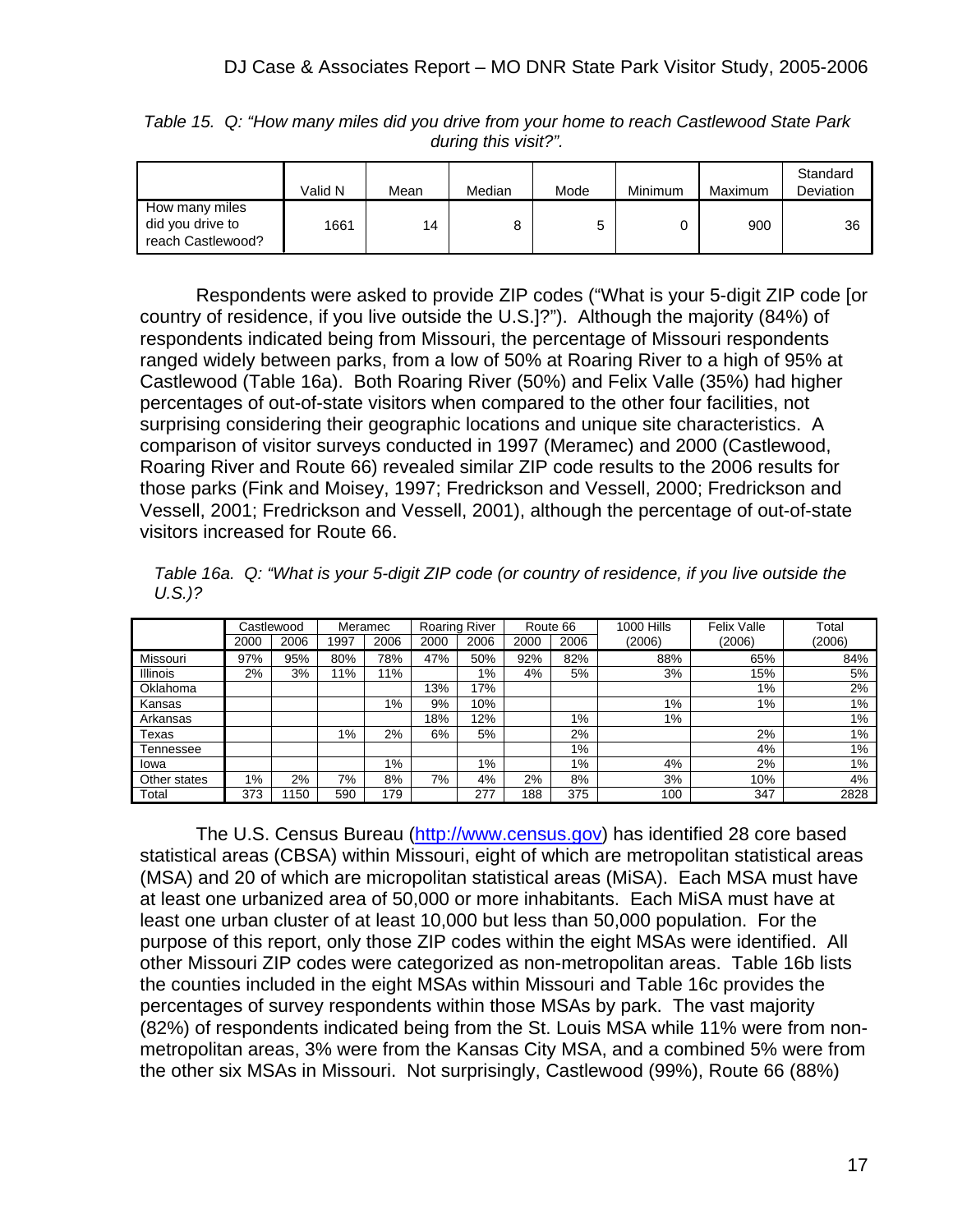and Meramec (76%) accounted for the high percentage of respondents from the St. Louis MSA.

| <b>MSA</b>              | Counties      | <b>MSA</b>             | Counties         |
|-------------------------|---------------|------------------------|------------------|
| Columbia                | <b>Boone</b>  | St. Joseph, MO-<br>KS* | Andrew           |
|                         | Howard        |                        | <b>Buchanan</b>  |
| Fayetteville, AR*       | McDonald      |                        | DeKalb           |
| Jefferson City          | Callaway      | St. Louis, MO-IL*      | Franklin         |
|                         | Cole          |                        | <b>Jefferson</b> |
|                         | Moniteau      |                        | Lincoln          |
|                         | Osage         |                        | St. Charles      |
| Joplin                  | Jasper        |                        | St. Louis Co.    |
|                         | <b>Newton</b> |                        | St. Louis City   |
| Kansas City, MO-<br>KS* | <b>Bates</b>  |                        | Warren           |
|                         | Caldwell      |                        | Washington       |
|                         | Cass          | Springfield            | Christian        |
|                         | Clay          |                        | <b>Dallas</b>    |
|                         | Clinton       |                        | Greene           |
|                         | Jackson       |                        | Polk             |
|                         | Lafayette     |                        | Webster          |
|                         | Platte        |                        |                  |
|                         | Ray           |                        |                  |

#### *Table 16b. MSAs in Missouri.*

\*Listed counties include only Missouri counties; out-of-state counties that fall within the individual MSAs are not included.

#### *Table 16c. Percentage of MSAs, by park.\**

|                    | Castlewood | Meramec | <b>Roaring River</b> | Route 66 | 1000 Hills | <b>Felix Valle</b> | Total |
|--------------------|------------|---------|----------------------|----------|------------|--------------------|-------|
| Columbia           | 0%         | 2%      | $1\%$                | 1%       | 0%         | 1%                 | $1\%$ |
| Fayetteville, AR   | 0%         | 0%      | 17%                  | 0%       | 0%         | 0%                 | $1\%$ |
| Jefferson City     | $0\%$      | 3%      | 0%                   | 1%       | $1\%$      | 2%                 | $1\%$ |
| Joplin             | 0%         | $1\%$   | 17%                  | $0\%$    | $0\%$      | $0\%$              | $1\%$ |
| Kansas City, MO-KS | 0%         | $1\%$   | 14%                  | 3%       | 15%        | 7%                 | 3%    |
| St. Joseph, MO-KS  | $0\%$      | 3%      | 0%                   | $0\%$    | 1%         | $0\%$              | $0\%$ |
| St. Louis, MO-IL   | 99%        | 76%     | 2%                   | 88%      | 3%         | 54%                | 82%   |
| Springfield        | $0\%$      | 1%      | 14%                  | $0\%$    | $0\%$      | 2%                 | $1\%$ |
| Non-metropolitan   | $0\%$      | 14%     | 35%                  | 7%       | 80%        | 33%                | 11%   |
| Total              | 1508       | 148     | 167                  | 316      | 89         | 245                | 2473  |

\*Total percentage includes Missouri and out-of-state counties that fall within MSA.

 The average distance visitors traveled to visit the six facilities ranged from 29 miles at Castlewood to 252 miles at Felix Valle. Table 16d compares the mean, median, mode, minimum and maximum miles traveled for each facility. Figures 1a through 1f show residence of visitors by ZIP code.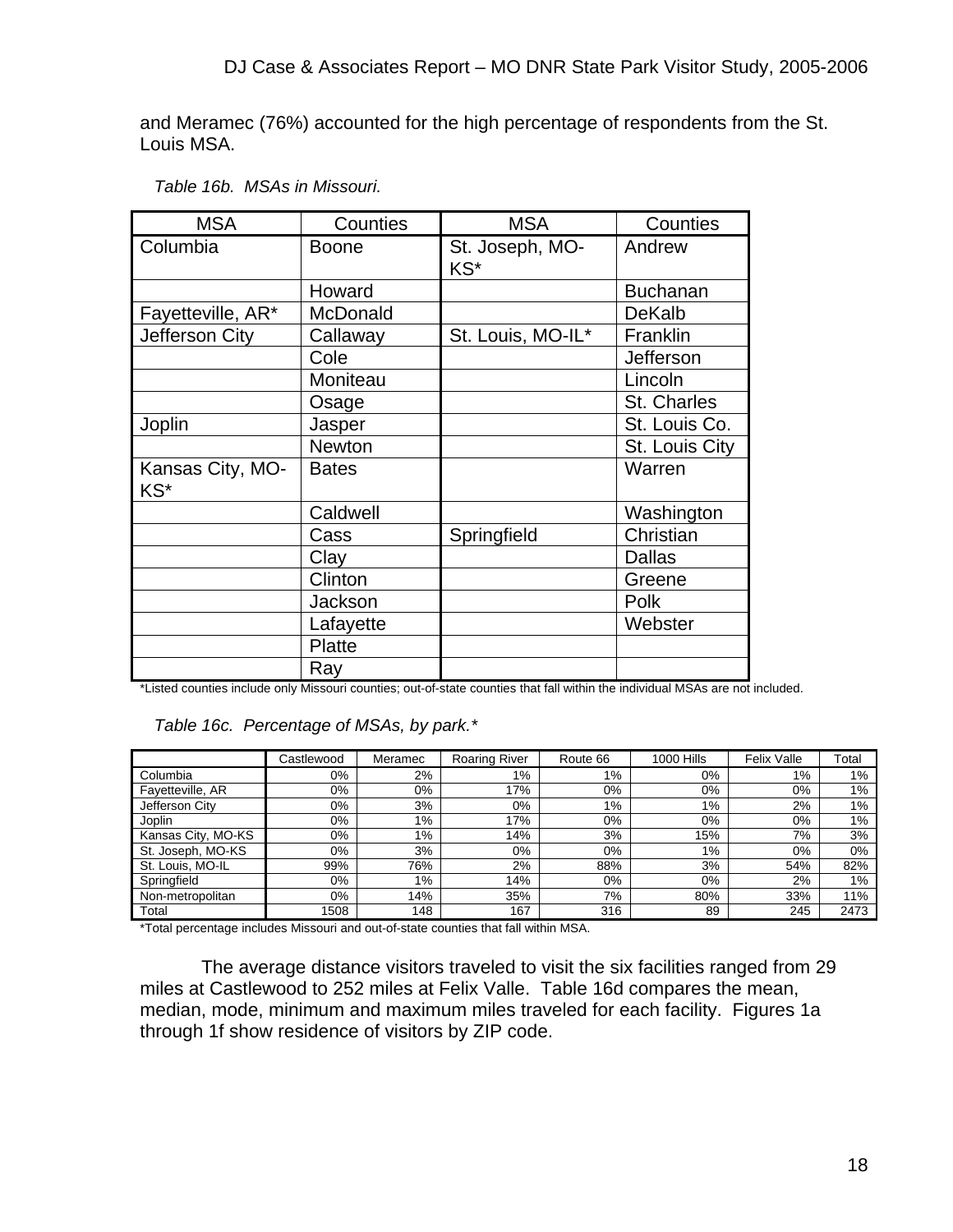|                      | Mean | Median | Mode  | Minimum | Maximum |
|----------------------|------|--------|-------|---------|---------|
| Castlewood           | 29   | 9      |       |         | 1796    |
| Meramec              | 140  |        | 37    | 10      | 1417    |
| <b>Roaring River</b> | 163  | 82     |       |         | 1612    |
| Route 66             | 135  | 20     |       |         | 2077    |
| 1000 Hills           | 77   | 12     | 5     | 5       | 748     |
| <b>Felix Valle</b>   | 252  | 90     | $62*$ | ⌒       | 2140    |
| otal                 | 92   | 18     | 2     | ◠       | 2140    |

*Table 16d. Distance traveled in miles, by park.* 

\*Multiple modes exist. The smallest value is shown.

*Figure 2a. Castlewood ZIP codes* 

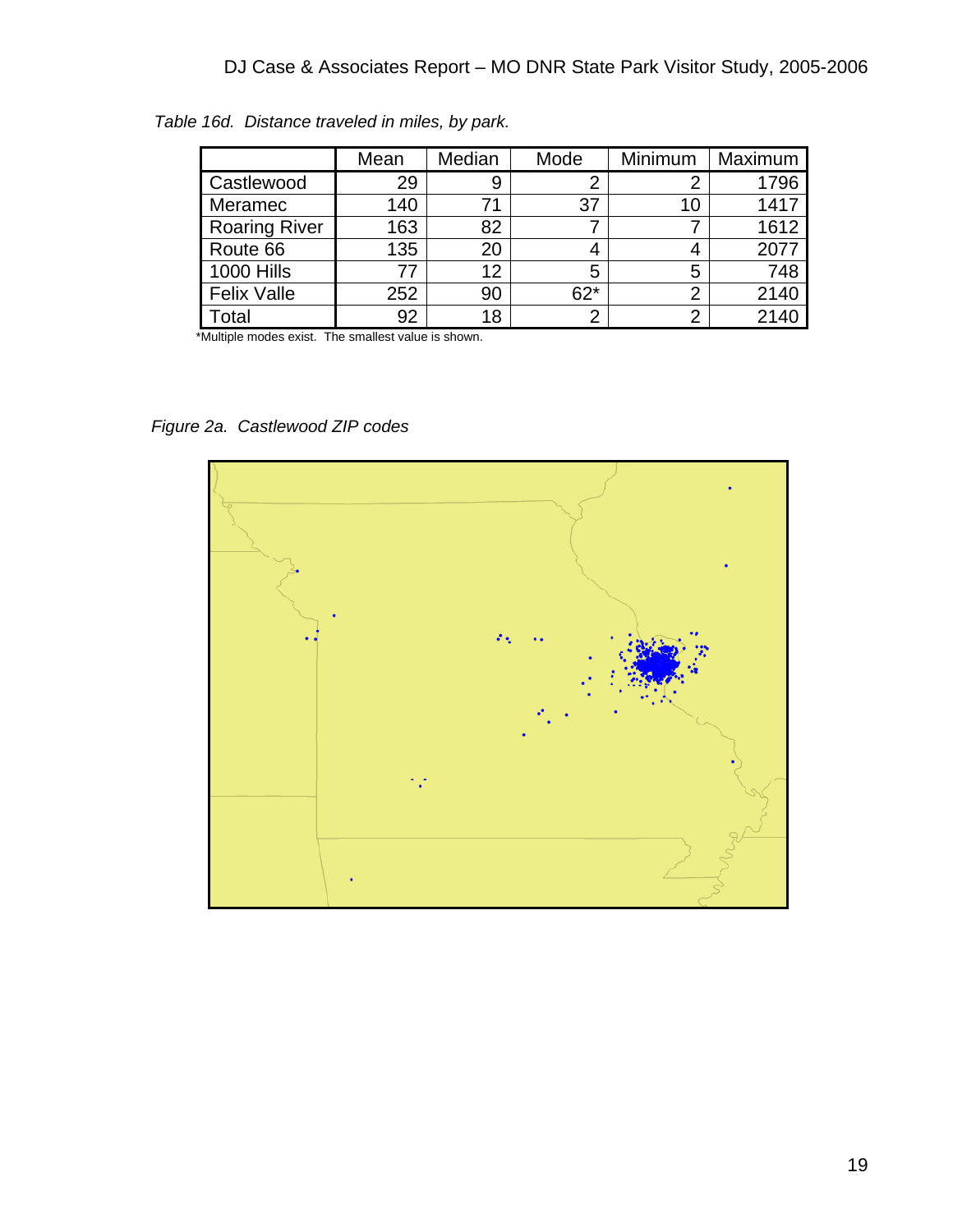*Figure 2b. Meramec ZIP codes* 



*Figure 2c. Roaring River ZIP codes* 

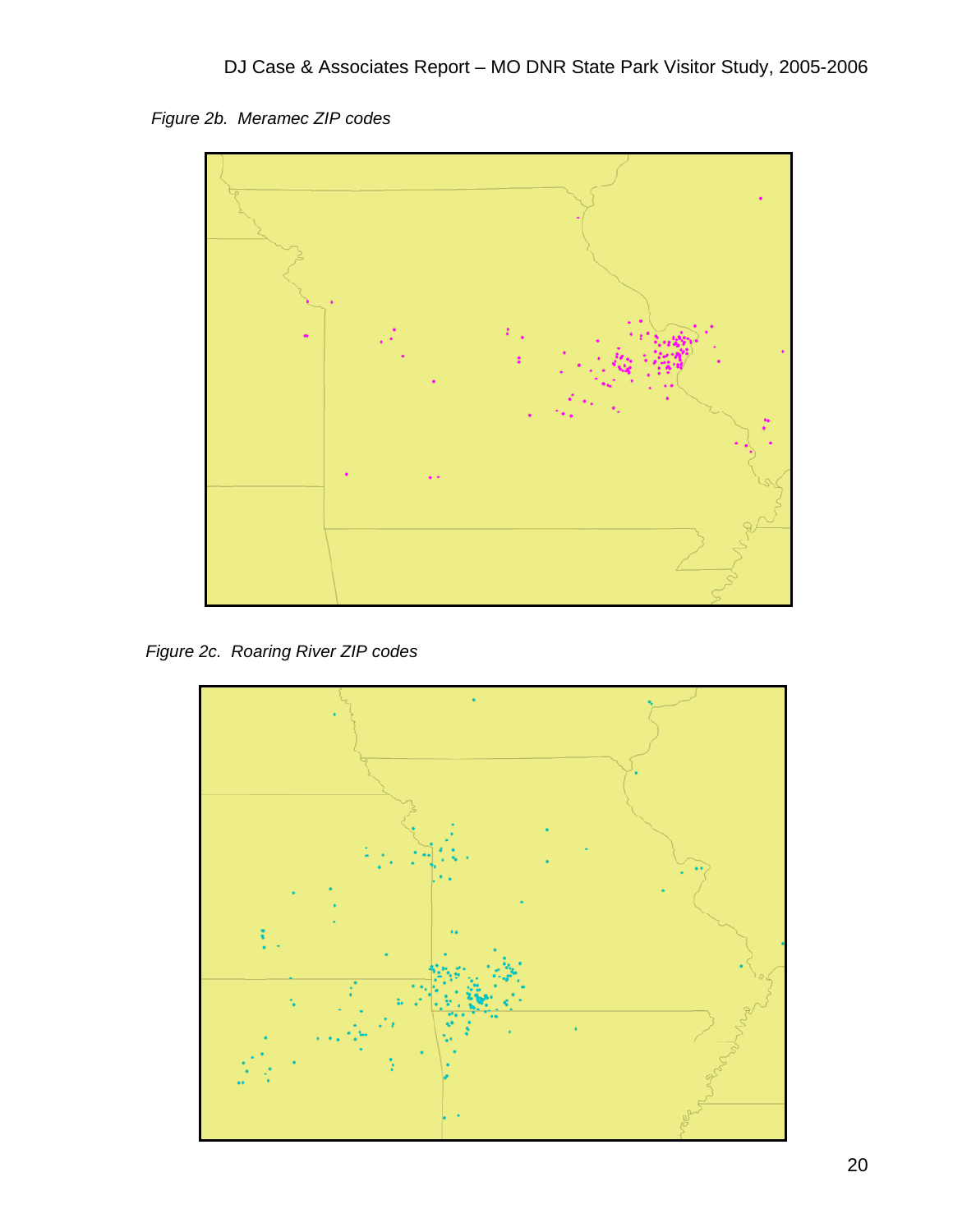DJ Case & Associates Report – MO DNR State Park Visitor Study, 2005-2006 *Figure 2d. Route 66 ZIP codes* 



*Figure 2e. Thousand Hills ZIP codes* 

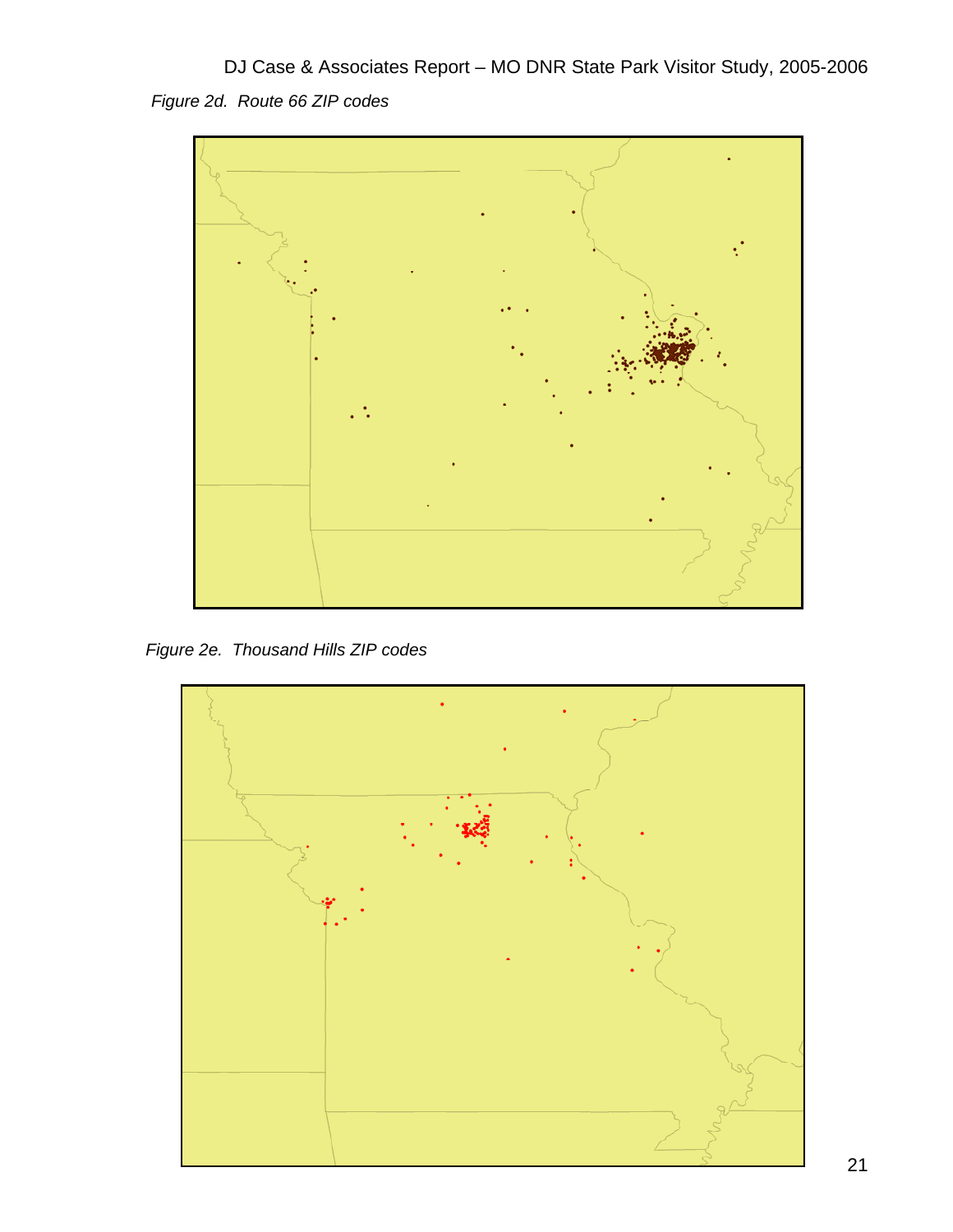*Figure 2f. Felix Valle ZIP codes.* 



 Respondents were asked to indicate the activities in which they engaged during a typical visit to the parks. Because of the various services, facilities, and amenities offered at each park, the lists of activities in which visitors might engage were customized to reflect this variability; visitors' activities are thus reported individually, by park (Tables 17 to 22). Data were coded to reflect participation ("1" = "yes" or "participated"). Accordingly, individuals not specifically indicating that they participated were coded as non-participants.

 Predictably, high participation was evident in activities for which parks are noted—hiking at Castlewood, camping at Meramec, fishing at Roaring River, visiting Route 66 nature center, camping at Thousand Hills, and dining in the Felix Valle area. Notable, however, are numbers of participants in the simple activities of walking and viewing wildlife. Relatively high participation in a range of activities revealed the parks' appeal to a wide array of outdoor interests. Other activities were listed (Appendix B, Table B4 to B9).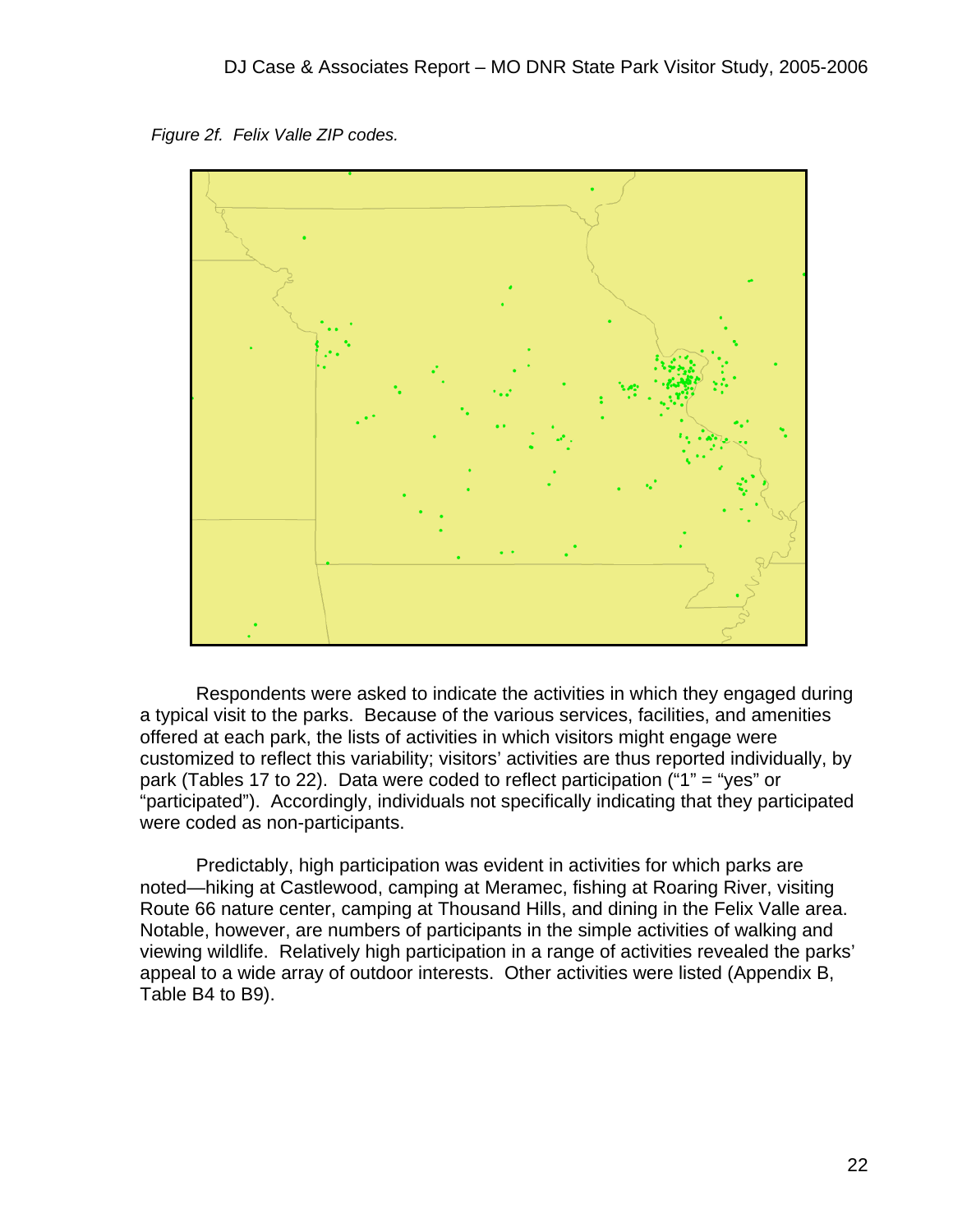|                              | No  | Yes   | Total |
|------------------------------|-----|-------|-------|
| Fishing?                     | 92% | 8%    | 1810  |
| Picnicking?                  | 80% | 20%   | 1810  |
| Walking?                     | 48% | 52%   | 1810  |
| Hiking?                      | 37% | 63%   | 1810  |
| Bicycling?                   | 54% | 46%   | 1810  |
| Boating?                     | 97% | 3%    | 1810  |
| Walking dog?                 | 74% | 26%   | 1810  |
| Canoeing-kayaking?           | 93% | 7%    | 1810  |
| Swimming-wading?             | 84% | 16%   | 1810  |
| Rollerblading?               | 99% | $1\%$ | 1810  |
| Running-jogging?             | 84% | 16%   | 1810  |
| Horseback riding?            | 99% | 1%    | 1810  |
| Viewing wildlife?            | 67% | 33%   | 1810  |
| Studying nature?             | 81% | 19%   | 1810  |
| Naturalist program?          | 99% | 1%    | 1810  |
| Special event?               | 96% | 4%    | 1810  |
| <b>WF&amp;P Railroad?</b>    | 98% | 2%    | 1810  |
| <b>World Bird Sanctuary?</b> | 97% | 3%    | 1810  |
| Other activity?              | 96% | 4%    | 1810  |

*Table 17. Q: "What activities do you engage in during a typical visit to Castlewood State Park?"*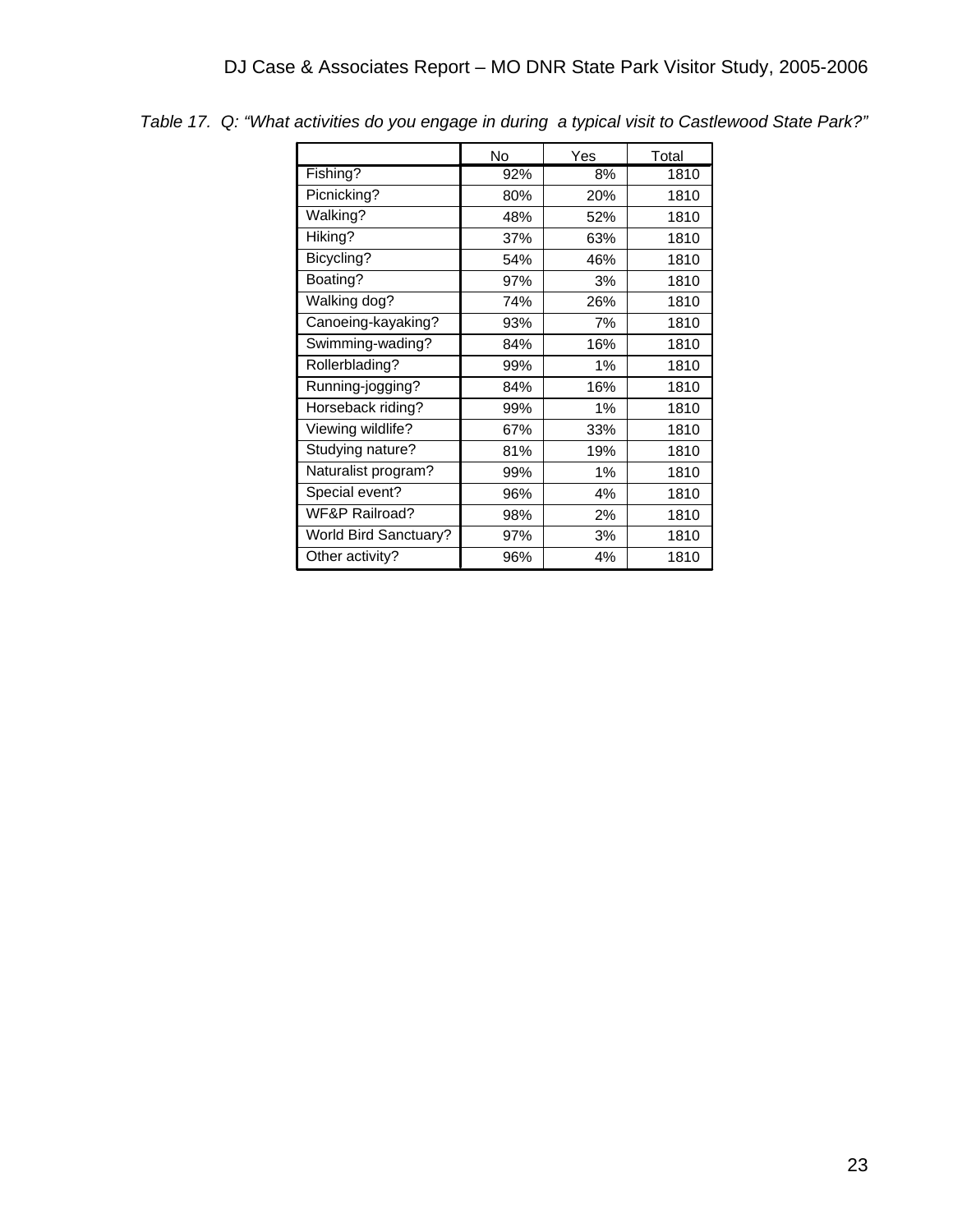|                            | No  | Yes | Total |
|----------------------------|-----|-----|-------|
| Fishing?                   | 69% | 31% | 210   |
| Camping?                   | 36% | 64% | 210   |
| Picnicking?                | 63% | 37% | 210   |
| Walking?                   | 39% | 61% | 210   |
| Hiking?                    | 41% | 59% | 210   |
| Backpacking?               | 95% | 5%  | 210   |
| Caving?                    | 63% | 37% | 210   |
| Canoeing-rafting-kayaking? | 65% | 35% | 210   |
| Boating?                   | 96% | 4%  | 210   |
| Swimming-wading?           | 61% | 39% | 210   |
| Viewing wildlife?          | 43% | 57% | 210   |
| Studying nature?           | 72% | 28% | 210   |
| Naturalist program?        | 85% | 15% | 210   |
| Visiting nature center?    | 50% | 50% | 210   |
| Eating at park grill?      | 89% | 11% | 210   |
| Shopping in park store?    | 69% | 31% | 210   |
| Special event?             | 92% | 8%  | 210   |
| Guided tour Fisher Cave?   | 72% | 28% | 210   |
| Other activity?            | 91% | 9%  | 210   |

*Table 18. Q: "What activities do you engage in during a typical visit to Meramec State Park?"*

*Table 19. Q: "What activities do you engage in during a typical visit to Roaring River State Park?"*

|                            | No  | Yes | Total |
|----------------------------|-----|-----|-------|
| Fishing?                   | 20% | 80% | 325   |
| Camping?                   | 40% | 60% | 325   |
| Picnicking?                | 54% | 46% | 325   |
| Walking?                   | 36% | 64% | 325   |
| Hiking?                    | 47% | 53% | 325   |
| Backpacking?               | 96% | 4%  | 325   |
| Pool swimming?             | 79% | 21% | 325   |
| Wading?                    | 80% | 20% | 325   |
| Viewing wildlife?          | 52% | 48% | 325   |
| Studying nature?           | 73% | 27% | 325   |
| Naturalist program?        | 84% | 16% | 325   |
| Visiting nature center?    | 62% | 38% | 325   |
| Horseback riding?          | 98% | 2%  | 325   |
| Dining in park restaurant? | 72% | 28% | 325   |
| Shopping in park store?    | 58% | 42% | 325   |
| Special event?             | 90% | 10% | 325   |
| Other activity?            | 94% | 6%  | 325   |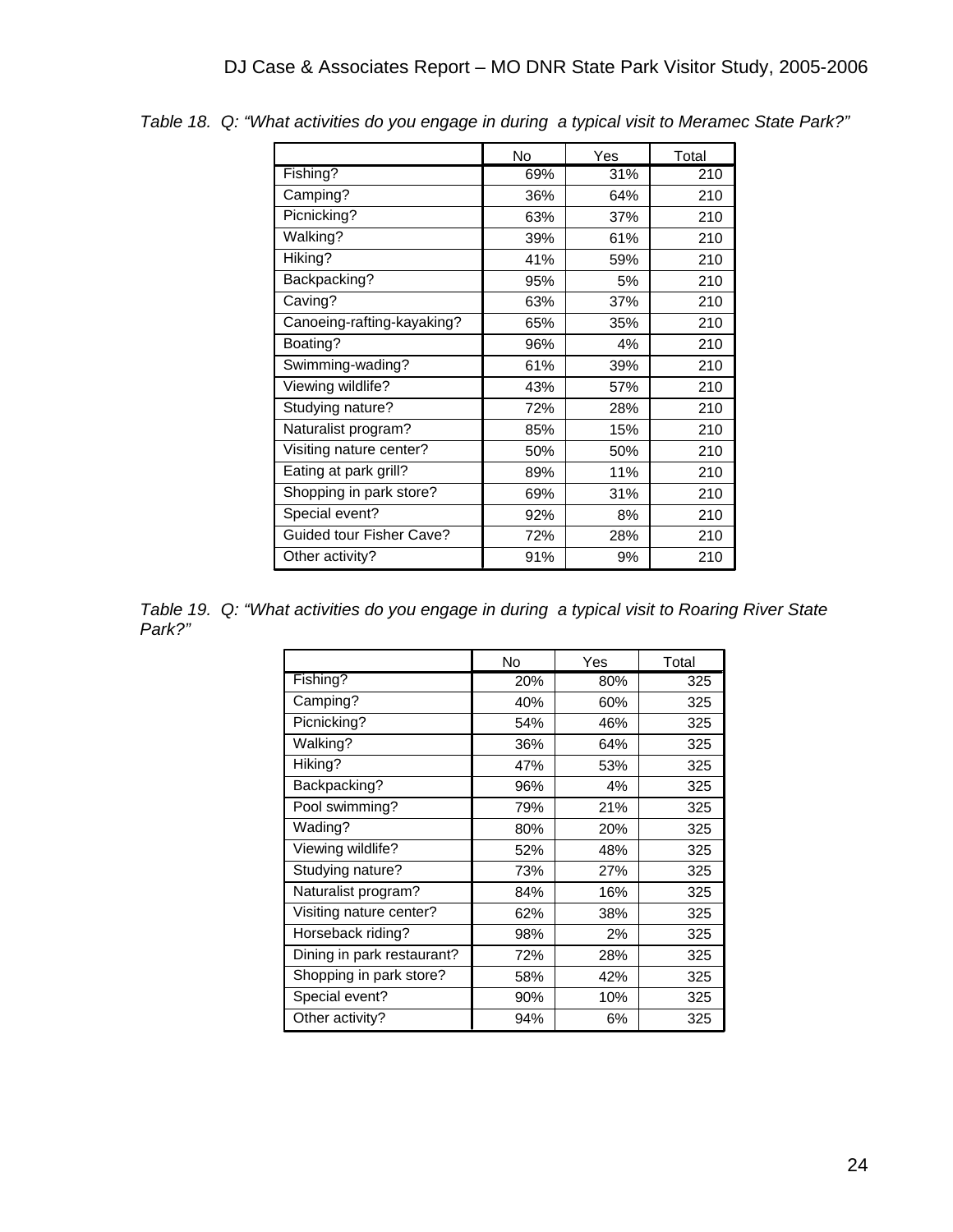|                         | No  | Yes | Total |
|-------------------------|-----|-----|-------|
| Fishing?                | 88% | 12% | 494   |
| Picnicking?             | 75% | 25% | 494   |
| Walking?                | 41% | 59% | 494   |
| Hiking?                 | 73% | 27% | 494   |
| Bicycling?              | 69% | 31% | 494   |
| Walking dog?            | 86% | 14% | 494   |
| Canoeing-kayaking?      | 97% | 3%  | 494   |
| Boating?                | 96% | 4%  | 494   |
| Swimming-wading?        | 92% | 8%  | 494   |
| Running-jogging?        | 96% | 4%  | 494   |
| Horseback riding?       | 98% | 2%  | 494   |
| Viewing wildlife?       | 49% | 51% | 494   |
| Studying nature?        | 79% | 21% | 494   |
| Visiting nature center? | 46% | 54% | 494   |
| Special event?          | 93% | 7%  | 494   |
| Other activity?         | 92% | 8%  | 494   |

*Table 20. Q: "What activities do you engage in during a typical visit to Route 66 State Park?"*

*Table 21. Q: "What activities do you engage in during a typical visit to Thousands Hills State Park?"*

|                            | No  | Yes   | Total |
|----------------------------|-----|-------|-------|
| Fishing?                   | 69% | 31%   | 123   |
| Camping?                   | 50% | 50%   | 123   |
| Picnicking?                | 63% | 37%   | 123   |
| Walking?                   | 25% | 75%   | 123   |
| Hiking?                    | 65% | 35%   | 123   |
| Backpacking?               | 97% | 3%    | 123   |
| Bicycling?                 | 83% | 17%   | 123   |
| Canoeing-kayaking?         | 96% | 4%    | 123   |
| Paddleboating?             | 97% | 3%    | 123   |
| Waterskiing?               | 94% | 6%    | 123   |
| Boating?                   | 74% | 26%   | 123   |
| Swimming?                  | 70% | 30%   | 123   |
| Ride on houseboat?         | 96% | 4%    | 123   |
| Viewing wildlife?          | 49% | 51%   | 123   |
| Studying nature?           | 82% | 18%   | 123   |
| Naturalist program?        | 93% | 7%    | 123   |
| Dining in park restaurant? | 67% | 33%   | 123   |
| Shopping in marina store?  | 90% | 10%   | 123   |
| Special event?             | 99% | $1\%$ | 123   |
| Other activity?            | 96% | 4%    | 123   |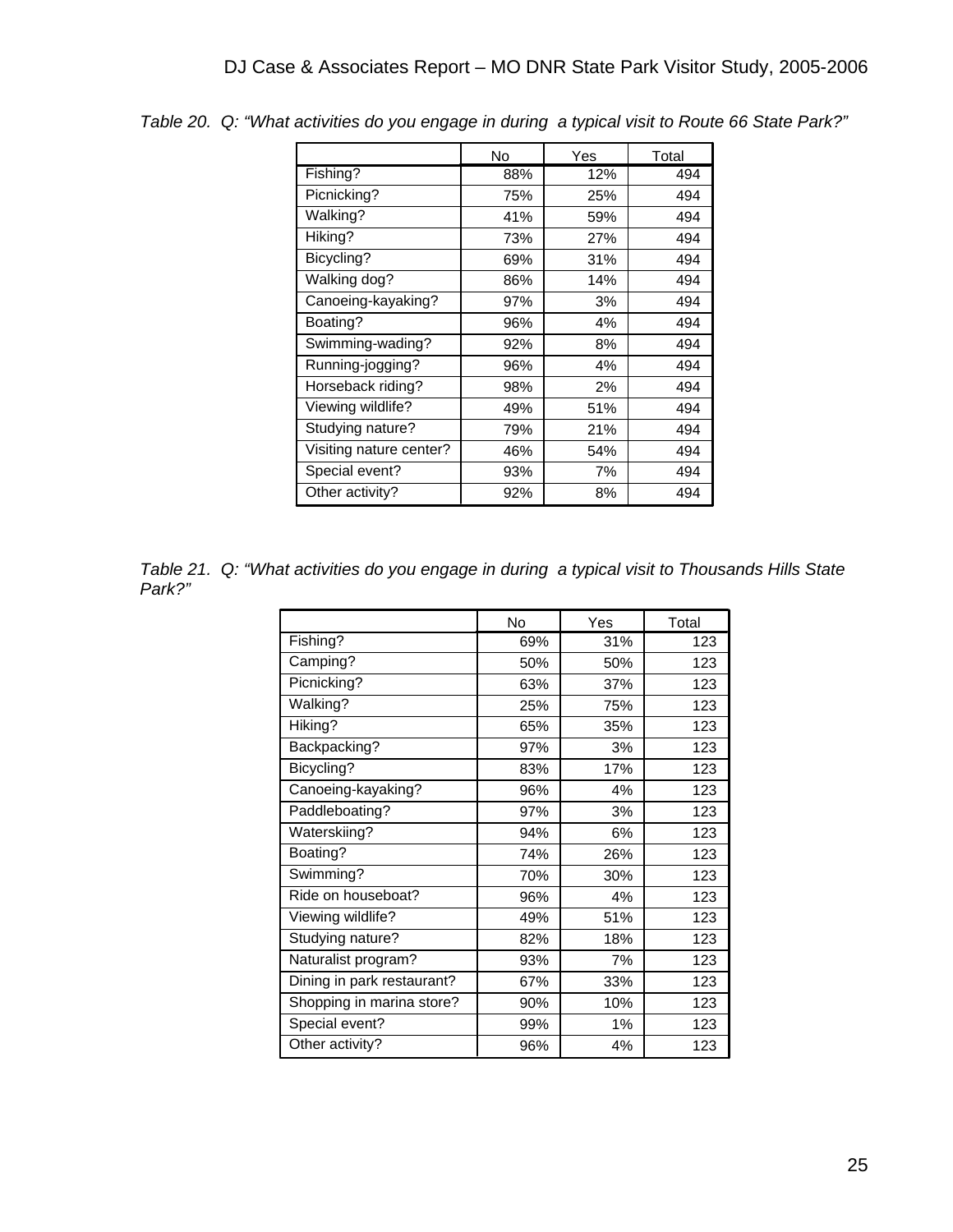|                                      | No  | Yes | Total |
|--------------------------------------|-----|-----|-------|
| Shopping?                            | 51% | 49% | 400   |
| Antique shopping?                    | 51% | 49% | 400   |
| Restaurant dining?                   | 29% | 71% | 400   |
| Driving-strolling historic district? | 28% | 72% | 400   |
| Visiting local wineries?             | 63% | 37% | 400   |
| Visiting Hawn State Park?            | 84% | 16% | 400   |
| Riding Ste Gen Modoc Ferry?          | 85% | 16% | 400   |
| Special event?                       | 93% | 7%  | 400   |
| Touring other museums?               | 60% | 40% | 400   |
| <b>Touring Bolduc House?</b>         | 58% | 42% | 400   |
| Touring La Maison de Guibourd-Valle? | 74% | 26% | 400   |
| Touring Bolduc-LeMeilleur House?     | 71% | 29% | 400   |
| Touring Ste Gen Museum?              | 64% | 37% | 400   |
| Other activity?                      | 94% | 6%  | 400   |

*Table 22. Q: "What activities do you engage in during a typical visit to Felix Valle State Historic Site?"*

#### **Visitors' Expectations and Evaluations**

 Visitors were asked if other recreational activities should be provided at the parks, and these suggestions are listed by park in Appendix B (Table B10 to Table B14). A wide range of comments and recommendations were offered—for example, from "it's a fine park," to "provide bungee-jumping"—reflecting the personal preferences of a diverse recreating public. No large group of respondents identified an obvious service-oversight, but each of the "other" suggestions is worthy of reflection.

 Respondents were asked to express their satisfaction with specific services or amenities. Because the nature of these services varied by park, these were analyzed (and are presented) by park (Table 23 to Table 29).

|                  | Don't | Very         |              |           | Verv      |       |
|------------------|-------|--------------|--------------|-----------|-----------|-------|
|                  | know  | dissatisfied | Dissatisfied | Satisfied | satisfied | Total |
| Park signs?      | 2%    | $1\%$        | 4%           | 39%       | 54%       | 1648  |
| Picnic areas?    | 10%   | 0%           | 2%           | 39%       | 49%       | 1616  |
| Picnic shelters? | 12%   | 0%           | 2%           | 38%       | 48%       | 1594  |
| Playground?      | 18%   | 1%           | 3%           | 35%       | 43%       | 1575  |
| River access?    | 9%    | 2%           | 5%           | 37%       | 48%       | 1612  |

*Table 23. Q: "How satisfied are you with each of the following at Castlewood State Park?"*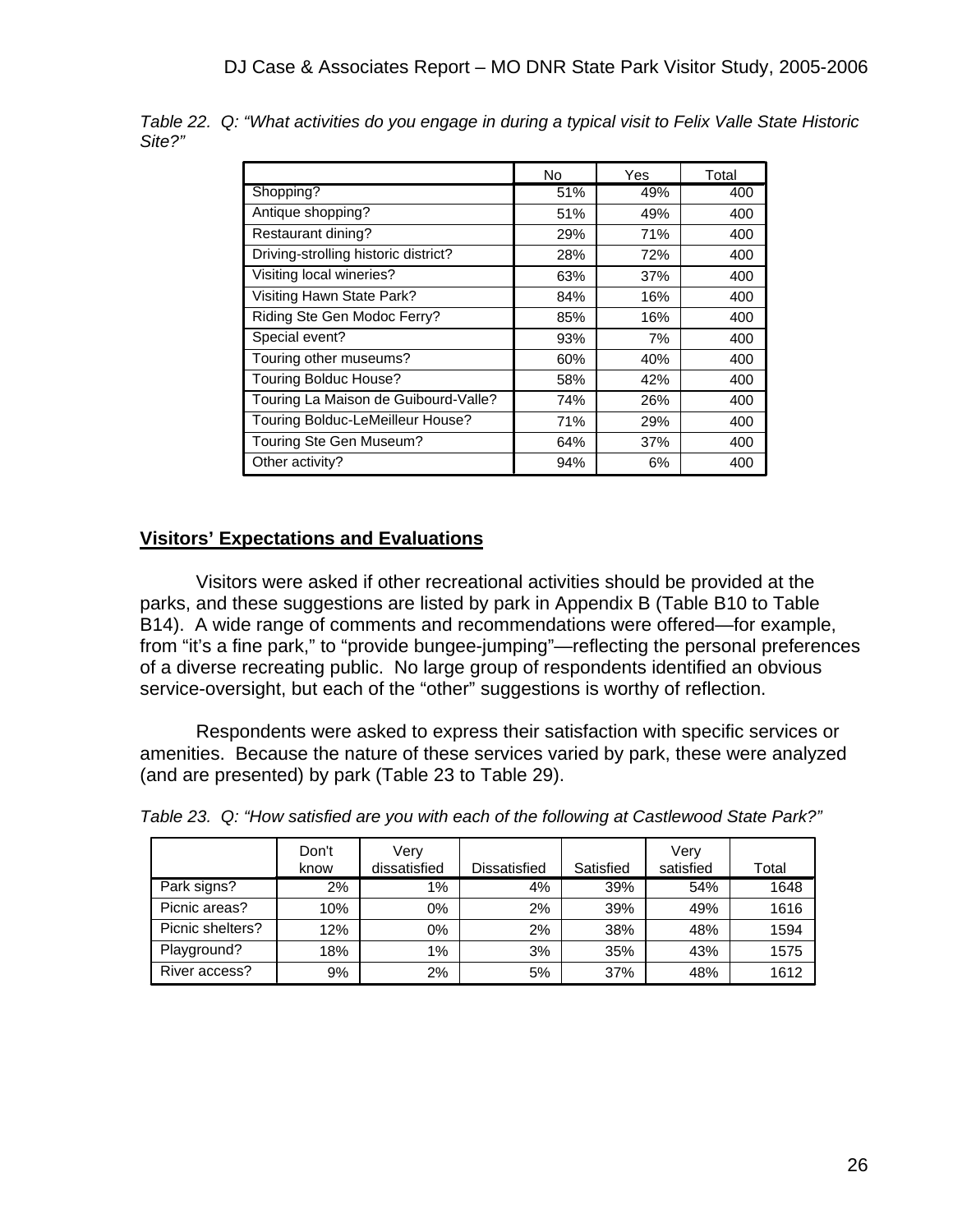|                               | Don't | Verv         |                     |           | Verv      |       |
|-------------------------------|-------|--------------|---------------------|-----------|-----------|-------|
|                               | know  | dissatisfied | <b>Dissatisfied</b> | Satisfied | satisfied | Total |
| Maintenance-upkeep of trails? | 3%    | $1\%$        | 3%                  | 40%       | 53%       | 1625  |
| Trail safety?                 | 4%    | 1%           | 3%                  | 44%       | 49%       | 1612  |
| Trail signage?                | 5%    | 2%           | 11%                 | 43%       | 39%       | 1599  |
| Trailhead facilities?         | 8%    | $1\%$        | 6%                  | 45%       | 40%       | 1571  |
| Other trail concerns?         | 15%   | 4%           | 4%                  | 27%       | 50%       | 385   |

*Table 24. Q: "Please indicate how satisfied you are with the trails at Castlewood State Park?"* 

*(See Appendix B, Table B15, for "Other trail concerns" of Castlewood respondents).* 

*Table 25. Q: "How satisfied are you with each of the following at Meramec State Park?"* 

|                             | Don't<br>know | Very<br>dissatisfied | <b>Dissatisfied</b> | Satisfied | Verv<br>satisfied | Total |
|-----------------------------|---------------|----------------------|---------------------|-----------|-------------------|-------|
| Campgrounds?                | 9%            | 1%                   | 3%                  | 30%       | 57%               | 180   |
| Park signs?                 | 2%            | 1%                   | 3%                  | 42%       | 53%               | 188   |
| Picnic areas?               | 22%           | $0\%$                | $0\%$               | 36%       | 43%               | 181   |
| Park store?                 | 31%           | $0\%$                | 4%                  | 33%       | 33%               | 183   |
| Park grill?                 | 54%           | 2%                   | 2%                  | 23%       | 19%               | 163   |
| <b>Hickory Ridge Motel?</b> | 80%           | 1%                   | 1%                  | 8%        | 11%               | 161   |
| Rental cabins?              | 72%           | 1%                   | 1%                  | 12%       | 14%               | 160   |
| Nature Center exhibits?     | 25%           | $0\%$                | 0%                  | 25%       | 49%               | 173   |
| Hiking trails?              | 26%           | $0\%$                | 1%                  | 28%       | 45%               | 181   |
| Boat launches?              | 61%           | 1%                   | 2%                  | 16%       | 19%               | 165   |
| Playgrounds?                | 41%           | 0%                   | 1%                  | 30%       | 27%               | 168   |

*Table 26. Q: "How satisfied are you with each of the following at Roaring River State Park?"* 

|                         | Don't | Very         |                     |           | Very      |       |
|-------------------------|-------|--------------|---------------------|-----------|-----------|-------|
|                         | know  | dissatisfied | <b>Dissatisfied</b> | Satisfied | satisfied | Total |
| Campgrounds             | 14%   | $0\%$        | 3%                  | 35%       | 48%       | 301   |
| Park signs              | 4%    | $0\%$        | 4%                  | 43%       | 48%       | 306   |
| Picnic areas            | 13%   | $0\%$        | 1%                  | 39%       | 47%       | 295   |
| Park store              | 14%   | 2%           | 7%                  | 38%       | 38%       | 297   |
| Park restaurant         | 40%   | 3%           | 8%                  | 26%       | 23%       | 290   |
| <b>Emory Melton Inn</b> | 61%   | $0\%$        | 2%                  | 18%       | 20%       | 271   |
| Rental cabins           | 70%   | 1%           | 2%                  | 17%       | 11%       | 264   |
| Nature Center exhibits  | 27%   | $0\%$        | 1%                  | 35%       | 38%       | 284   |
| Hiking trails           | 23%   | 0%           | 1%                  | 34%       | 42%       | 284   |
| Equestrian trail        | 81%   | 2%           | 2%                  | 8%        | 8%        | 258   |
| Swimming pool           | 64%   | $0\%$        | 1%                  | 22%       | 13%       | 267   |
| Playground              | 43%   | 0%           | $0\%$               | 30%       | 27%       | 270   |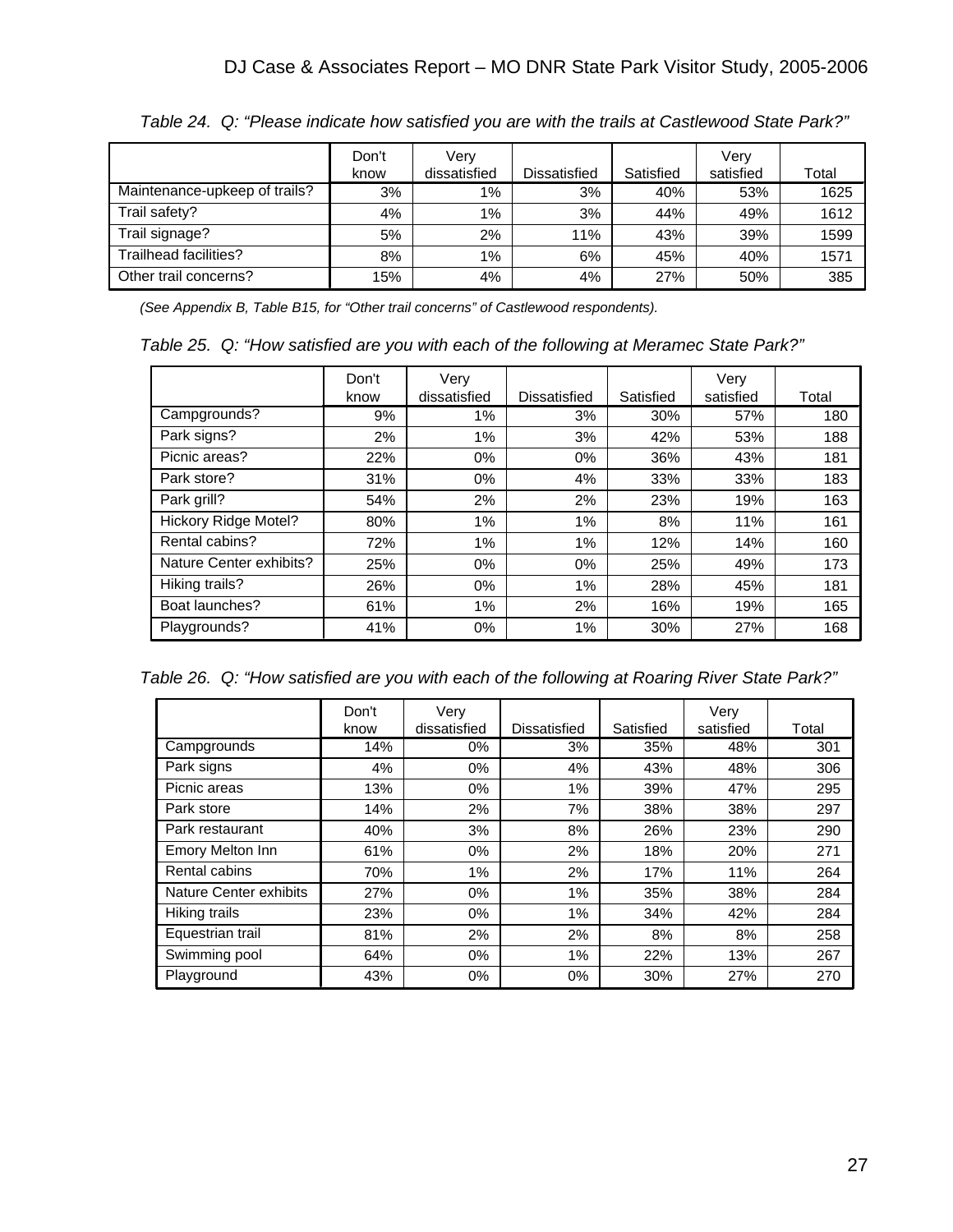|                                | Don't<br>know | Verv<br>dissatisfied | Dissatisfied | Satisfied | Very<br>satisfied | Total |
|--------------------------------|---------------|----------------------|--------------|-----------|-------------------|-------|
| Park signs?                    | 2%            | $0\%$                | 1%           | 32%       | 65%               | 437   |
| Picnic areas?                  | 13%           | $0\%$                | $1\%$        | 31%       | 55%               | 409   |
| Boat launch?                   | 40%           | $0\%$                | $0\%$        | 22%       | 37%               | 361   |
| Multi-use trail?               | 16%           | $0\%$                | $1\%$        | 24%       | 59%               | 398   |
| <b>Visitor Center exhibits</b> | 3%            | $0\%$                | 1%           | 29%       | 66%               | 408   |
| Visitor Center gift shop       | 7%            | $0\%$                | 1%           | 36%       | 55%               | 406   |
| Playground                     | 41%           | 1%                   | 1%           | 23%       | 35%               | 350   |

*Table 27. Q: "How satisfied are you with each of the following at Route 66 State Park?"* 

*Table 28. Q: "How satisfied are you with each of the following at Thousand Hills State Park?"* 

|                                  | Don't | Very         |                     |           | Very      |       |
|----------------------------------|-------|--------------|---------------------|-----------|-----------|-------|
|                                  | know  | dissatisfied | <b>Dissatisfied</b> | Satisfied | satisfied | Total |
| Campgrounds?                     | 12%   | $0\%$        | 5%                  | 41%       | 42%       | 111   |
| Park signs?                      | 1%    | 1%           | 2%                  | 52%       | 45%       | 114   |
| Picnic areas?                    | 10%   | $0\%$        | $0\%$               | 49%       | 41%       | 112   |
| Marina?                          | 23%   | $0\%$        | 1%                  | 47%       | 30%       | 105   |
| Marina store?                    | 22%   | $0\%$        | 1%                  | 47%       | 30%       | 105   |
| Park restaurant?                 | 25%   | $1\%$        | 2%                  | 33%       | 40%       | 110   |
| Rental cabins?                   | 67%   | $0\%$        | $0\%$               | 21%       | 13%       | 96    |
| Petroglyph interpretive shelter? | 27%   | $0\%$        | 9%                  | 44%       | 20%       | 104   |
| Trails?                          | 17%   | $1\%$        | 9%                  | 41%       | 32%       | 102   |
| Swimming beach?                  | 34%   | 4%           | 2%                  | 39%       | 21%       | 102   |
| Boat launch?                     | 35%   | 2%           | 1%                  | 46%       | 16%       | 98    |
| Playgrounds?                     | 15%   | 2%           | 0%                  | 49%       | 34%       | 106   |

*Table 29. Q: "How satisfied are you with each of the following at Felix Valle State Historic Site?"* 

|                                        | Don't | Verv         |                     |           | Verv      |       |
|----------------------------------------|-------|--------------|---------------------|-----------|-----------|-------|
|                                        | know  | dissatisfied | <b>Dissatisfied</b> | Satisfied | satisfied | Total |
| Site signs?                            | 3%    | $0\%$        | 1%                  | 37%       | 59%       | 349   |
| FV house and furnishings?              | 1%    | $0\%$        | 0%                  | 25%       | 74%       | 370   |
| Dr Benjamin Shaw House?                | 14%   | $0\%$        | 1%                  | 34%       | 52%       | 291   |
| Bauvais-Amoureaux House &<br>exhibits? | 24%   | 0%           | 0%                  | 24%       | 52%       | 271   |
| Site gift shop?                        | 9%    | $0\%$        | 1%                  | 42%       | 48%       | 311   |
| Tour provided by tour guide?           | 2%    | $0\%$        | 0%                  | 15%       | 83%       | 345   |

 Respondents expressed satisfaction—in many cases, high satisfaction—with the services and facilities of the parks. Generally, the only reason respondents offered any other appraisal than "satisfied" was if they had no familiarity with the service or facility ("don't know").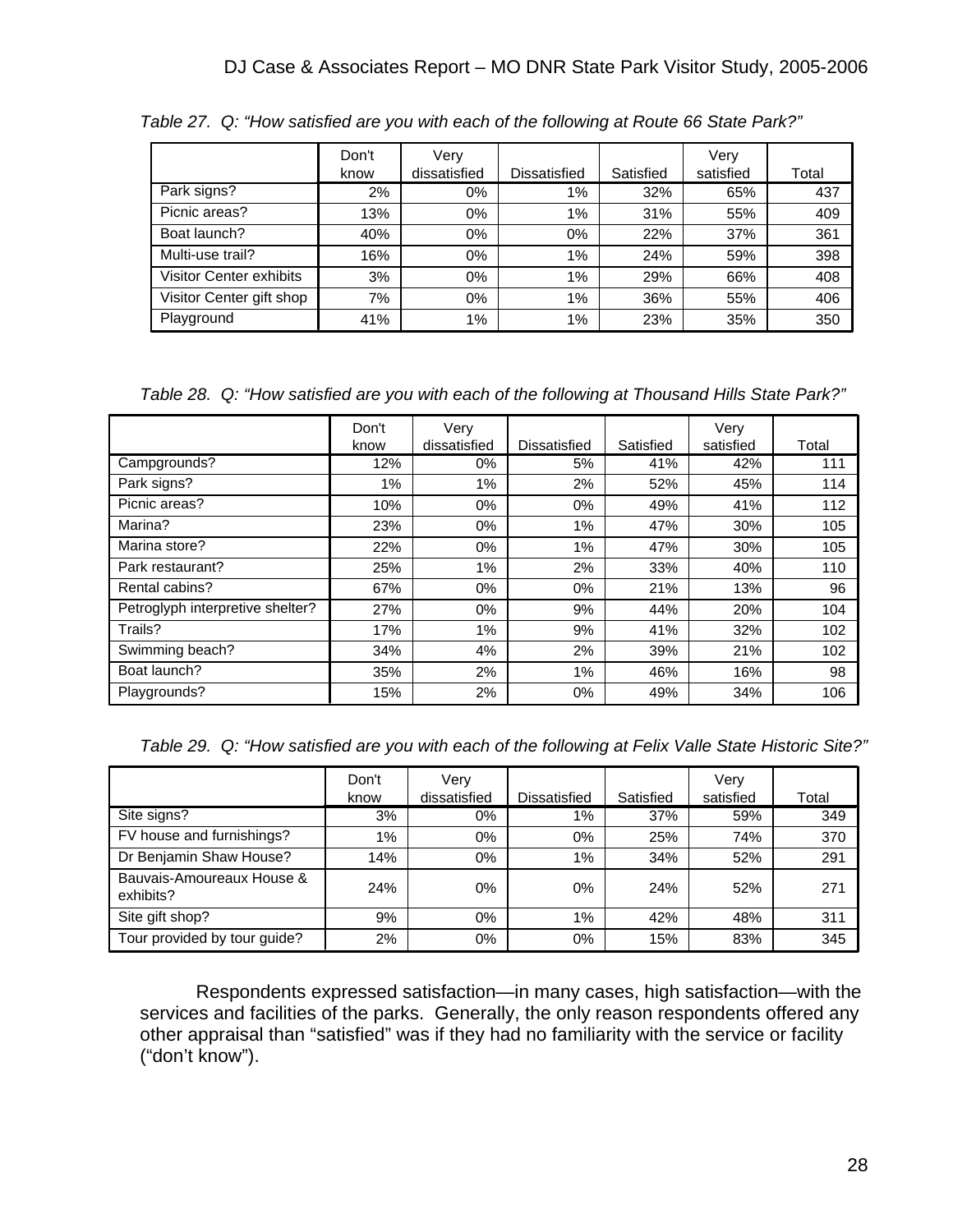Visitors to Felix Valle were asked what factors influenced them to visit other house museums in the Ste. Genevieve area (Table 30). Most influential were the home's age, appearance, description, and information provided in the Great River Road Interpretive Center/Tourist Information Office. Other influences were volunteered (Appendix B, Table B16).

|                          | No  | Yes | Total |
|--------------------------|-----|-----|-------|
| Home's age?              | 67% | 33% | 400   |
| Home's appearance?       | 73% | 27% | 400   |
| Home's location?         | 83% | 17% | 400   |
| Home's admission cost?   | 89% | 12% | 400   |
| Home's description?      | 69% | 32% | 400   |
| Great River Office info? | 73% | 27% | 400   |
| Other factor?            | 94% | 7%  | 400   |

*Table 30. Q: "If visiting another house museum in Ste. Genevieve, what factor(s) influenced your decision to visit that museum?"* 

 All respondents were asked if the highway directional signs to the parks were easy to follow (Table 31).

|                      |     | Were highway signs to park easy to follow? |       |  |  |  |  |  |
|----------------------|-----|--------------------------------------------|-------|--|--|--|--|--|
|                      | Yes | No                                         | Total |  |  |  |  |  |
| Castlewood           | 88% | 12%                                        | 1425  |  |  |  |  |  |
| Meramec              | 96% | 4%                                         | 201   |  |  |  |  |  |
| <b>Roaring River</b> | 95% | 5%                                         | 304   |  |  |  |  |  |
| Route 66             | 94% | 6%                                         | 440   |  |  |  |  |  |
| <b>1000 Hills</b>    | 96% | 4%                                         | 118   |  |  |  |  |  |
| <b>Felix Valle</b>   | 86% | 14%                                        | 333   |  |  |  |  |  |
| Total                | 90% | 10%                                        | 2821  |  |  |  |  |  |

*Table 31. Q: "Were the high directional signs to [park] easy to follow?"* 

 Nine of 10 visitors found the road signage each to follow. A number of respondents offered suggestions for improvement (Appendix B, Table 17).

 Visitors were asked to evaluate each park across a variety of service and maintenance categories (Table 32). Most respondents indicated that they were either "satisfied" or "very satisfied" with park services. Perhaps more illuminating, however, is to compute and rank mean scores based on visitors' evaluations (Table 33). By all estimation, visitors' evaluations of DNR facilities and services were outstanding literally, "excellent" in most cases, and "good" in all others. Particularly gratifying to MDNR should be the finding that "friendly, helpful staff" was the highest-ranking attribute of 4 parks, and ranked a very high  $2<sup>nd</sup>$  in the other two (Table 33).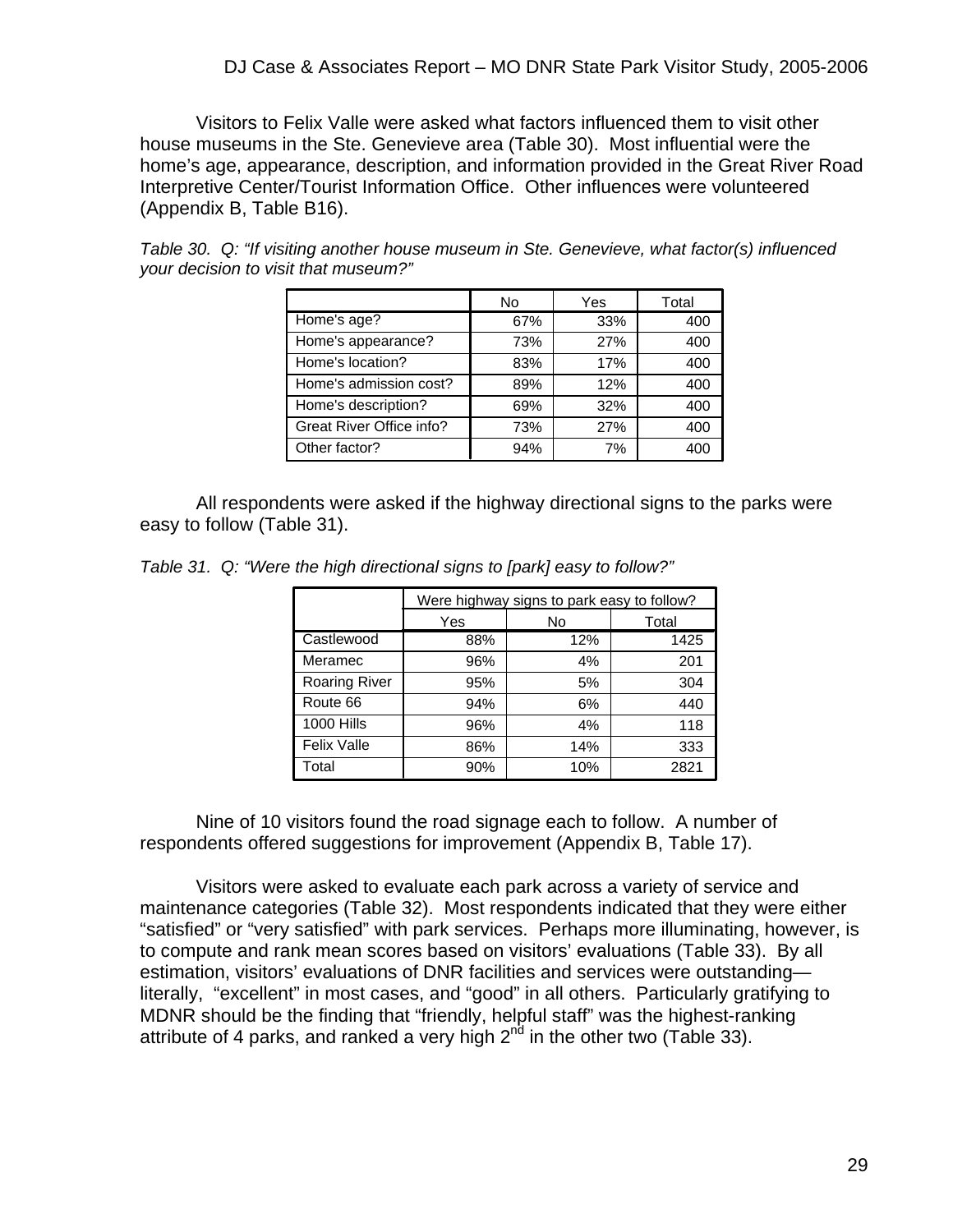|                        |            | Castlewood | Meramec | <b>Roaring River</b> | Route 66 | <b>1000 Hills</b> | <b>Felix Valle</b> |
|------------------------|------------|------------|---------|----------------------|----------|-------------------|--------------------|
| Rate park on           | Don't know | 1%         | 1%      | 0%                   | 3%       | 0%                | 1%                 |
| free of litter         | Poor       | 1%         | 0%      | 0%                   | 0%       | 0%                | 0%                 |
| and trash?             | Fair       | 8%         | 1%      | 7%                   | 1%       | 3%                | 0%                 |
|                        | Good       | 37%        | 30%     | 33%                  | 20%      | 33%               | 9%                 |
|                        | Excellent  | 52%        | 67%     | 59%                  | 77%      | 64%               | 90%                |
| Rate park on           | Don't know | 24%        | 11%     | 8%                   | 9%       | 7%                | 41%                |
| clean                  | Poor       | 12%        | 4%      | 6%                   | 0%       | 0%                | 0%                 |
| restrooms?             | Fair       | 18%        | 9%      | 15%                  | 2%       | 6%                | 0%                 |
|                        | Good       | 27%        | 34%     | 35%                  | 21%      | 47%               | 9%                 |
|                        | Excellent  | 19%        | 43%     | 36%                  | 68%      | 41%               | 50%                |
| Rate park on           | Don't know | 5%         | 3%      | 2%                   | 3%       | 1%                | 1%                 |
| upkeep of              | Poor       | 2%         | 1%      | 3%                   | 0%       | 0%                | 0%                 |
| facilities?            | Fair       | 8%         | 3%      | 7%                   | 1%       | 3%                | 1%                 |
|                        | Good       | 45%        | 36%     | 43%                  | 23%      | 42%               | 19%                |
|                        | Excellent  | 40%        | 58%     | 45%                  | 72%      | 54%               | 79%                |
| Rate park on           | Don't know | 12%        | 2%      | 1%                   | 3%       | 3%                | 1%                 |
| helpful                | Poor       | 1%         | 1%      | 1%                   | 0%       | 0%                | 0%                 |
| friendly staff?        | Fair       | 3%         | 3%      | 2%                   | 1%       | 2%                | 1%                 |
|                        | Good       | 32%        | 23%     | 32%                  | 16%      | 40%               | 8%                 |
|                        | Excellent  | 54%        | 70%     | 65%                  | 80%      | 56%               | 90%                |
| Rate park on           | Don't know | 46%        | 42%     | 29%                  | 32%      | 32%               | 42%                |
| disabled               | Poor       | 1%         | 1%      | 1%                   | 0%       | 0%                | 7%                 |
| accessibility?         | Fair       | 4%         | 1%      | 1%                   | 1%       | 3%                | 7%                 |
|                        | Good       | 24%        | 21%     | 25%                  | 21%      | 29%               | 11%                |
|                        | Excellent  | 25%        | 35%     | 45%                  | 46%      | 36%               | 33%                |
| Rate park on           | Don't know | 9%         | 8%      | 6%                   | 11%      | 4%                | 8%                 |
| care for               | Poor       | 0%         | 1%      | 0%                   | 0%       | 0%                | 0%                 |
| natural<br>resources?  | Fair       | 3%         | 1%      | 2%                   | 2%       | 5%                | 1%                 |
|                        | Good       | 40%        | 33%     | 39%                  | 22%      | 45%               | 18%                |
|                        | Excellent  | 48%        | 58%     | 52%                  | 65%      | 46%               | 73%                |
| Rate park on           | Don't know | 25%        | 19%     | 19%                  | 12%      | 11%               | 4%                 |
| care for               | Poor       | 1%         | $0\%$   | 0%                   | 0%       | 1%                | 0%                 |
| cultural<br>resources? | Fair       | 4%         | 2%      | 3%                   | 2%       | 5%                | $1\%$              |
|                        | Good       | 33%        | 27%     | 36%                  | 23%      | 42%               | 18%                |
|                        | Excellent  | 38%        | 51%     | 42%                  | 63%      | 41%               | 77%                |
| Rate park on           | Don't know | 46%        | 21%     | 21%                  | 14%      | 33%               | 3%                 |
| programs               | Poor       | 1%         | $1\%$   | 1%                   | 0%       | 4%                | 0%                 |
| displays?              | Fair       | 4%         | 2%      | 5%                   | 2%       | 9%                | 1%                 |
|                        | Good       | 23%        | 30%     | 32%                  | 25%      | 24%               | 20%                |
|                        | Excellent  | 25%        | 47%     | 41%                  | 59%      | 30%               | 75%                |
| Rate park on           | Don't know | $9%$       | $5%$    | 3%                   | 7%       | 3%                | 2%                 |
| being safe?            | Poor       | 1%         | $0\%$   | 1%                   | 0%       | 0%                | 0%                 |
|                        | Fair       | $6\%$      | 4%      | 3%                   | $1\%$    | 2%                | 1%                 |
|                        | Good       | 42%        | 35%     | 38%                  | 23%      | 41%               | 21%                |
|                        | Excellent  | 42%        | 58%     | 56%                  | 68%      | 54%               | 75%                |

*Table 32. Q: "How do you rate [park] on each of the following?"*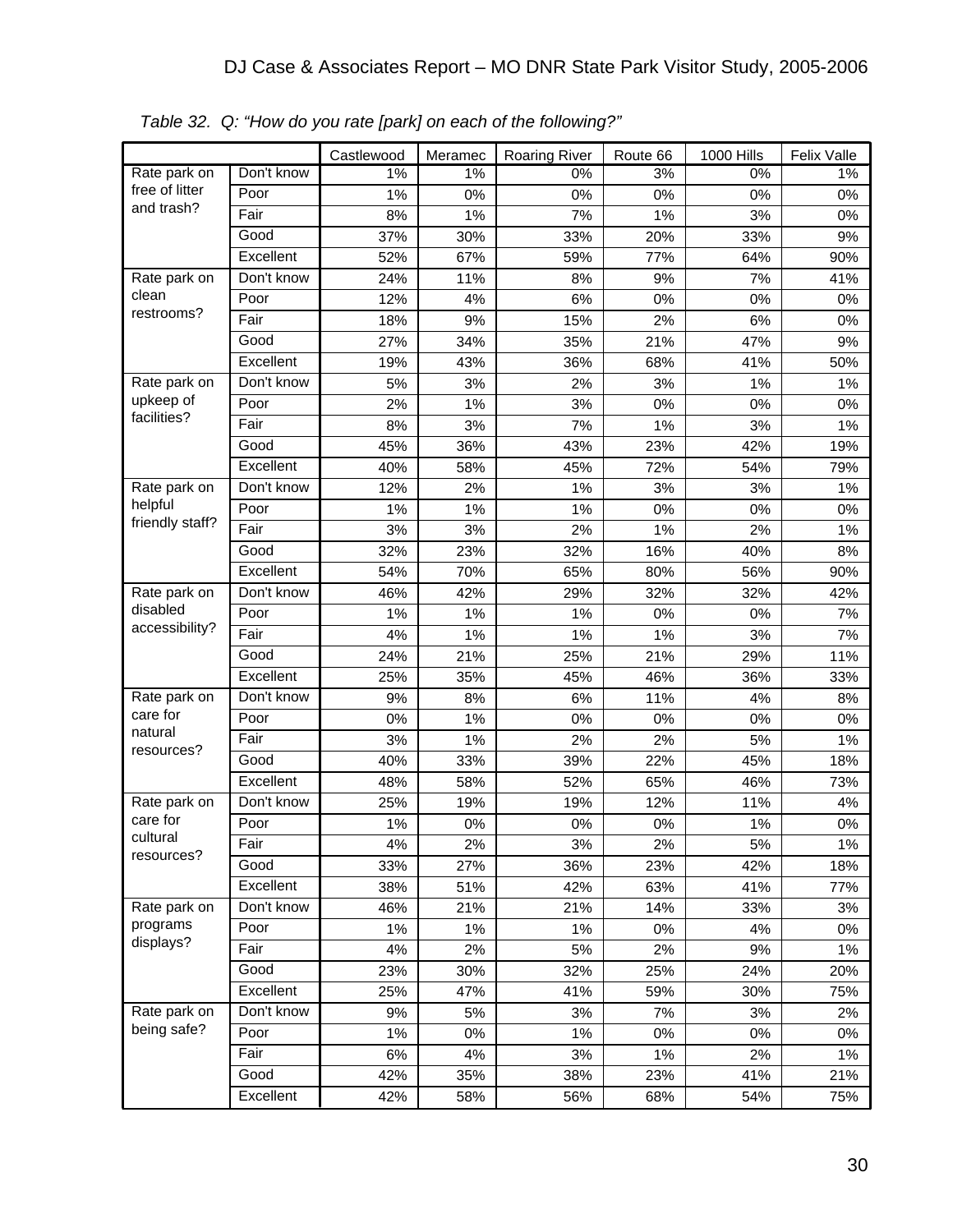*Table 33. Q: "How do you rate [park] on each of the following?" Means (where 4 = "excellent," 3 = "good," 2 = "fair," 1 = "poor" ("don't know" eliminated for this analysis)), ranked means (1 = highest performance and 9 = lowest performance), and word anchors assigned to means.*

|                                                    | Castlewood                   | Meramec                            | <b>Roaring River</b>                    | Route 66                                | <b>1000 Hills</b>            | <b>Felix Valle</b>           |
|----------------------------------------------------|------------------------------|------------------------------------|-----------------------------------------|-----------------------------------------|------------------------------|------------------------------|
|                                                    | Mean (Rank) &<br>Word anchor | Mean (Rank) &<br>Word anchor       | Mean (Rank) &<br>Word anchor            | Mean (Rank) &<br>Word anchor            | Mean (Rank) &<br>Word anchor | Mean (Rank) &<br>Word anchor |
| Rate park on<br>free of litter<br>and trash?       | 3.42 (4) Good                | 3.65 (2) Excellent                 | 3.53 (3) Excellent                      | 3.78 (2) Excellent                      | 3.62 (1) Excellent           | 3.91 (1) Excellent           |
| Rate park on<br>clean<br>restrooms?                | 2.70 (9) Good                | 3.29 (9) Good                      | 3.08 (9) Good                           | 3.71 (5) Excellent                      | 3.37 (8) Good                | 3.85 (3) Excellent           |
| Rate park on<br>upkeep of<br>facilities?           | 3.31 (8) Good                | 3.54 $(7)$ Excellent               | 3.34 (8) Good                           | 3.73 (3) Excellent                      | 3.51 (4) Excellent           | 3.79 (4) Excellent           |
| Rate park on<br>helpful friendly<br>staff?         | 3.56 (1) Excellent           |                                    | 3.66 (1) Excellent   3.63 (1) Excellent | 3.81 (1) Excellent                      | 3.56 (2) Excellent           | 3.90 (2) Excellent           |
| Rate park on<br>disabled<br>accessibility?         | 3.34 (6) Good                | 3.54 (7) Excellent                 | 3.60 (2) Excellent                      | 3.67 (8) Excellent                      | 3.49 (5) Good                | 3.21 (9) Good                |
| Rate park on<br>care for natural<br>resources?     | 3.47 (2) Good                |                                    | 3.60 (4) Excellent   3.52 (5) Excellent | 3.71 (5) Excellent                      | 3.42 (6) Good                | 3.78 (6) Excellent           |
| Rate park on<br>care for<br>cultural<br>resources? | 3.44 (3) Good                | 3.61 (3) Excellent                 | 3.48 (6) Good                           | 3.69 (7) Excellent                      | 3.38 (7) Good                | 3.79 (4) Excellent           |
| Rate park on<br>programs<br>displays?              | 3.34 (6) Good                | 3.55 (6) Excellent   3.42 (7) Good |                                         | 3.65 (9) Excellent                      | 3.21 (9) Good                | 3.76 (7) Excellent           |
| Rate park on<br>being safe?                        | 3.36 (5) Good                | 3.57 (5) Excellent                 |                                         | 3.53 (3) Excellent   3.73 (3) Excellent | 3.54 (3) Excellent           | 3.76 (8) Excellent           |

Visitors were given opportunity to explain any evaluations other than "excellent" or "good." Many respondents chose to comment, even though their evaluations were "excellent" or "good." Most comments related to perennial issues in recreation management—restrooms, trash collection, poor behavior of others, and potentially hazardous conditions observed by recreationists (Appendix B, Table 18).

 Respondents were asked to indicate the importance of a variety of services and facilities—actually, the same items comprising Tables 32 and 33 (Table 34). Again, means were calculated for each of these responses, and means were ranked and then assigned word anchors (Table 35).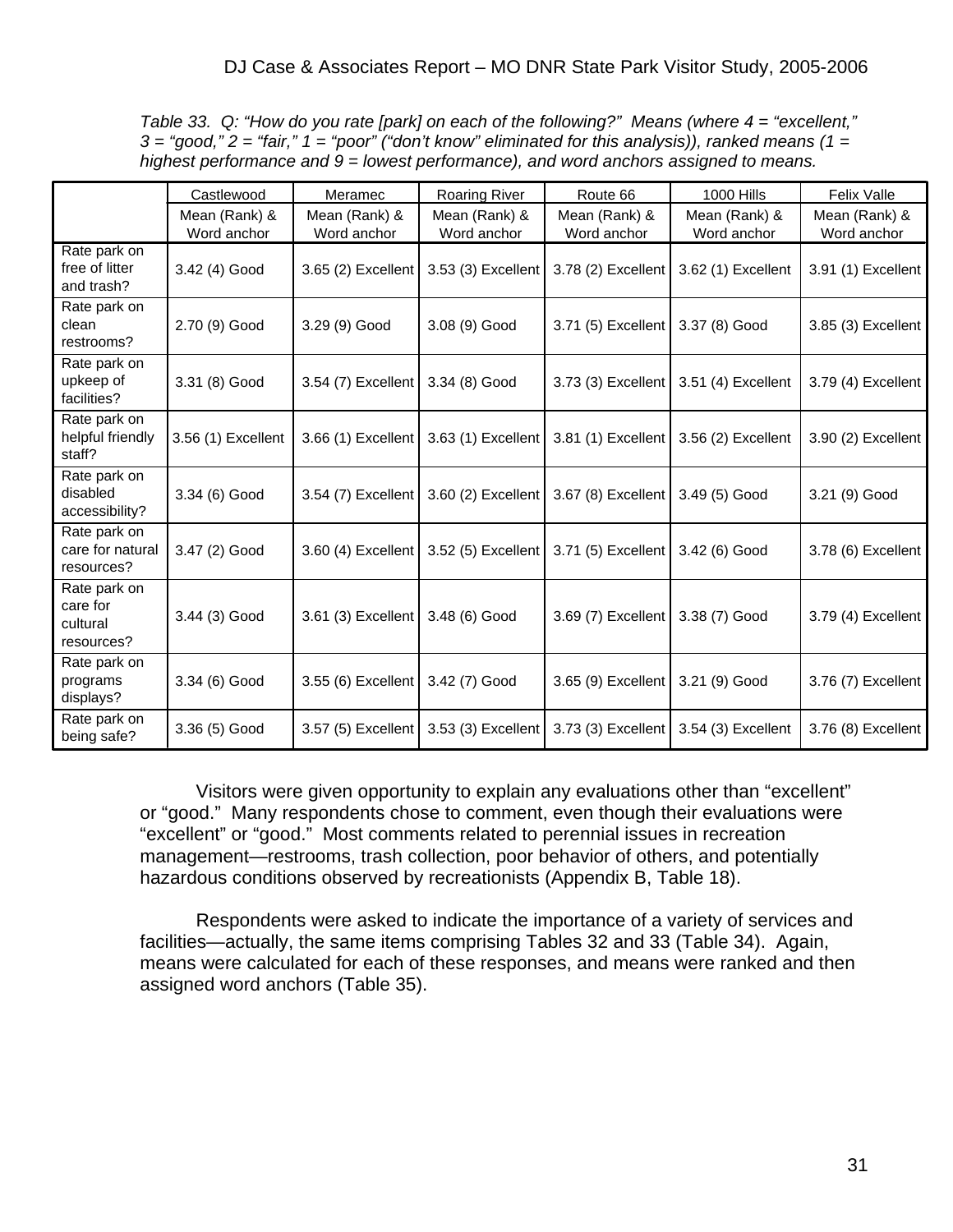|                      |                  | Castlewood | Meramec | <b>Roaring River</b> | Route 66 | <b>1000 Hills</b> | Felix Valle |
|----------------------|------------------|------------|---------|----------------------|----------|-------------------|-------------|
| Importance of free   | Don't know       | 0%         | 0%      | 0%                   | 0%       | 0%                | 0%          |
| of litter and trash? | Very unimportant | 0%         | 0%      | 0%                   | 0%       | 0%                | 0%          |
|                      | Unimportant      | 0%         | 0%      | 0%                   | 0%       | 0%                | 0%          |
|                      | Important        | 21%        | 16%     | 14%                  | 14%      | 20%               | 19%         |
|                      | Very important   | 78%        | 84%     | 86%                  | 86%      | 80%               | 81%         |
| Importance of        | Don't know       | 1%         | 0%      | 0%                   | 0%       | 0%                | 0%          |
| clean restrooms?     | Very unimportant | 1%         | 0%      | 0%                   | 0%       | 0%                | 0%          |
|                      | Unimportant      | 4%         | 1%      | 1%                   | 0%       | 2%                | 1%          |
|                      | Important        | 32%        | 16%     | 12%                  | 13%      | 18%               | 19%         |
|                      | Very important   | 62%        | 83%     | 88%                  | 87%      | 81%               | 79%         |
| Importance of        | Don't know       | 1%         | 0%      | 0%                   | 0%       | 0%                | 0%          |
| upkeep of            | Very unimportant | 0%         | 0%      | 0%                   | 0%       | 0%                | 0%          |
| facilities?          | Unimportant      | 1%         | 0%      | 0%                   | 0%       | 0%                | 0%          |
|                      | Important        | 35%        | 24%     | 18%                  | 20%      | 21%               | 18%         |
|                      | Very important   | 63%        | 76%     | 81%                  | 80%      | 79%               | 82%         |
| Importance of        | Don't know       | 1%         | 0%      | 0%                   | 0%       | 0%                | 0%          |
| helpful friendly     | Very unimportant | 1%         | 0%      | 0%                   | 0%       | 0%                | 0%          |
| staff?               | Unimportant      | 8%         | 0%      | 0%                   | 2%       | 1%                | 1%          |
|                      | Important        | 42%        | 27%     | 18%                  | 23%      | 21%               | 13%         |
|                      | Very important   | 48%        | 73%     | 82%                  | 74%      | 79%               | 86%         |
| Importance of        | Don't know       | 15%        | 17%     | 10%                  | 10%      | 6%                | 11%         |
| disabled             | Very unimportant | 5%         | 2%      | 1%                   | 2%       | 3%                | 2%          |
| accessibility?       | Unimportant      | 14%        | 9%      | 6%                   | 6%       | 11%               | 9%          |
|                      | Important        | 33%        | 30%     | 24%                  | 28%      | 24%               | 34%         |
|                      | Very important   | 34%        | 42%     | 59%                  | 54%      | 56%               | 45%         |
| Importance of care   | Don't know       | 1%         | 2%      | 1%                   | 0%       | 2%                | 1%          |
| for natural          | Very unimportant | 0%         | 0%      | $0\%$                | 0%       | 0%                | 0%          |
| resources?           | Unimportant      | 1%         | 0%      | 0%                   | 0%       | 0%                | 1%          |
|                      | Important        | 26%        | 28%     | 21%                  | 16%      | 18%               | 18%         |
|                      | Very important   | 72%        | 70%     | 78%                  | 84%      | 80%               | 81%         |
| Importance of care   | Don't know       | 6%         | 5%      | 5%                   | 1%       | 3%                | 1%          |
| for cultural         | Very unimportant | 1%         | $1\%$   | $0\%$                | 0%       | 1%                | 0%          |
| resources?           | Unimportant      | 7%         | 4%      | 5%                   | $1\%$    | 2%                | $1\%$       |
|                      | Important        | 34%        | 31%     | 26%                  | 23%      | 24%               | 21%         |
|                      | Very important   | 52%        | 61%     | 65%                  | 75%      | 70%               | 78%         |
| Importance of        | Don't know       | 6%         | 4%      | 4%                   | $1\%$    | 4%                | 0%          |
| programs             | Very unimportant | 2%         | 1%      | $0\%$                | 1%       | 1%                | 0%          |
| displays?            | Unimportant      | 17%        | $6\%$   | 5%                   | 5%       | $6\%$             | 2%          |
|                      | Important        | 40%        | 37%     | 30%                  | 33%      | 29%               | 26%         |
|                      | Very important   | 35%        | 53%     | 61%                  | 60%      | 59%               | 72%         |
| Importance of        | Don't know       | 1%         | 0%      | 1%                   | 0%       | 0%                | 0%          |
| being safe?          | Very unimportant | 0%         | 0%      | $0\%$                | $0\%$    | $0\%$             | 0%          |
|                      | Unimportant      | 3%         | $0\%$   | $0\%$                | $1\%$    | 0%                | 3%          |
|                      | Important        | 27%        | 19%     | 14%                  | 14%      | 21%               | 22%         |
|                      | Very important   | 69%        | 80%     | 85%                  | 85%      | 79%               | 74%         |

*Table 34. Q: "When visiting any state park, how important is each of the following?"*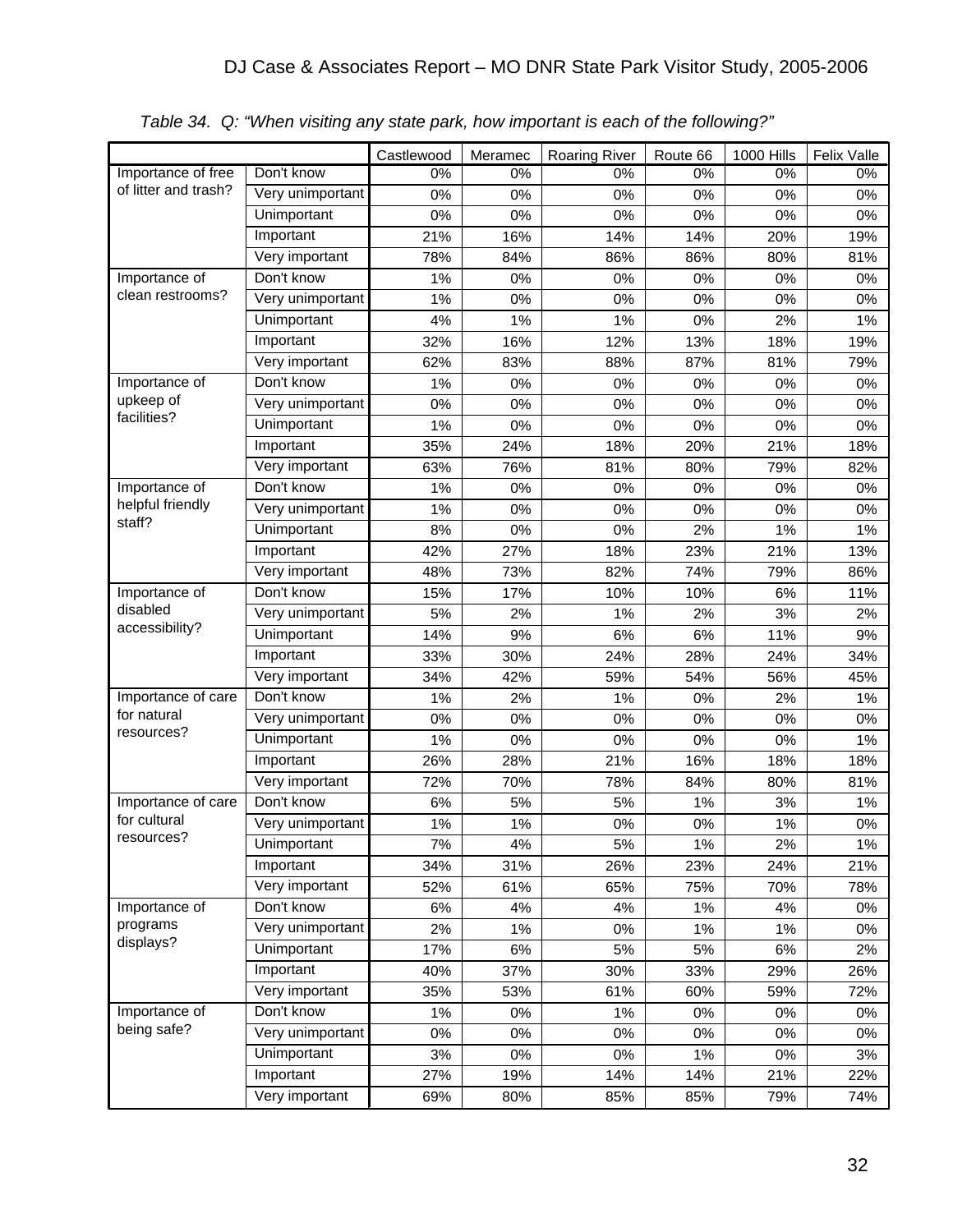*Table 35. Q: "When visiting any state park, how important is each of the following to you?" Means (where 4 = "Very important," 3 = "Important," 2 = "Unimportant," 1 = "Very unimportant" ("don't know" eliminated for this analysis)), ranked means (1 = highest performance and 9 = lowest performance), and word anchors assigned to means.* 

|                        | Castlewood    | Meramec       | <b>Roaring River</b> | Route 66      | <b>1000 Hills</b> | <b>Felix Valle</b> |
|------------------------|---------------|---------------|----------------------|---------------|-------------------|--------------------|
| Importance of free of  | 3.78 (1) Very | 3.84 (1) Very | 3.86 (2) Very        | 3.85 (2) Very | 3.80 (2) Very     | 3.81 (3) Very      |
| litter and trash?      | important     | important     | important            | important     | important         | important          |
| Importance of clean    | 3.57 (5) Very | 3.82 (2) Very | 3.87 (1) Very        | 3.86 (1) Very | 3.79 (4) Very     | 3.79 (5) Very      |
| restrooms?             | important     | important     | important            | important     | important         | important          |
| Importance of upkeep   | 3.62 (4) Very | 3.76 (4) Very | 3.80 (5) Very        | 3.80 (5) Very | 3.79 (4) Very     | 3.81 (2) Very      |
| of facilities?         | important     | important     | important            | important     | important         | important          |
| Importance of helpful  | 3.39(7)       | 3.72 (5) Very | 3.82 (4) Very        | 3.72 (7) Very | 3.78 (6) Very     | 3.86 (1) Very      |
| friendly staff?        | Important     | important     | important            | important     | important         | important          |
| Importance of disabled | 3.13(9)       | 3.35(9)       | 3.56 (9) Very        | 3.47(9)       | 3.43(9)           | 3.37(9)            |
| accessibility?         | Important     | Important     | important            | Important     | Important         | Important          |
| Importance of care for | 3.71 (2) Very | 3.72 (5) Very | 3.79 (6) Very        | 3.83 (4) Very | 3.82 (1) Very     | 3.81 (4) Very      |
| natural resources?     | important     | important     | important            | important     | important         | important          |
| Importance of care for | 3.46(6)       | 3.59 (7) Very | 3.62 (7) Very        | 3.75 (6) Very | 3.68 (7) Very     | 3.78 (6) Very      |
| cultural resources?    | Important     | important     | important            | important     | important         | important          |
| Importance of          | 3.14(8)       | 3.48(8)       | 3.58 (8) Very        | 3.54 (8) Very | 3.54 (8) Very     | 3.71 (7) Very      |
| programs displays?     | Important     | Important     | important            | important     | important         | important          |
| Importance of being    | 3.65 (3) Very | 3.80 (3) Very | 3.85 (3) Very        | 3.84 (3) Very | 3.79 (3) Very     | 3.71 (8) Very      |
| safe?                  | important     | important     | important            | important     | important         | important          |

 In a relative sense (ranking of means), respondents expressed slight variations about the importance of services and facilities at each of the 6 parks—and these differences, intuitively understandable. For example, though visitors at Castlewood, Meramec, Roaring River, and Route 66 placed highest importance on "free of litter and trash" or "clean restrooms," visitors to Thousand Hills placed greatest importance on "care for natural resources," and visitors to Felix Valle, on "helpful friendly staff." However, in an absolute sense, most services were characterized as "very important," and the remainder, "important."

 To ascertain some sense of congruence among the importance rankings by respondents at each of the parks, Kendall's coefficient of concordance (*W*) was calculated; *W* expresses the degree of association among sets of rankings (Table 36) in this case, the degree of relationship or association among the importance rankings given services and facilities by visitors at each of the 6 parks. Kendall's *W* was a notable .731 (chi square = 39.097,  $p = .000$ ), showing reasonably high agreement among visitors as to the importance of the 9 services/facilities they evaluated (despite slight variations in visitors' rankings of the importance of services and facilities).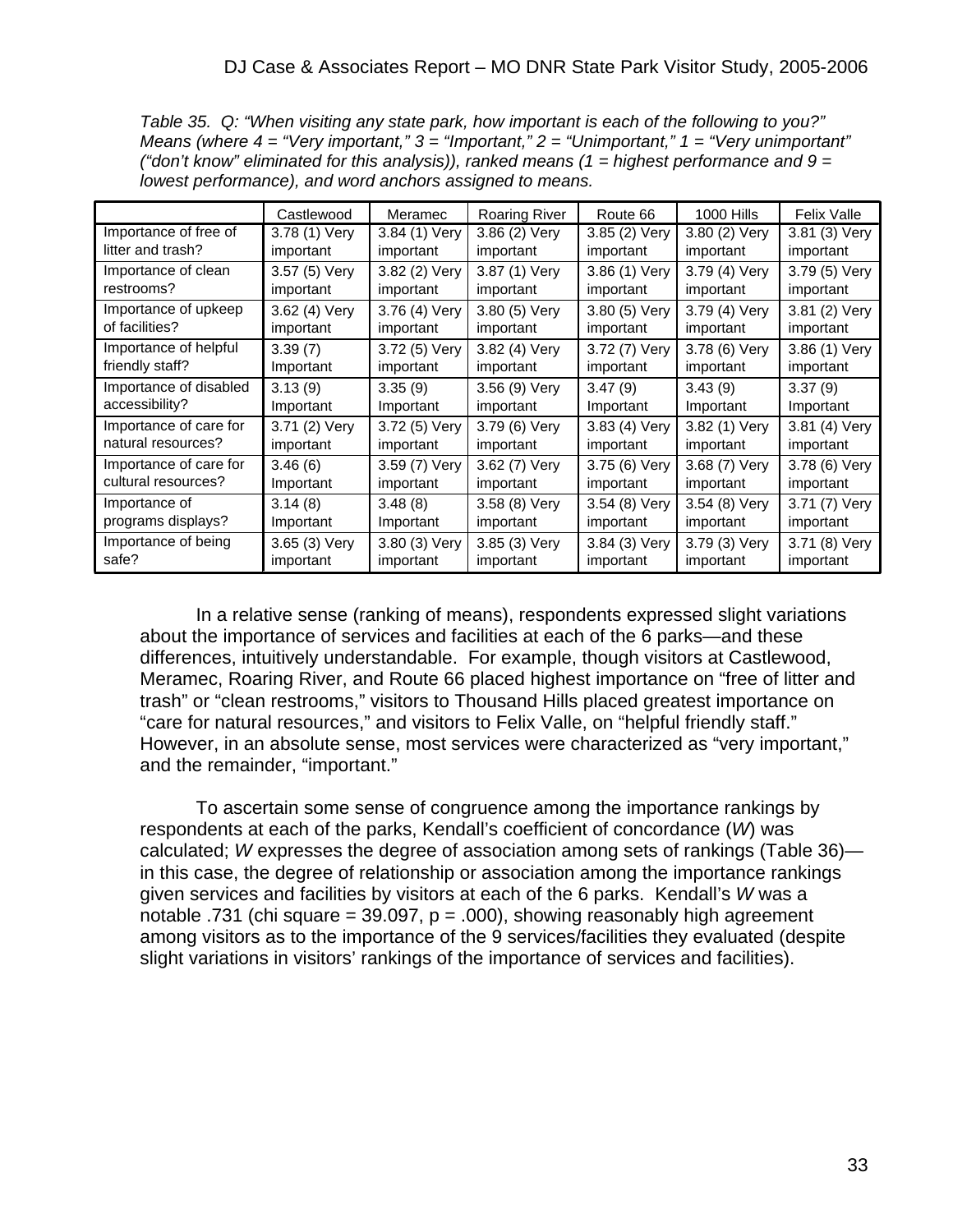|                                                           | Mean Rank |
|-----------------------------------------------------------|-----------|
| Importance of being free<br>from litter and trash?        | 1.83      |
| Importance of clean<br>restrooms?                         | 3.08      |
| Importance of upkeep of<br>park facilities?               | 4.08      |
| Importance of helping and<br>friendly staff?              | 5.08      |
| Importance of access for<br>persons with disabilities?    | 9.00      |
| Importance of caring for<br>natural resources?            | 3.75      |
| Importance of caring for<br>cultural resources?           | 6.50      |
| Importance of providng<br>nature and history<br>programs? | 7.83      |
| Importance of being safe?                                 | 3.83      |

*Table 36. Kendall's Coefficient of Concordance (Kendall's W) for mean rankings of response to "When visiting any state park, how important is each of the following?"* 

| N                        | հ      |
|--------------------------|--------|
| Kendall's W <sup>a</sup> | .731   |
| Chi-Square               | 35.097 |
| df                       | ႙      |
| Asymp. Sig.              | .000   |

a. Kendall's Coefficient of Concordance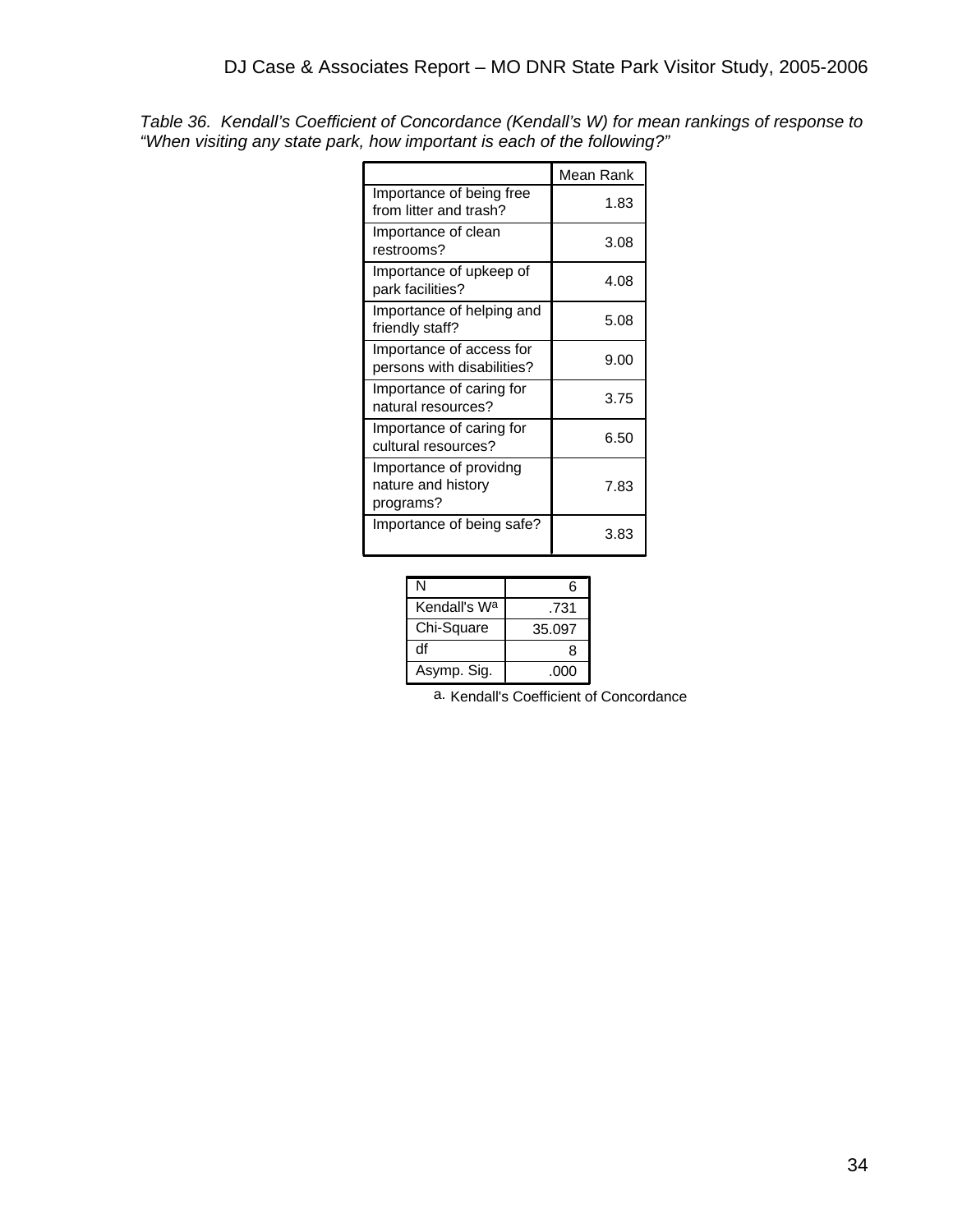An Importance-Performance (I-P) analysis was conducted to analyze (1) how visitors rank the parks on their performance of specific variables (free of litter/trash, clean restrooms, friendly staff, etc.), and (2) how important those attributes are. An I-P matrix is generated, divided into four quadrants: Higher Importance/Lower Performance, Higher Importance/Higher Performance, Lower Importance/Lower Performance, and Lower Importance/Higher Performance.

 The crosshairs of the matrix are set at the overall mean score of the performance variables and the overall mean score of the importance variables. The mean scores of each of the corresponding performance and importance variables are then plotted on the matrix to show the relative importance of the performance variable. So, for instance, if the variable "clean restrooms" falls within the Higher Importance/Lower Performance quadrant, this indicates that this variable is of higher importance to the visitor but did not get as high a performance rating from the visitor. The I-P matrix is useful because it graphically represents those variables in which visitors feel the facility is doing an adequate job and those variables in which they feel the facility should focus more effort.



*Figure 3a. Importance-Performance Matrix of park attributes, for Castlewood*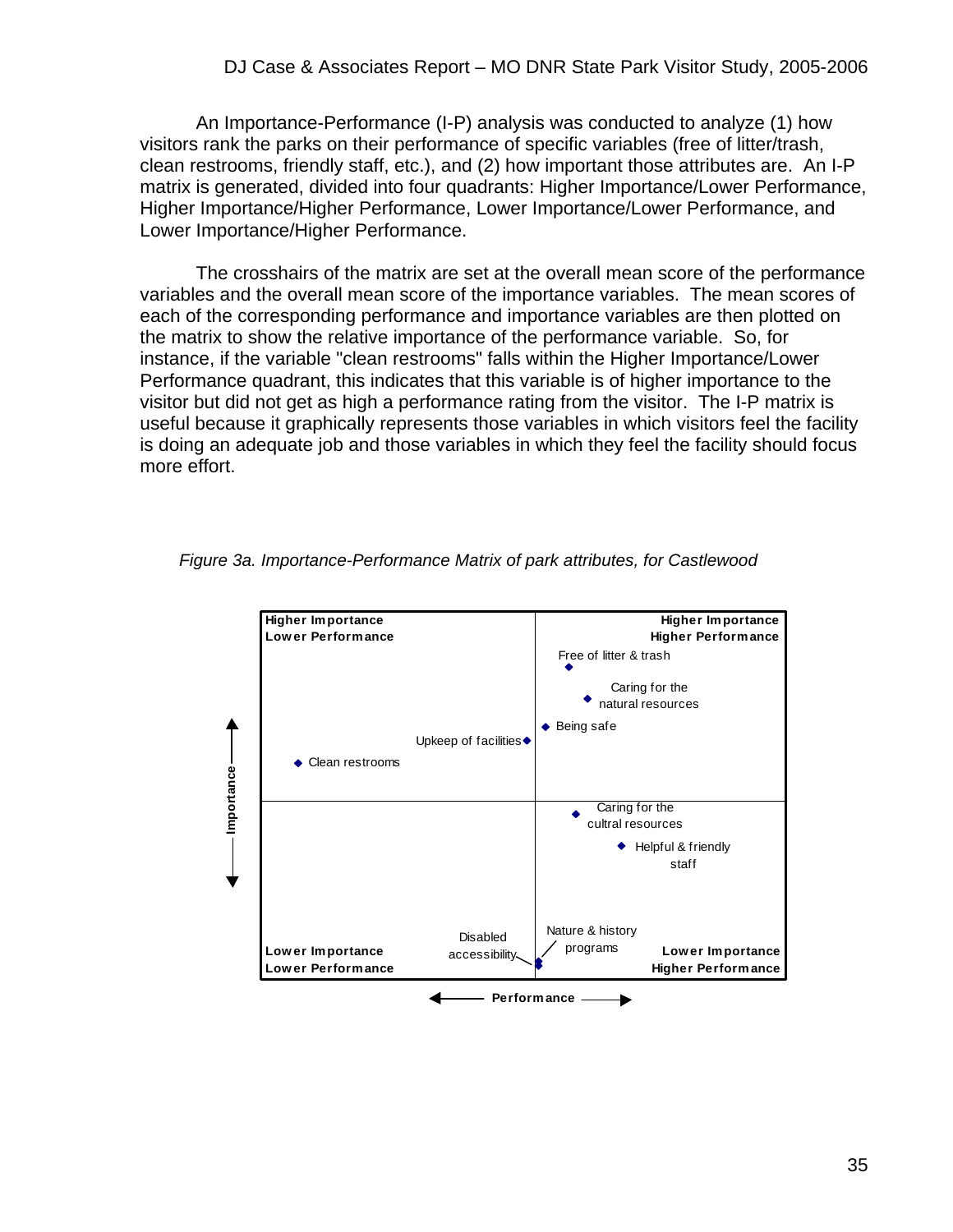

*Figure 3b. Importance-Performance Matrix of park attributes, for Meramec* 

Figure 3c. Importance-Performance Matrix of park attributes, for Roaring River

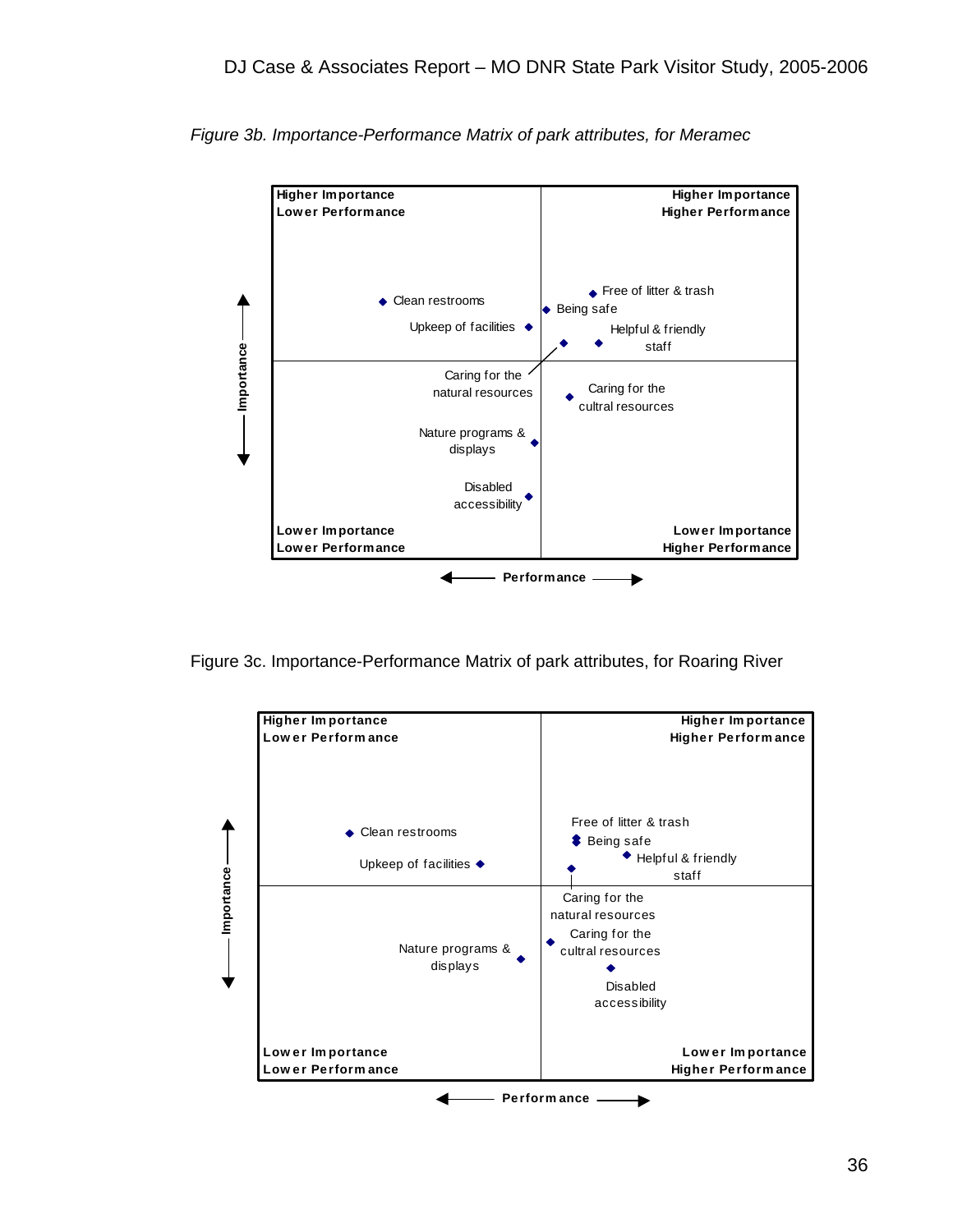

*Figure 3d. Importance-Performance Matrix of park attributes, for Route 66* 

*Figure 3e. Importance-Performance Matrix of park attributes, for 1000 Hills* 

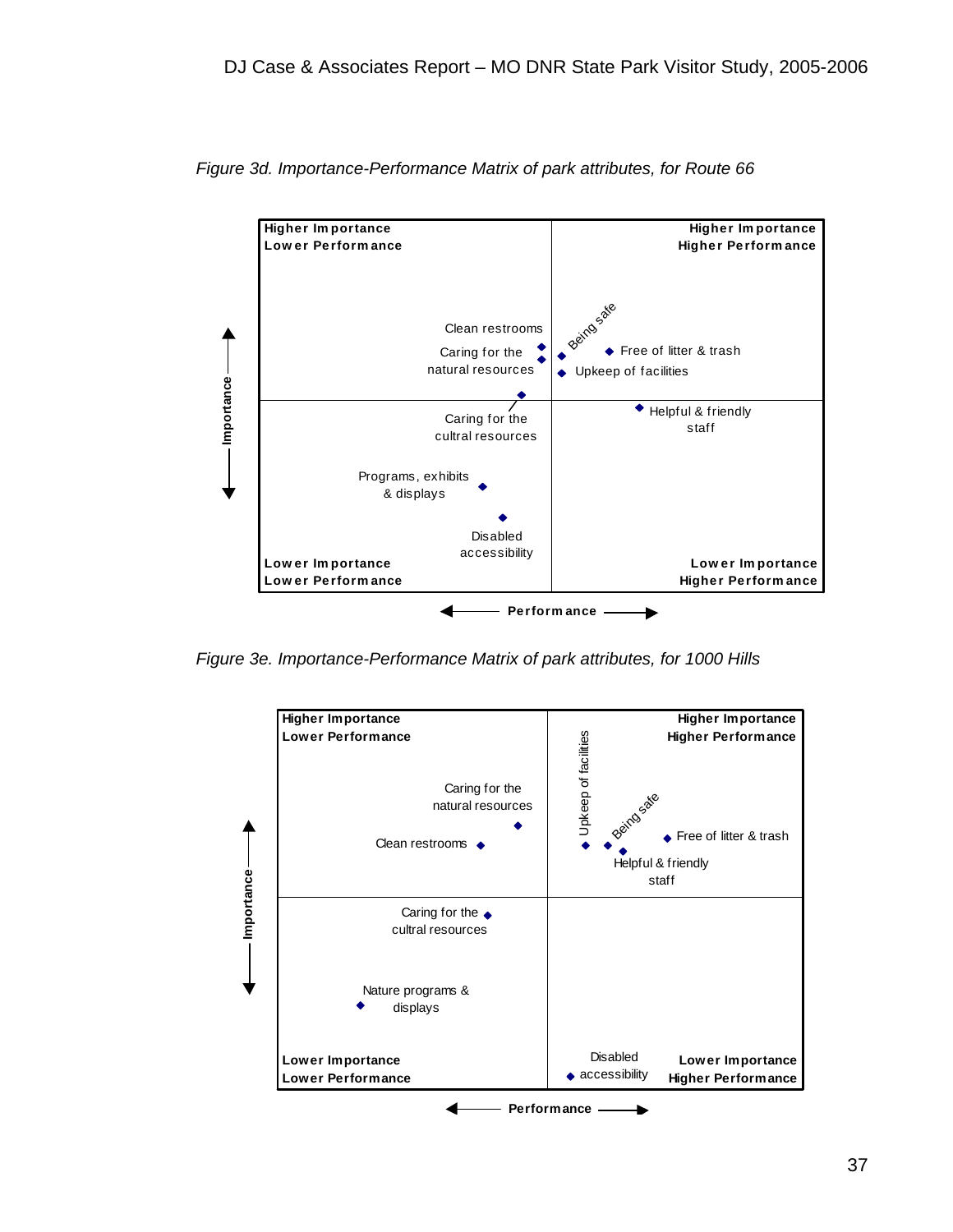

*Figure 3f. Importance-Performance Matrix of park attributes, for Felix Valle*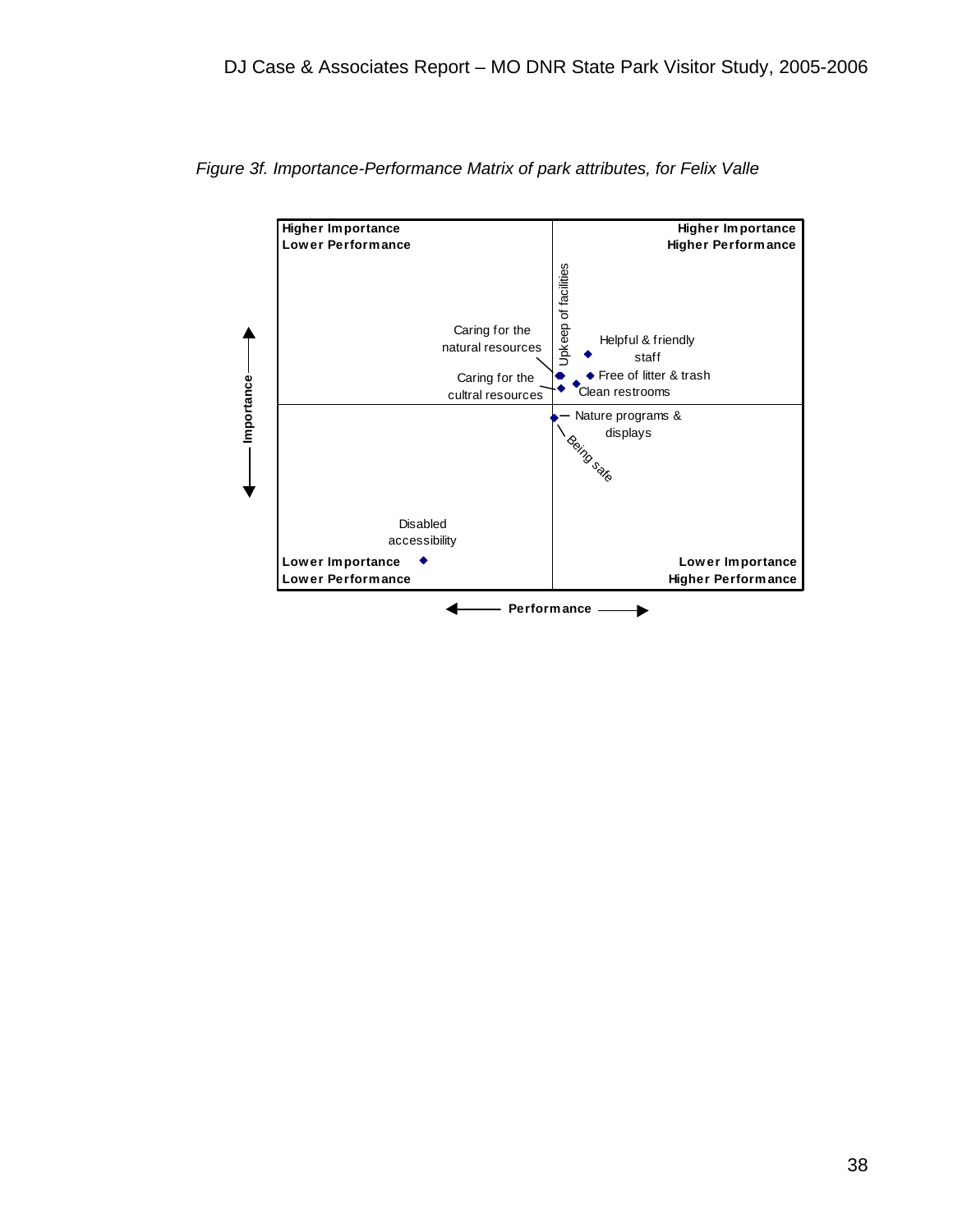Respondents were asked which of several factors might most increase their feelings of being safe at the parks (Table 37). Though relatively few respondents chose to indicate that safety was an issue, those that did offered suggestions that varied slightly from park to park. For example, Thousand Hills visitors preferred more lighting and increased law enforcement. Castlewood and Meramec respondents had concerns about increased law enforcement, more lighting, improved behavior of others, and some issue with crowding. Route 66 visitors indicated increased visibility of park staff was appropriate. And Felix Valle respondents suggested more lighting. All visitors indicating that "more lighting" was appropriate were asked to offer specific suggestions where that lighting might be most helpful (Appendix B, Table 19). Moreover, respondents were asked to volunteer any other factors or conditions that might increase their feelings of being safe (Appendix B, Table 20).

|                         |            | Castlewood | Meramec | Roaring River | Route 66 | <b>1000 Hills</b> | <b>Felix Valle</b> |
|-------------------------|------------|------------|---------|---------------|----------|-------------------|--------------------|
| More lighting?          | No         | 96%        | 94%     | 97%           | 99%      | 91%               | 93%                |
|                         | Yes        | 4%         | 6%      | 3%            | 1%       | 9%                | 8%                 |
|                         | Total      | 1810       | 210     | 325           | 494      | 123               | 400                |
| Less crowding?          | No         | 93%        | 93%     | 97%           | 99%      | 96%               | 100%               |
|                         | Yes        | 7%         | 7%      | 3%            | 1%       | 4%                | 0%                 |
|                         | Total      | 1809       | 210     | 325           | 494      | 123               | 400                |
| Improved upkeep of      | No         | 96%        | 97%     | 97%           | 99%      | 99%               | 99%                |
| facilities?             | <b>Yes</b> | 4%         | 3%      | 3%            | 1%       | 1%                | 1%                 |
|                         | Total      | 1810       | 210     | 325           | 494      | 123               | 400                |
| Increased law           | <b>No</b>  | 92%        | 90%     | 94%           | 95%      | 86%               | 100%               |
| enforcement?            | <b>Yes</b> | 8%         | 10%     | 6%            | 5%       | 14%               | 0%                 |
|                         | Total      | 1810       | 210     | 325           | 494      | 123               | 400                |
| Improved behavior       | No         | 90%        | 92%     | 95%           | 98%      | 96%               | 100%               |
| of others?              | Yes        | 10%        | 8%      | 5%            | 2%       | 4%                | 0%                 |
|                         | Total      | 1810       | 210     | 325           | 494      | 123               | 400                |
| Increased visibility of | <b>No</b>  | 88%        | 91%     | 94%           | 93%      | 94%               | 100%               |
| park staff?             | Yes        | 12%        | 9%      | 6%            | 7%       | 6%                | 0%                 |
|                         | Total      | 1810       | 210     | 325           | 494      | 123               | 400                |
| Less traffic            | <b>No</b>  | 96%        | 99%     | 98%           | 98%      | 98%               | 100%               |
| congestion?             | <b>Yes</b> | 4%         | 1%      | 2%            | 2%       | 2%                | 0%                 |
|                         | Total      | 1810       | 210     | 325           | 494      | 123               | 400                |
| Nothing specific        | <b>Yes</b> | 100%       | 100%    | 100%          | 100%     | 100%              | 100%               |
|                         | Total      | 227        | 41      | 24            | 89       | 30                | 76                 |
| Other?                  | No         | 94%        | 94%     | 95%           | 98%      | 98%               | 99%                |
|                         | Yes        | 6%         | 6%      | 5%            | 2%       | 2%                | 2%                 |
|                         | Total      | 1810       | 210     | 325           | 494      | 123               | 400                |

*Table 37. Q: "If safety is an issue, which of the following would most increase your feeling of being safe at [park]?"*

 Crowding at recreational settings has been a topic of social scientific inquiry for years—specifically, what levels of visitor concentration trigger the perception of crowding. Respondents were asked to indicate the degree to which they felt crowded on a 9-point continuum, from "not at all crowded" (1) to "extremely crowded" (9) (Table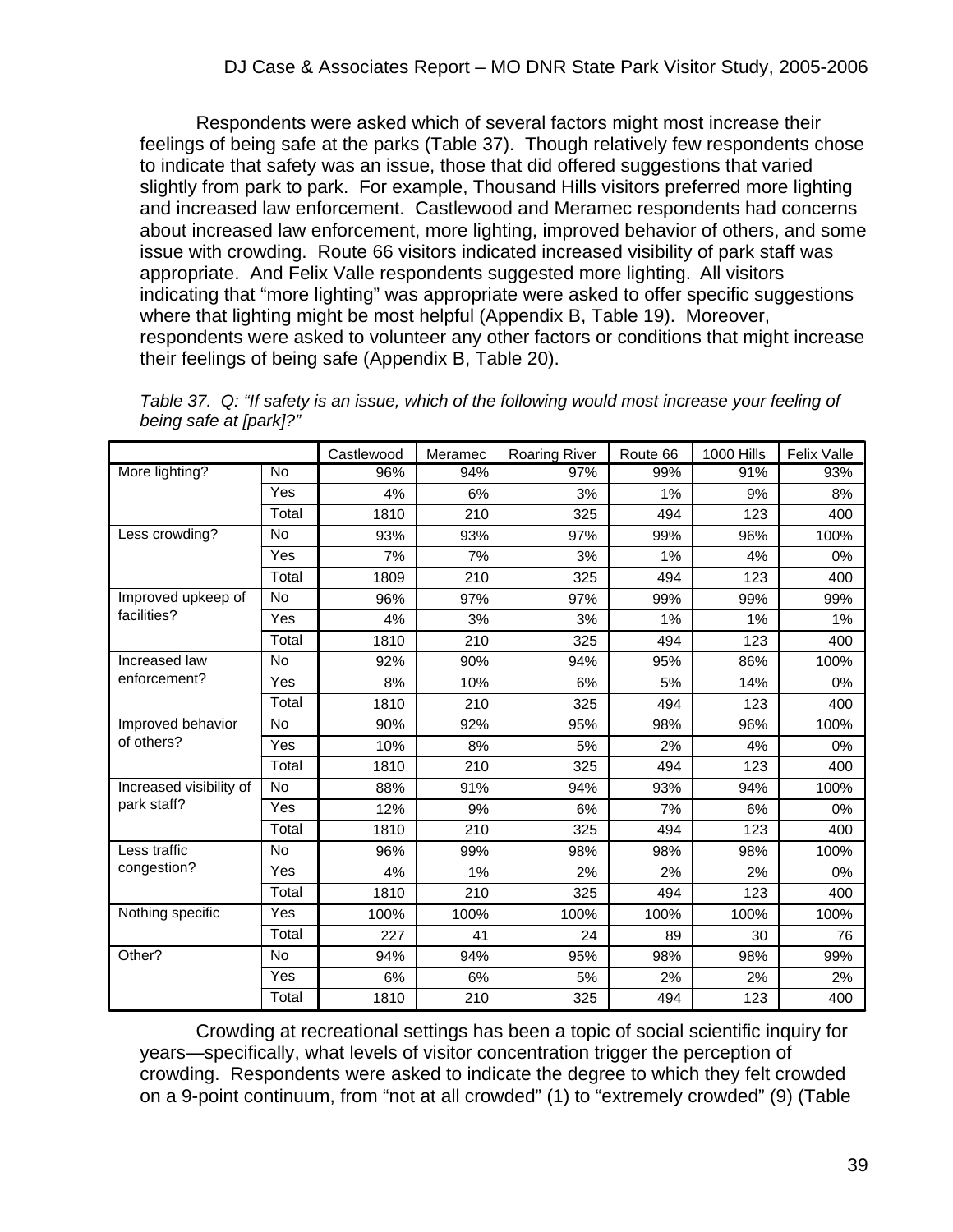38). Large pluralities of respondents at all parks indicated "not at all crowded." When means were calculated using the scale values, parks at which visitors indicated they felt "slightly crowded" were Roaring River, Castlewood, and Meramec. On average, visitors to Route 66, Thousand Hills, and Felix Valle indicated they felt "not at all crowded." Respondents indicating they felt crowded on their visits were asked where (at what location) they felt crowded (Appendix B, Table B21).

|                    |            | How crowded did you feel on this visit? |          |          |            |            |            |            |           |  |
|--------------------|------------|-----------------------------------------|----------|----------|------------|------------|------------|------------|-----------|--|
|                    |            |                                         |          |          | Slightly   |            |            |            |           |  |
|                    | Not at all | Slightly                                | Slightly | Slightly | Moderately | Moderately | Moderately | Moderately | Extremely |  |
| Castlewood         | 40%        | 18%                                     | 17%      | 8%       | 4%         | 6%         | 4%         | 1%         | $1\%$     |  |
| Meramec            | 64%        | 12%                                     | 9%       | 2%       | 4%         | 3%         | 2%         | $1\%$      | 1%        |  |
| Roaring River      | 43%        | 16%                                     | 15%      | 6%       | 6%         | 6%         | 3%         | 2%         | 2%        |  |
| Route 66           | 78%        | 14%                                     | 4%       | 1%       | 1%         | 1%         | 0%         | 0%         | 0%        |  |
| <b>1000 Hills</b>  | 76%        | 13%                                     | 7%       | 3%       | 1%         | $0\%$      | $1\%$      | 0%         | 0%        |  |
| <b>Felix Valle</b> | 91%        | 5%                                      | 1%       | 1%       | 1%         | 1%         | $0\%$      | 0%         | 0%        |  |

*Table 38. Q: "During this visit to the park, how crowded did you feel?"*

*Table 39. Q: "During this visit to the park, how crowded did you feel?" Means (where 1 = "Not at all crowded," 2, 3, 4 = "Slightly crowded," 5 = "Slightly/Moderately crowded," 6, 7, 8 = "Moderately crowded," 9 = "Extremely crowded,", and word anchors assigned to means.* 

|                      |         | How crowded did you feel on this visit? |        |      |         |         |                              |                              |  |  |  |
|----------------------|---------|-----------------------------------------|--------|------|---------|---------|------------------------------|------------------------------|--|--|--|
|                      | Valid N | Mean                                    | Median | Mode | Minimum | Maximum | Standard<br><b>Deviation</b> | <b>Word Anchor</b><br>(mean) |  |  |  |
| Castlewood           | 1615    | 2.65                                    | 2      |      |         | 9       | 1.96                         | Slightly                     |  |  |  |
| Meramec              | 203     | 2.06                                    |        |      |         | 9       | 1.87                         | Slightly                     |  |  |  |
| <b>Roaring River</b> | 315     | 2.66                                    | ົ      |      |         | 9       | 2.08                         | Slightly                     |  |  |  |
| Route 66             | 438     | 1.39                                    |        |      |         | 8       | .96                          | Not at all                   |  |  |  |
| <b>1000 Hills</b>    | 119     | 1.42                                    |        |      |         |         | .94                          | Not at all                   |  |  |  |
| <b>Felix Valle</b>   | 382     | 1.18                                    |        |      |         |         | .72                          | Not at all                   |  |  |  |

 Ultimately, perhaps it is the most simple and direct question that yields the most profound and comprehensive insight to visitors' satisfaction with their park visits. Indeed, park visitors were asked to express their overall satisfaction with their park visits (Table 40). Large majorities indicated they were "very satisfied," with highest approval at Route 66 and Felix Valle, and lowest (though over two-thirds "very satisfied") at Thousand Hills.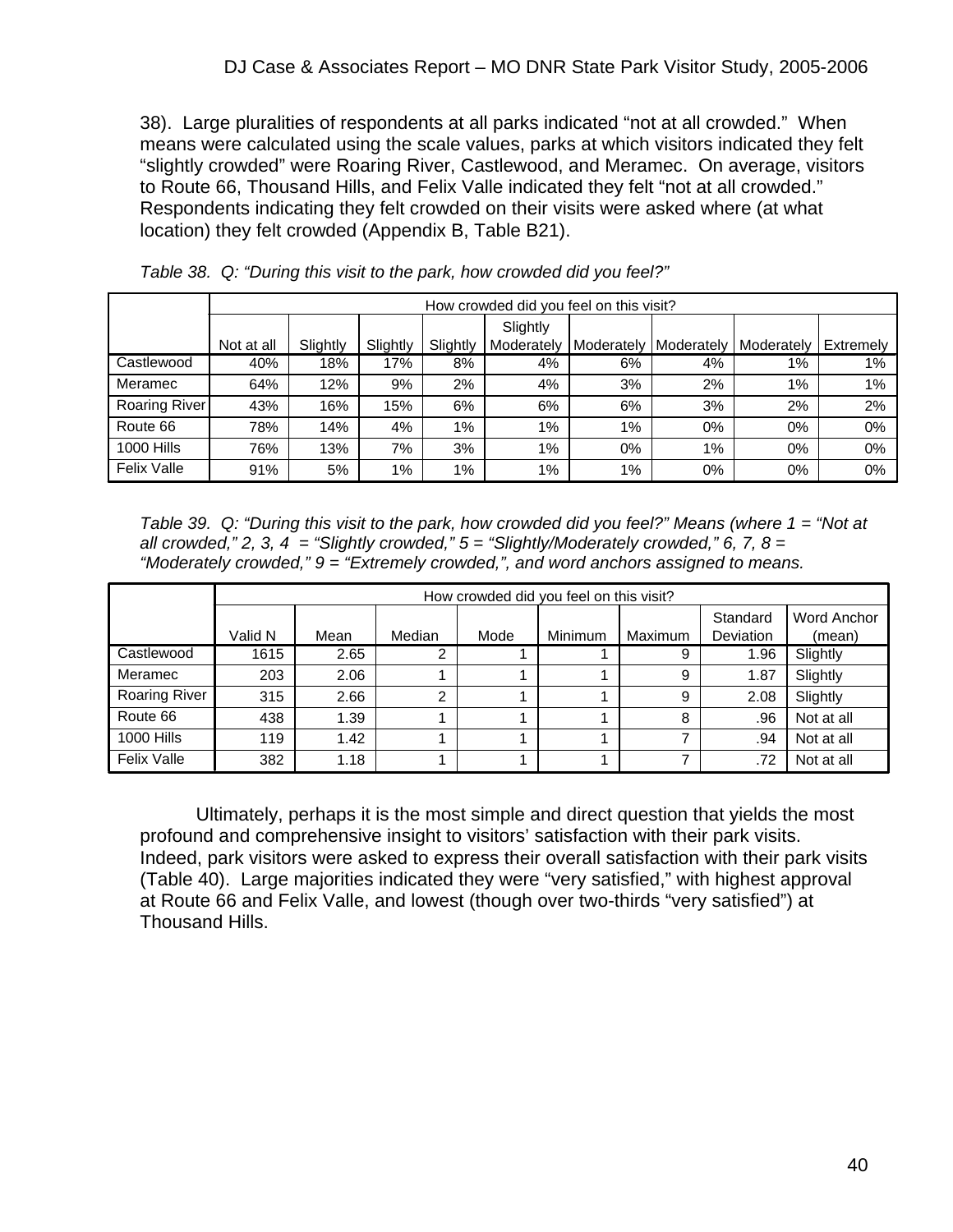|                      |              | Overall how satisfied are you with your park visit? |           |           |       |  |  |  |  |
|----------------------|--------------|-----------------------------------------------------|-----------|-----------|-------|--|--|--|--|
|                      | Verv         |                                                     |           | Very      |       |  |  |  |  |
|                      | dissatisfied | <b>Dissatisfied</b>                                 | Satisfied | satisfied | Total |  |  |  |  |
| Castlewood           | 0%           | 1%                                                  | 31%       | 68%       | 1658  |  |  |  |  |
| Meramec              | 0%           | 3%                                                  | 21%       | 77%       | 200   |  |  |  |  |
| <b>Roaring River</b> | 0%           | $0\%$                                               | 27%       | 73%       | 319   |  |  |  |  |
| Route 66             | $0\%$        | $0\%$                                               | 16%       | 84%       | 433   |  |  |  |  |
| <b>1000 Hills</b>    | 1%           | 0%                                                  | 31%       | 68%       | 117   |  |  |  |  |
| <b>Felix Valle</b>   | 0%           | $0\%$                                               | 16%       | 83%       | 375   |  |  |  |  |
| Total                | $0\%$        | 1%                                                  | 26%       | 73%       | 3102  |  |  |  |  |

*Table 40. Q: "Overall, how satisfied are you with this visit to [park]?"*

#### **Visitors' Expenditures**

 Overnight accommodations available to respondents varied depending on park; survey items were customized to reflect the varying opportunities (Tables 41a, 42a, 43a, 44a, 45a, 46a). Respondents at each park were asked to indicate their ("...you and your immediate group…") expected total overnight lodging expenses, as well as where they stayed (Table 41b, 42b, 43b, 44b, 45b, 46b). Only at 3 parks (Roaring River, Route 66, Felix Valle) did respondents indicate lodging arrangements other than those offered in the questionnaire (Appendix B, Table B22 to Table B24).

*Table 41a. Castlewood—Q: "If staying overnight, where are you staying…."* 

|                     | No   | Yes   | Total |
|---------------------|------|-------|-------|
| Nearby motel-hotel? | 99%  | 1%    | 1810  |
| Campground?         | 100% | $0\%$ | 1810  |
| Friends-relatives?  | 98%  | 2%    | 1810  |
| Other lodging?      | 99%  | 1%    | 1810  |

*Table 41b. Castlewood—Q: "If staying overnight, …what is the total amount you and your immediate group expect to pay in lodging? (If staying multiple nights, please provide the total lodging amount for the entire stay rather than the cost per night)?"* 

| Castlewood                            | Valid N | Mean  | Median | Mode  | Minimum | Maximum | Sum     |
|---------------------------------------|---------|-------|--------|-------|---------|---------|---------|
| Motel-hotel expenses?                 | 10      | \$198 | \$175  | \$65  | \$65    | \$500   | \$1,983 |
| Total campground<br>expenses?         | 2       | \$20  | \$20   | \$15  | \$15    | \$25    | \$40    |
| Total lodging expenses<br>at friends? | 2       | \$150 | \$150  | \$100 | \$100   | \$200   | \$300   |
| Other lodging expenses?               | 0       |       |        |       |         |         |         |
| <b>TOTAL</b>                          |         |       |        |       |         |         | \$2,323 |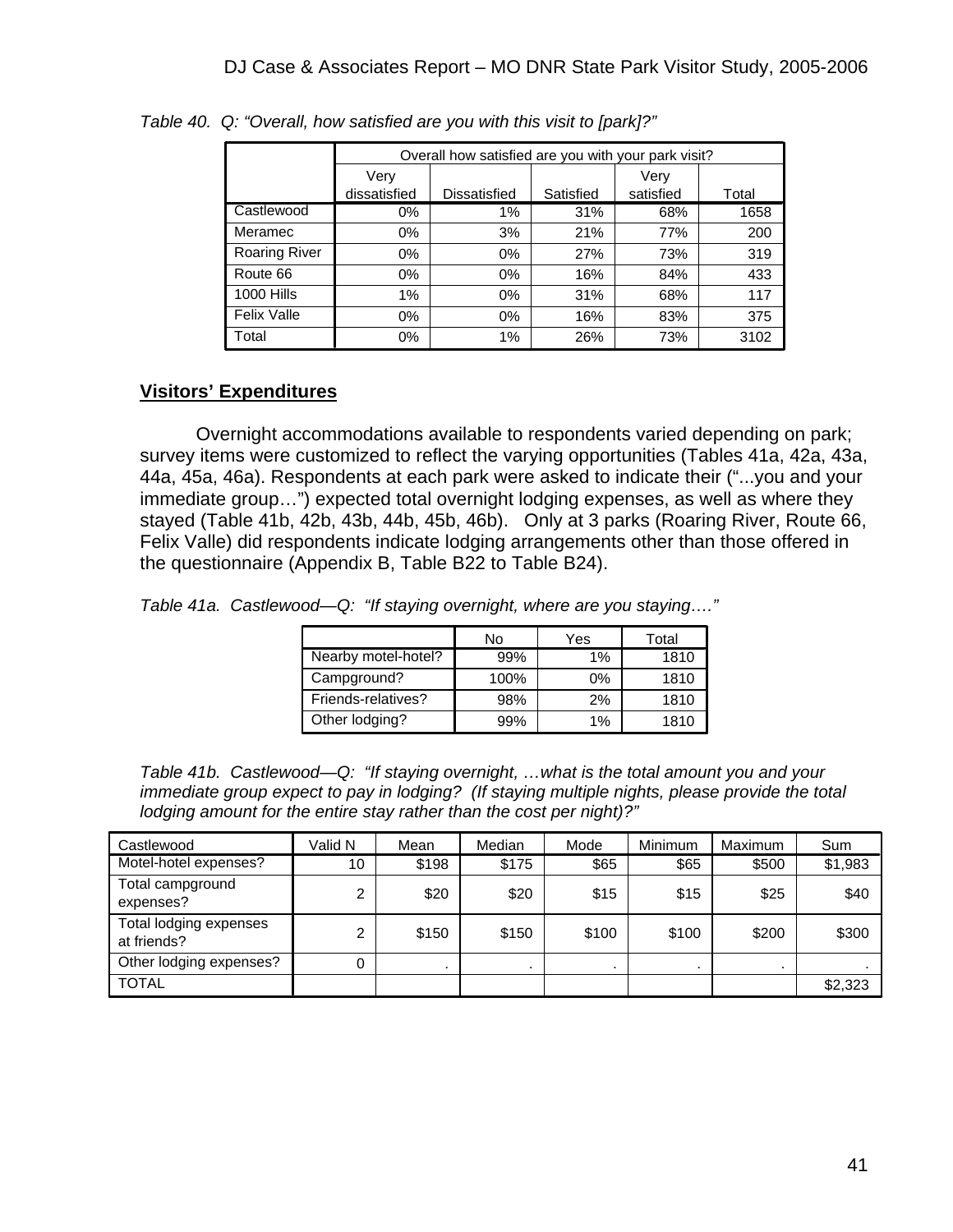|                        | No.  | Yes   | Total |
|------------------------|------|-------|-------|
| Campground in Meramec? | 39%  | 61%   | 210   |
| Hickory Ridge Motel?   | 99%  | 1%    | 210   |
| Meramec cabin?         | 91%  | 9%    | 210   |
| Ground tent area?      | 100% | $0\%$ | 210   |
| Nearby motel-hotel?    | 99%  | 1%    | 210   |
| Nearby campground?     | 99%  | 1%    | 210   |
| Friends-relatives?     | 100% | $0\%$ | 210   |
| Stay in other lodging? | 100% | $0\%$ | 210   |

*Table 42a. Meramec—Q: "If staying overnight, where are you staying…."* 

*Table 42b. Meramec—Q: "If staying overnight, …what is the total amount you and your immediate group expect to pay in lodging? (If staying multiple nights, please provide the total lodging amount for the entire stay rather than the cost per night)?"* 

| Meramec                 | Valid N | Mean    | Median         | Mode           | Minimum | Maximum        | Sum            |
|-------------------------|---------|---------|----------------|----------------|---------|----------------|----------------|
| Meramec Campground fee? | 114     | \$47    | \$37           | \$16           | \$0     | \$450          | \$5,332        |
| Hickory Ridge fee?      | 2       | \$182   | \$182          | \$63           | \$63    | \$300          | \$363          |
| Cabin fee?              | 16      | \$288   | \$200          | \$200          | \$100   | \$1,000        | \$4,607        |
| Tent area fee?          | 0       |         |                |                |         |                |                |
| Motel-hotel fee?        | າ<br>∠  | \$395   | \$395          | \$90           | \$90    | \$700          | \$790          |
| Campground fee?         | 3       | \$40    | \$60           | \$60           | \$0     | \$60           | \$120          |
| Friend-relative fee?    | 0       |         |                |                |         | $\cdot$        |                |
| Other lodging fee?      | 0       | $\cdot$ | $\blacksquare$ | $\blacksquare$ | $\cdot$ | $\blacksquare$ | $\blacksquare$ |
| <b>TOTAL</b>            |         |         |                |                |         |                | \$11,212       |

*Table 43a. Roaring River—Q: "If staying overnight, where are you staying…."*

|                           | No   | Yes | Total |
|---------------------------|------|-----|-------|
| Roaring River Campground? | 50%  | 50% | 325   |
| Emory Melton Inn?         | 99%  | 1%  | 325   |
| Roaring River cabin?      | 97%  | 3%  | 325   |
| Camp Smokey?              | 100% | 0%  | 325   |
| Nearby motel-hotel?       | 96%  | 4%  | 325   |
| Nearby campground?        | 96%  | 4%  | 325   |
| Relatives-friends?        | 97%  | 3%  | 325   |
| Stay at other lodging?    | 99%  | 1%  | 325   |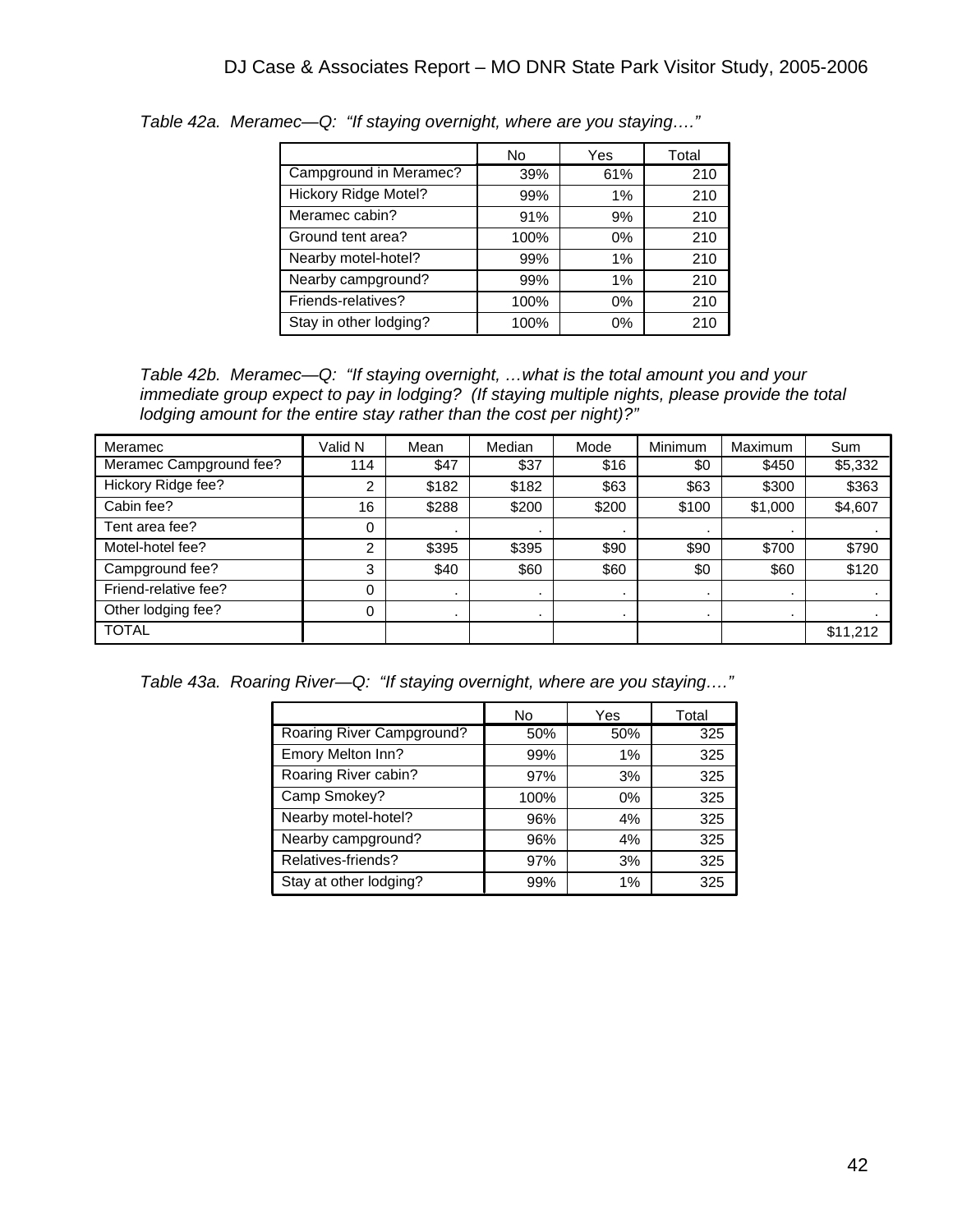*Table 43b. Roaring River—Q: "If staying overnight, …what is the total amount you and your immediate group expect to pay in lodging? (If staying multiple nights, please provide the total lodging amount for the entire stay rather than the cost per night)?"*

| <b>Roaring River</b>   | Valid N        | Mean  | Median | Mode    | Minimum | Maximum | Sum      |
|------------------------|----------------|-------|--------|---------|---------|---------|----------|
| Campground fee?        | 147            | \$86  | \$72   | \$80    | \$10    | \$510   | \$12,705 |
| Inn fee?               | 2              | \$227 | \$227  | \$180   | \$180   | \$274   | \$454    |
| Cabin fee?             | 9              | \$459 | \$250  | \$1,200 | \$109   | \$1,200 | \$4,129  |
| Camp Smokey fee?       | 0              |       |        |         |         |         |          |
| Motel-hotel fee?       | 11             | \$157 | \$72   | \$40    | \$40    | \$600   | \$1,730  |
| Nearby campground fee? | 10             | \$120 | \$65   | \$40    | \$40    | \$300   | \$1,200  |
| Relative-friend fee?   |                | \$0   | \$0    | \$0     | \$0     | \$0     | \$0      |
| Other lodging fee?     | $\overline{2}$ | \$183 | \$183  | \$90    | \$90    | \$275   | \$365    |
| <b>TOTAL</b>           |                |       |        |         |         |         | \$20,583 |

*Table 44a. Route 66—Q: "If staying overnight, where are you staying…."*

|                                 | No  | Yes | Total |
|---------------------------------|-----|-----|-------|
| Motel-hotel?                    | 90% | 10% | 494   |
| Campground?                     | 92% | 8%  | 494   |
| Staying with relatives-friends? | 98% | 2%  | 494   |
| Other lodging?                  | 97% | 3%  | 494   |

*Table 44b. Route 66—Q: "If staying overnight, …what is the total amount you and your immediate group expect to pay in lodging? (If staying multiple nights, please provide the total lodging amount for the entire stay rather than the cost per night)?"*

| Route 66                     | Valid N | Mean  | Median | Mode  | Minimum | Maximum | Sum      |
|------------------------------|---------|-------|--------|-------|---------|---------|----------|
| Motel-hotel expenses?        | 40      | \$143 | \$80   | \$50  | \$40    | \$500   | \$5,737  |
| Campground expenses?         | 33      | \$108 | \$54   | \$34  | \$8     | \$500   | \$3,574  |
| Relative-friend<br>expenses? | 0       |       |        |       |         |         |          |
| Other lodging expense?       | 8       | \$244 | \$214  | \$268 | \$0     | \$900   | \$1,955  |
| <b>TOTAL</b>                 |         |       |        |       |         |         | \$11,266 |

*Table 45a. Thousand Hills—Q: "If staying overnight, where are you staying…."*

|                     | No   | Yes   | Total |
|---------------------|------|-------|-------|
| Campground?         | 55%  | 45%   | 123   |
| Duplex?             | 98%  | 2%    | 123   |
| Nearby motel-hotel? | 100% | $0\%$ | 123   |
| Nearby campground?  | 99%  | 1%    | 123   |
| Friends-relatives?  | 98%  | 2%    | 123   |
| Other lodging?      | 100% | 0%    | 123   |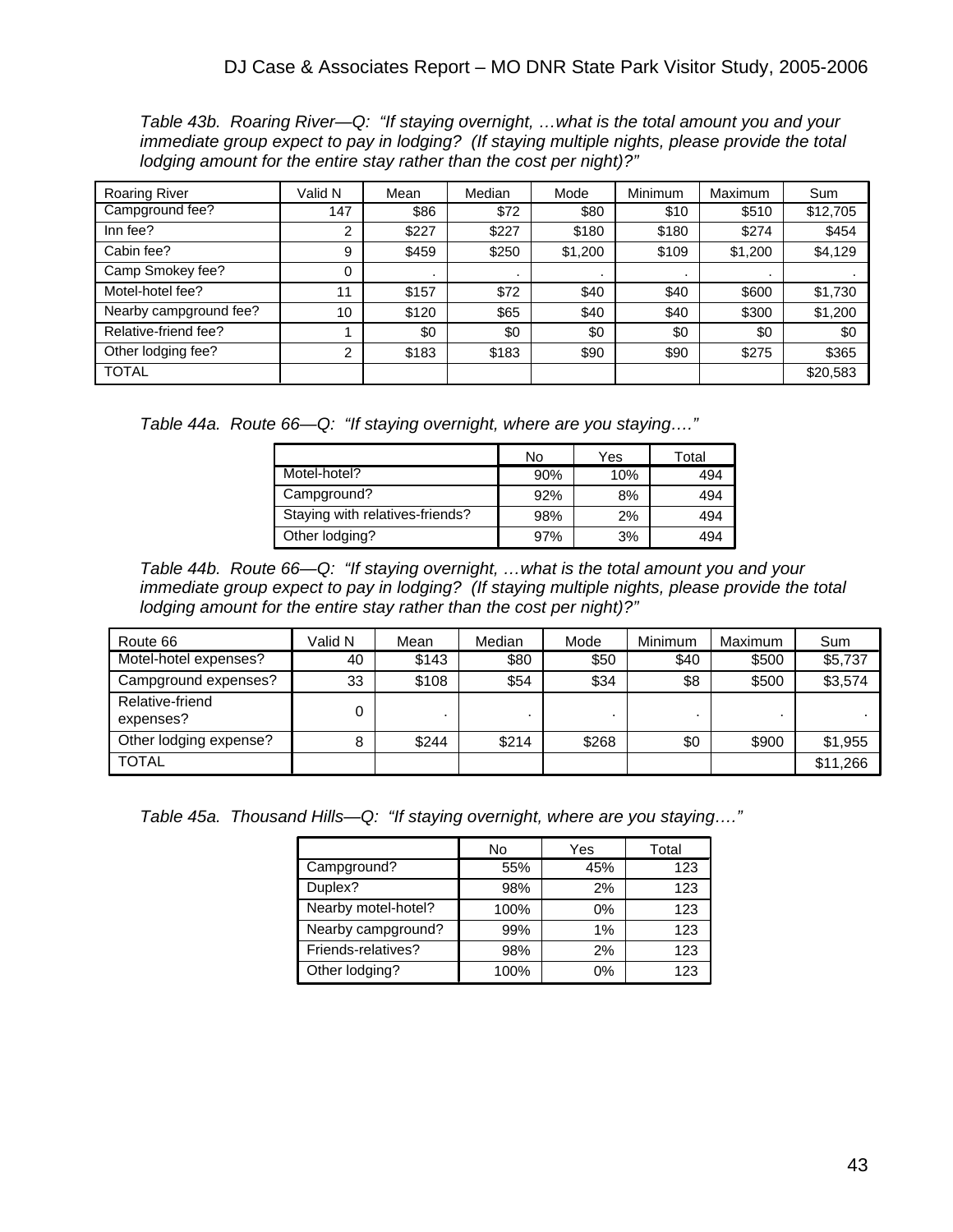*Table 45b. Thousand Hills—Q: "If staying overnight, …what is the total amount you and your immediate group expect to pay in lodging? (If staying multiple nights, please provide the total lodging amount for the entire stay rather than the cost per night)?"*

| <b>Thousand Hills</b>     | Valid N | Mean  | Median | Mode  | Minimum | Maximum | Sum     |
|---------------------------|---------|-------|--------|-------|---------|---------|---------|
| Campground expenses?      | 47      | \$43  | \$36   | \$28  | \$16    | \$140   | \$2,042 |
| Duplex expenses?          |         | \$375 | \$375  | \$300 | \$300   | \$450   | \$750   |
| Motel-hotel expenses?     |         |       |        |       |         |         |         |
| Campground expenses?      |         | \$12  | \$12   | \$12  | \$12    | \$12    | \$12    |
| Friend-relative expenses? |         | \$30  | \$30   | \$30  | \$30    | \$30    | \$30    |
| Other lodging expense?    |         |       |        |       |         |         |         |
| <b>TOTAL</b>              |         |       |        |       |         |         | \$2,834 |

*Table 46a. Felix Valle—Q: "If staying overnight, where are you staying…."* 

|                     | No  | Yes | Гоtal |
|---------------------|-----|-----|-------|
| Nearby motel-hotel? | 55% | 45% | 400   |
| Nearby campground?  | 93% | 7%  | 400   |
| Friends-relatives?  | 97% | 3%  | 400   |
| Other lodging?      | 98% | 2%  | 400   |

*Table 46b. Felix Valle—Q: "If staying overnight, …what is the total amount you and your immediate group expect to pay in lodging? (If staying multiple nights, please provide the total lodging amount for the entire stay rather than the cost per night)?"*

| <b>Felix Valle</b>       | Valid N | Mean  | Median | Mode  | Minimum | Maximum | Sum      |
|--------------------------|---------|-------|--------|-------|---------|---------|----------|
| Motel-hotel expense?     | 169     | \$155 | \$114  | \$100 | \$0     | \$1.100 | \$26.261 |
| Campground expense?      | 26      | \$34  | \$25   | \$50  | \$8     | \$100   | \$878    |
| Friend-relative expense? |         | \$0   | \$0    | \$0   | \$0     | \$0     | \$0      |
| Other lodging expense?   | ົ       | \$174 | \$174  | \$90  | \$90    | \$258   | \$348    |
| <b>TOTAL</b>             |         |       |        |       |         |         | \$27,487 |

 A total of over \$75,000 was spent by respondents for lodging at or in the vicinity of the 6 parks. Though lodging arrangements varied widely among the parks—for example, from only 1% of visitors staying overnight in the vicinity of Castlewood, to 61% of respondents staying in the Meramec campground, to 45% of Felix Valle visitors staying in a nearby motel-hotel—one can calculate an average lodging expenditure *per party* ("…you and your immediate group…") by first calculating number of parties (by dividing total number of respondents by average party size (3,362/3.3 = 1,019 parties), then dividing the amount respondents spent on lodging by the total number of parties (\$75,705/1,019), to yield an average lodging expenditure by party of about \$74.

 Additional expenditures (beyond lodging) were estimated by respondents at each of the parks, first for expenditures on-site or at the parks (Tables 47a, 48a, 49a, 50a, 51a, 52a), and second, for expenditures within 60 miles of the park (Tables 47b, 48b, 49b, 50b, 51b, 52b). (Too, respondents were asked if there were any other types of expenditures they incurred during their trips; the amounts of these other expenditures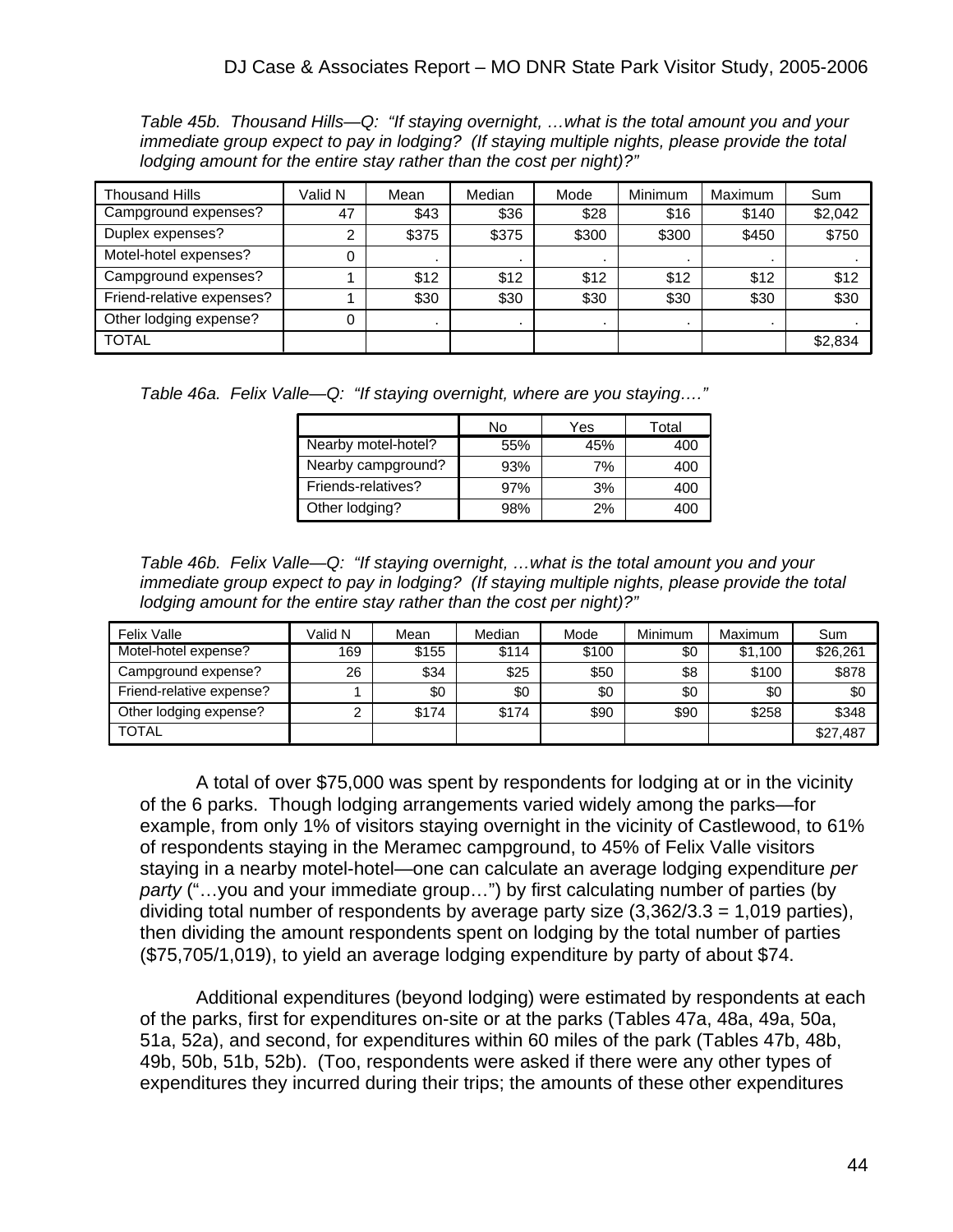are included in the following totals, but the actual "type" of expenditure is listed in Appendix B, Table B25 to Table B30).

*Table 47a. Castlewood—Q: "During this trip, what is the total amount you and your immediate group expect to spend on…?"*

| Castlewood                | Valid N | Mean | Median | Mode | Minimum | Maximum | Sum     |
|---------------------------|---------|------|--------|------|---------|---------|---------|
| Park admission fees?      | 25      | \$21 | \$10   | \$5  | \$1     | \$150   | \$527   |
| Auto \$\$ at park?        | 236     | \$7  | \$5    | \$5  | \$1     | \$100   | \$1,647 |
| Park transportation \$\$? | 19      | \$23 | \$10   | \$10 | \$1     | \$100   | \$440   |
| Shopping \$\$ at park?    | 13      | \$14 | \$10   | \$10 | \$3     | \$50    | \$182   |
| <b>TOTAL</b>              |         |      |        |      |         |         | \$2,796 |

*Table 47b. Castlewood—Q: "During this trip, what is the total amount you and your immediate group expect to spend on…?"*

| Castlewood                                           | Valid N | Mean  | Median | Mode  | <b>Minimum</b> | Maximum | Sum      |
|------------------------------------------------------|---------|-------|--------|-------|----------------|---------|----------|
| Fees within 60 miles?                                | 33      | \$42  | \$15   | \$10  | \$2            | \$500   | \$1,373  |
| Restaurant \$\$ within 60 miles?                     | 184     | \$54  | \$20   | \$10  | \$1            | \$1,800 | \$10,013 |
| Groceries \$\$ within 60 miles?                      | 98      | \$44  | \$20   | \$20  | \$1            | \$1,200 | \$4,315  |
| Auto \$\$ within 60 miles?                           | 235     | \$25  | \$10   | \$10  | \$1            | \$300   | \$5,786  |
| Transporation \$\$ within 60<br>miles?               | 19      | \$204 | \$50   | \$50  | \$3            | \$1,200 | \$3,873  |
| Shopping \$\$ within 60 miles?                       | 32      | \$63  | \$45   | \$100 | \$2            | \$300   | \$2,022  |
| Fishing license \$\$ within 60<br>miles?             | 25      | \$15  | \$14   | \$12  | \$10           | \$34    | \$369    |
| Fishing equipment \$\$ within 60<br>miles?           | 23      | \$32  | \$20   | \$10  | \$3            | \$150   | \$733    |
| Bicycling equipment \$\$ within 60<br>miles?         | 75      | \$253 | \$40   | \$100 | \$1            | \$3,000 | \$18,949 |
| Equestrian equipment \$\$ within<br>60 miles?        | 6       | \$75  | \$16   | \$5   | \$5            | \$300   | \$447    |
| Canoeing-kayaking equipment<br>\$\$ within 60 miles? | 15      | \$80  | \$50   | \$50  | \$20           | \$300   | \$1,200  |
| Other equipment \$\$ within 60<br>miles?             | 46      | \$145 | \$50   | \$100 | \$2            | \$1,700 | \$6,654  |
| Cost of expense?                                     | 21      | \$178 | \$5    | \$10  | \$1            | \$2,500 | \$3,733  |
| Cost of expense?                                     | 2       | \$13  | \$13   | \$5   | \$5            | \$20    | \$25     |
| <b>TOTAL</b>                                         |         |       |        |       |                |         | \$59,492 |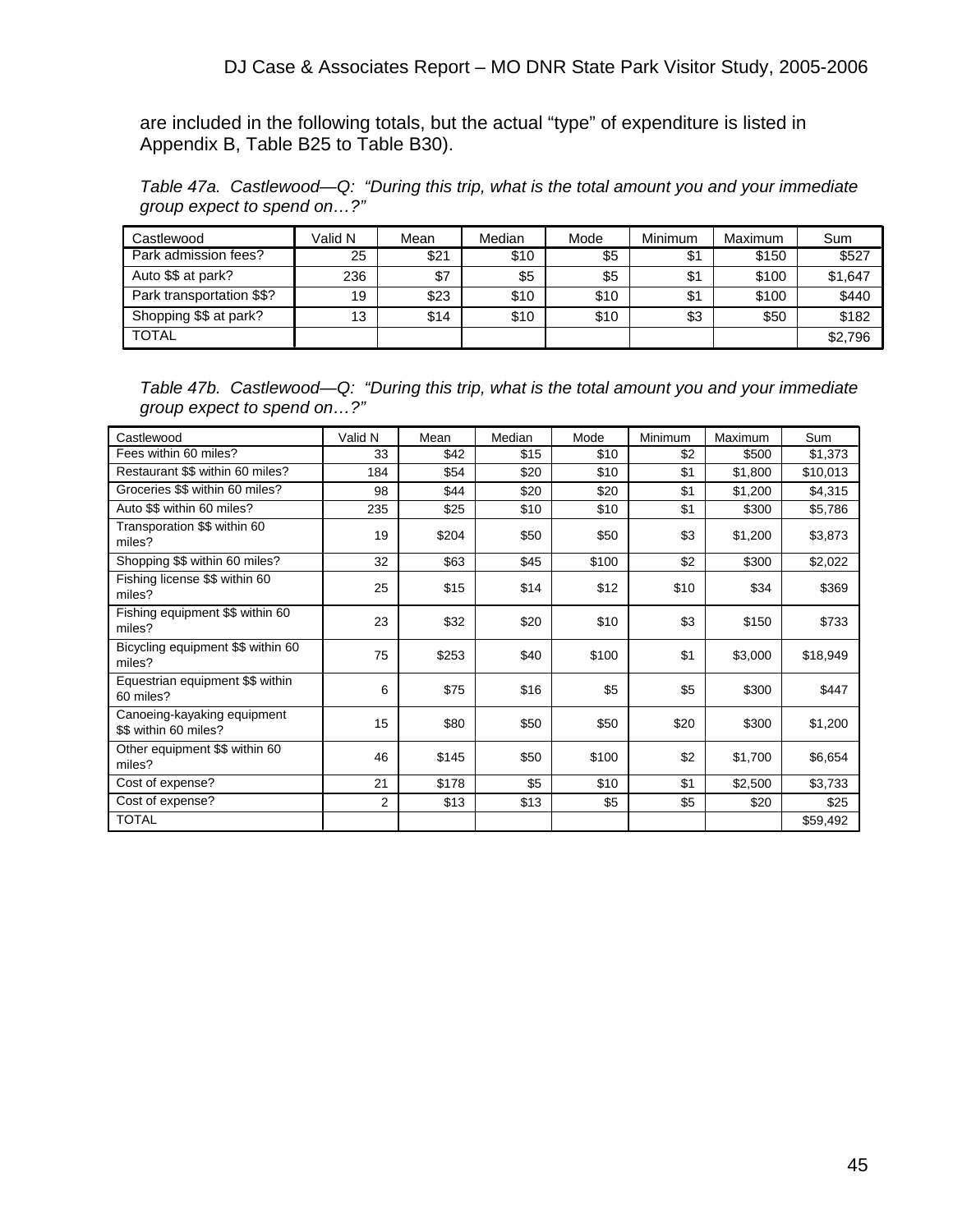| Meramec                                      | Valid N        | Mean  | Median | Mode  | Minimum | Maximum | Sum      |
|----------------------------------------------|----------------|-------|--------|-------|---------|---------|----------|
| Meramec admission<br>fees?                   | 81             | \$46  | \$30   | \$20  | \$3     | \$450   | \$3,696  |
| Meramec restaurant<br>dining?                | 31             | \$52  | \$30   | \$20  | \$5     | \$300   | \$1,599  |
| Meramec groceries?                           | 54             | \$60  | \$45   | \$100 | \$5     | \$500   | \$3,261  |
| Meramec auto expenses?                       | 53             | \$54  | \$30   | \$20  | \$3     | \$600   | \$2,837  |
| Meramec transportation?                      | 5              | \$65  | \$45   | \$10  | \$10    | \$200   | \$325    |
| Meramec<br>shopping-souvenirs?               | 34             | \$33  | \$25   | \$50  | \$2     | \$200   | \$1,115  |
| Meramec fishing license<br>fees?             | 7              | \$16  | \$15   | \$10  | \$10    | \$25    | \$115    |
| Meramec fishing<br>equipment?                | 7              | \$15  | \$10   | \$5   | \$3     | \$50    | \$108    |
| Meramec<br>canoeing-kayaking<br>equipment?   | 17             | \$50  | \$35   | \$30  | \$10    | \$250   | \$856    |
| Meramec caving<br>equipment?                 | $\overline{c}$ | \$310 | \$310  | \$20  | \$20    | \$600   | \$620    |
| Other Meramec sporting<br>good expenditures? | 6              | \$22  | \$20   | \$20  | \$10    | \$35    | \$131    |
| <b>TOTAL</b>                                 |                |       |        |       |         |         | \$14,663 |

*Table 48a. Meramec—Q: "During this trip, what is the total amount you and your immediate group expect to spend on…?"*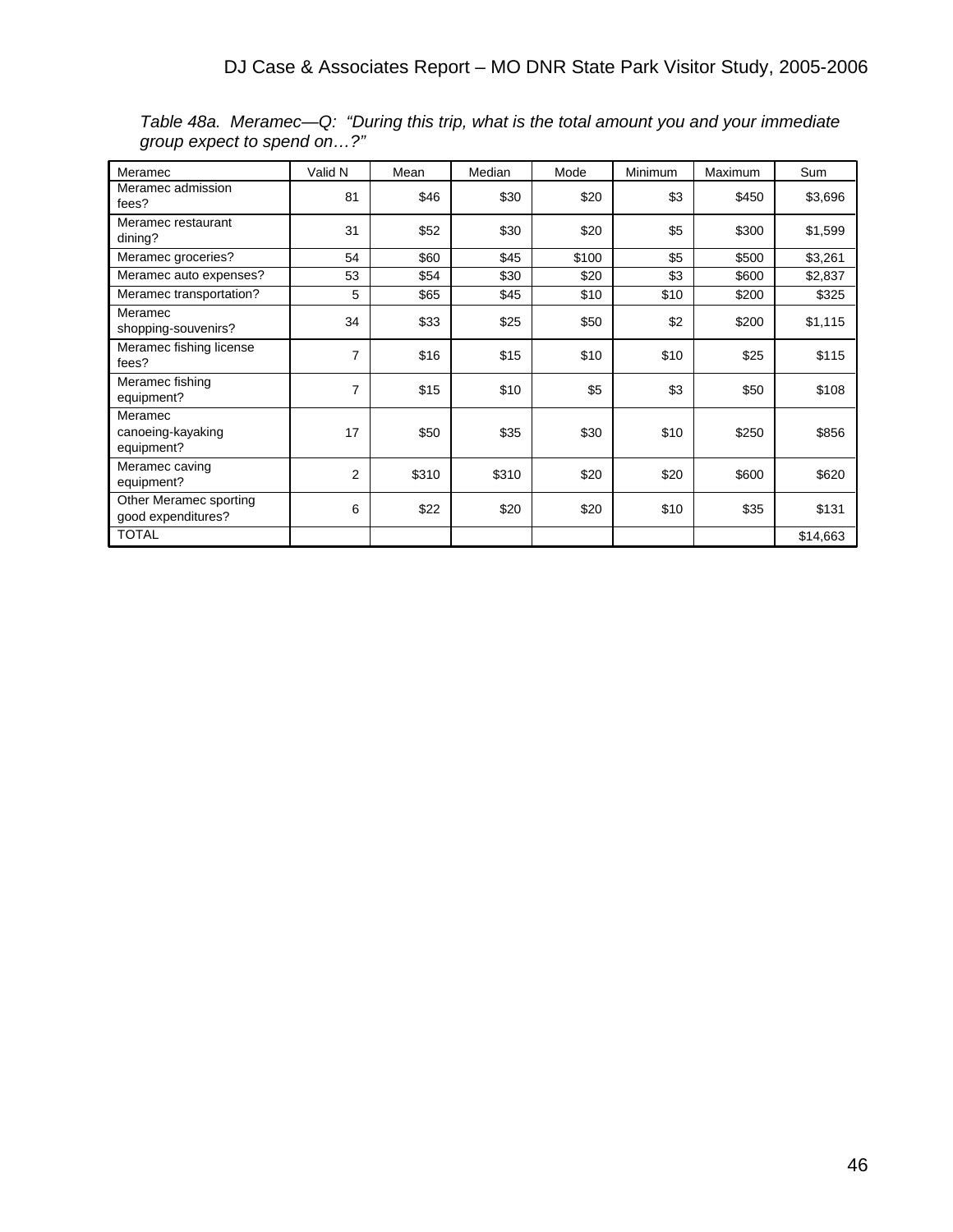| Meramec                                       | Valid N | Mean  | Median | Mode  | Minimum | Maximum | Sum      |
|-----------------------------------------------|---------|-------|--------|-------|---------|---------|----------|
| Admission \$\$ within 60<br>miles?            | 18      | \$61  | \$50   | \$100 | \$8     | \$160   | \$1,106  |
| Restaurant \$\$ within 60<br>miles?           | 45      | \$78  | \$50   | \$100 | \$10    | \$400   | \$3,507  |
| Groceries \$\$ within 60<br>miles?            | 47      | \$60  | \$50   | \$50  | \$8     | \$200   | \$2,828  |
| Auto \$\$ within 60 miles?                    | 49      | \$65  | \$50   | \$50  | \$8     | \$300   | \$3,183  |
| Transportation \$\$ within<br>60 miles?       | 7       | \$119 | \$75   | \$26  | \$26    | \$350   | \$831    |
| Shopping-souvenirs \$\$<br>within 60 miles?   | 22      | \$80  | \$50   | \$20  | \$10    | \$300   | \$1,755  |
| Fishing license \$\$<br>within 60 miles?      | 6       | \$17  | \$14   | \$6   | \$6     | \$35    | \$102    |
| Fishing equipment \$\$<br>within 60 miles?    | 4       | \$16  | \$18   | \$3   | \$3     | \$25    | \$63     |
| Hunting license \$\$<br>within 60 miles?      | 0       |       |        |       |         | $\cdot$ |          |
| Canoeing-kayaking \$\$<br>within 60 miles?    | 4       | \$34  | \$35   | \$35  | \$15    | \$50    | \$135    |
| Caving equipment \$\$<br>within 60 miles?     | 1       | \$20  | \$20   | \$20  | \$20    | \$20    | \$20     |
| Other sporting goods \$\$<br>within 60 miles? | 4       | \$79  | \$28   | \$10  | \$10    | \$250   | \$315    |
| \$\$ of first other<br>expense?               | 13      | \$99  | \$50   | \$20  | \$3     | \$400   | \$1,282  |
| \$\$ of second other<br>expense?              | 1       | \$300 | \$300  | \$300 | \$300   | \$300   | \$300    |
| <b>TOTAL</b>                                  |         |       |        |       |         |         | \$15,427 |

*Table 48b. Meramec—Q: "During this trip, what is the total amount you and your immediate group expect to spend on…?"*

*Table 49a. Roaring River—Q: "During this trip, what is the total amount you and your immediate group expect to spend on…?"*

| <b>Roaring River</b>             | Valid N | Mean  | Median | Mode | Minimum | Maximum | Sum      |
|----------------------------------|---------|-------|--------|------|---------|---------|----------|
| RR admission fees?               | 49      | \$71  | \$50   | \$40 | \$3     | \$256   | \$3,481  |
| RR restaurant dining?            | 76      | \$66  | \$50   | \$50 | \$5     | \$400   | \$5,047  |
| RR groceries?                    | 64      | \$60  | \$35   | \$20 | \$5     | \$225   | \$3,832  |
| RR auto expenses?                | 54      | \$67  | \$50   | \$20 | \$5     | \$300   | \$3,622  |
| RR transportation?               | 2       | \$175 | \$175  | \$50 | \$50    | \$300   | \$350    |
| RR shopping-souvenirs?           | 91      | \$44  | \$30   | \$50 | \$2     | \$300   | \$4,019  |
| RR trout tag-fishing<br>license? | 159     | \$42  | \$30   | \$50 | \$3     | \$230   | \$6,757  |
| RR fishing equipment?            | 98      | \$29  | \$20   | \$20 | \$5     | \$200   | \$2,807  |
| RR other sporting goods?         | 14      | \$33  | \$28   | \$25 | \$10    | \$100   | \$465    |
| <b>TOTAL</b>                     |         |       |        |      |         |         | \$30,380 |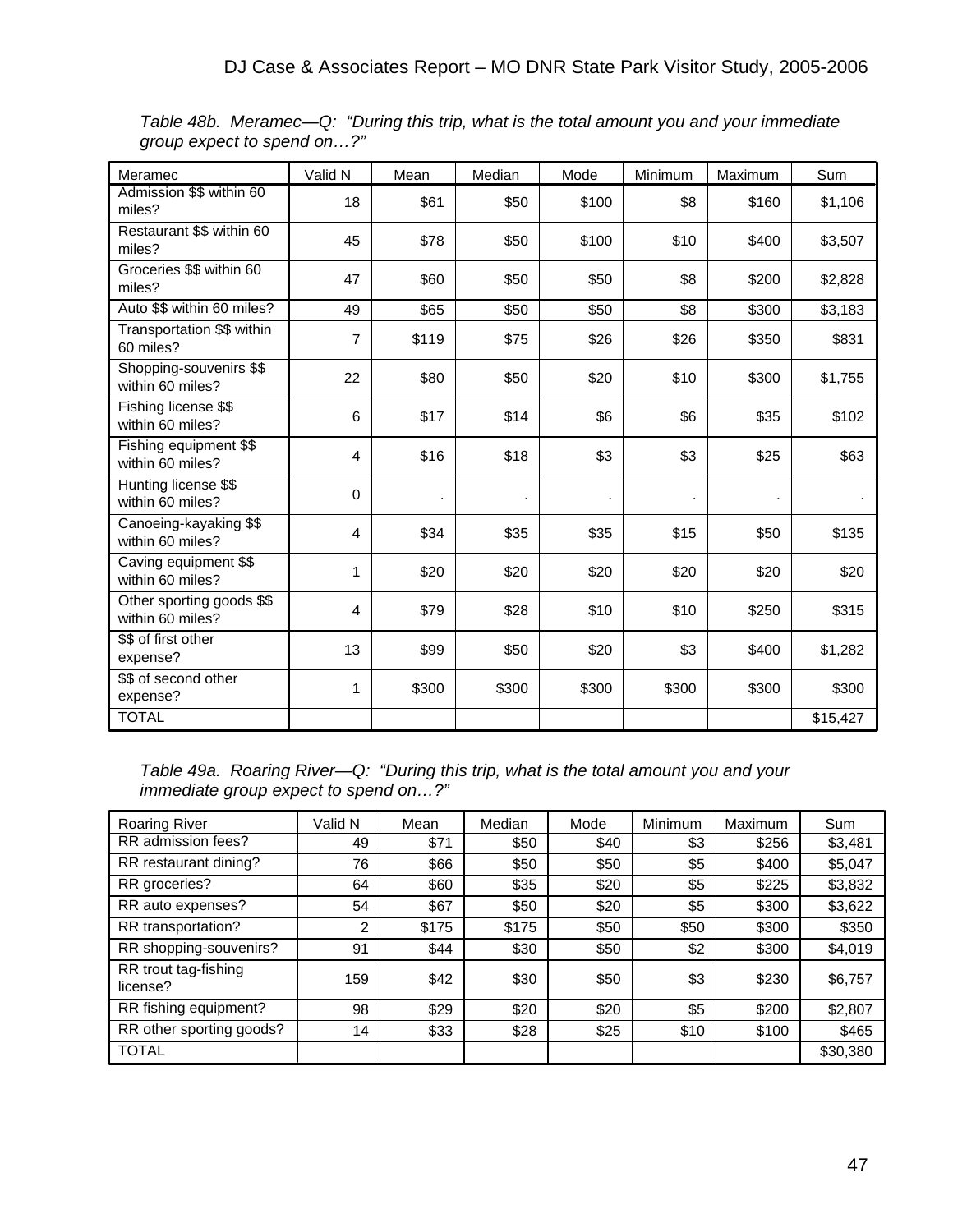| <b>Roaring River</b>                        | Valid N        | Mean  | Median | Mode  | Minimum | Maximum | Sum      |
|---------------------------------------------|----------------|-------|--------|-------|---------|---------|----------|
| Admission \$\$ within 60 miles?             | 14             | \$102 | \$45   | \$16  | \$10    | \$400   | \$1,432  |
| Restaurant \$\$ within 60 miles?            | 93             | \$81  | \$50   | \$100 | \$4     | \$400   | \$7,501  |
| Groceries \$\$ within 60 miles?             | 100            | \$85  | \$68   | \$100 | \$3     | \$400   | \$8,538  |
| Auto \$\$ within 60 miles?                  | 157            | \$75  | \$50   | \$50  | \$5     | \$500   | \$11,713 |
| Transportation \$\$ within 60<br>miles?     | 4              | \$60  | \$55   | \$28  | \$28    | \$100   | \$238    |
| Shopping-souvenirs \$\$ within<br>60 miles? | 65             | \$91  | \$50   | \$50  | \$5     | \$500   | \$5,915  |
| Fishing license \$\$ within 60<br>miles?    | 24             | \$38  | \$42   | \$42  | \$3     | \$105   | \$913    |
| Fishing equipment \$\$ within 60<br>miles?  | 54             | \$40  | \$23   | \$20  | \$5     | \$200   | \$2,146  |
| Sporting goods \$\$ within 60<br>miles?     | 14             | \$68  | \$25   | \$20  | \$10    | \$200   | \$952    |
| First other expense?                        | 15             | \$252 | \$60   | \$50  | \$20    | \$1,200 | \$3,782  |
| Second other expense?                       | $\overline{2}$ | \$44  | \$44   | \$7   | \$7     | \$80    | \$87     |
| TOTAL                                       |                |       |        |       |         |         | \$43,217 |

*Table 49b. Roaring River—Q: "During this trip, what is the total amount you and your immediate group expect to spend on…?"*

*Table 50a. Route 66—Q: "During this trip, what is the total amount you and your immediate group expect to spend on…?"*

| Route 66                           | Valid N | Mean | Median | Mode | Minimum | Maximum | Sum      |
|------------------------------------|---------|------|--------|------|---------|---------|----------|
| R66 Admission?                     | 34      | \$33 | \$20   | \$20 | \$1     | \$200   | \$1,117  |
| Restaurant \$\$ within 60 miles?   | 134     | \$64 | \$30   | \$20 | \$5     | \$1,000 | \$8,539  |
| R66 auto expenses?                 | 58      | \$25 | \$18   | \$20 | \$1     | \$250   | \$1,456  |
| R66 transporation expenses?        | ົ       | \$13 | \$13   | \$6  | \$6     | \$20    | \$26     |
| R66 shopping-souvenir<br>expenses? | 76      | \$25 | \$20   | \$20 | \$2     | \$200   | \$1,886  |
| <b>TOTAL</b>                       |         |      |        |      |         |         | \$13,024 |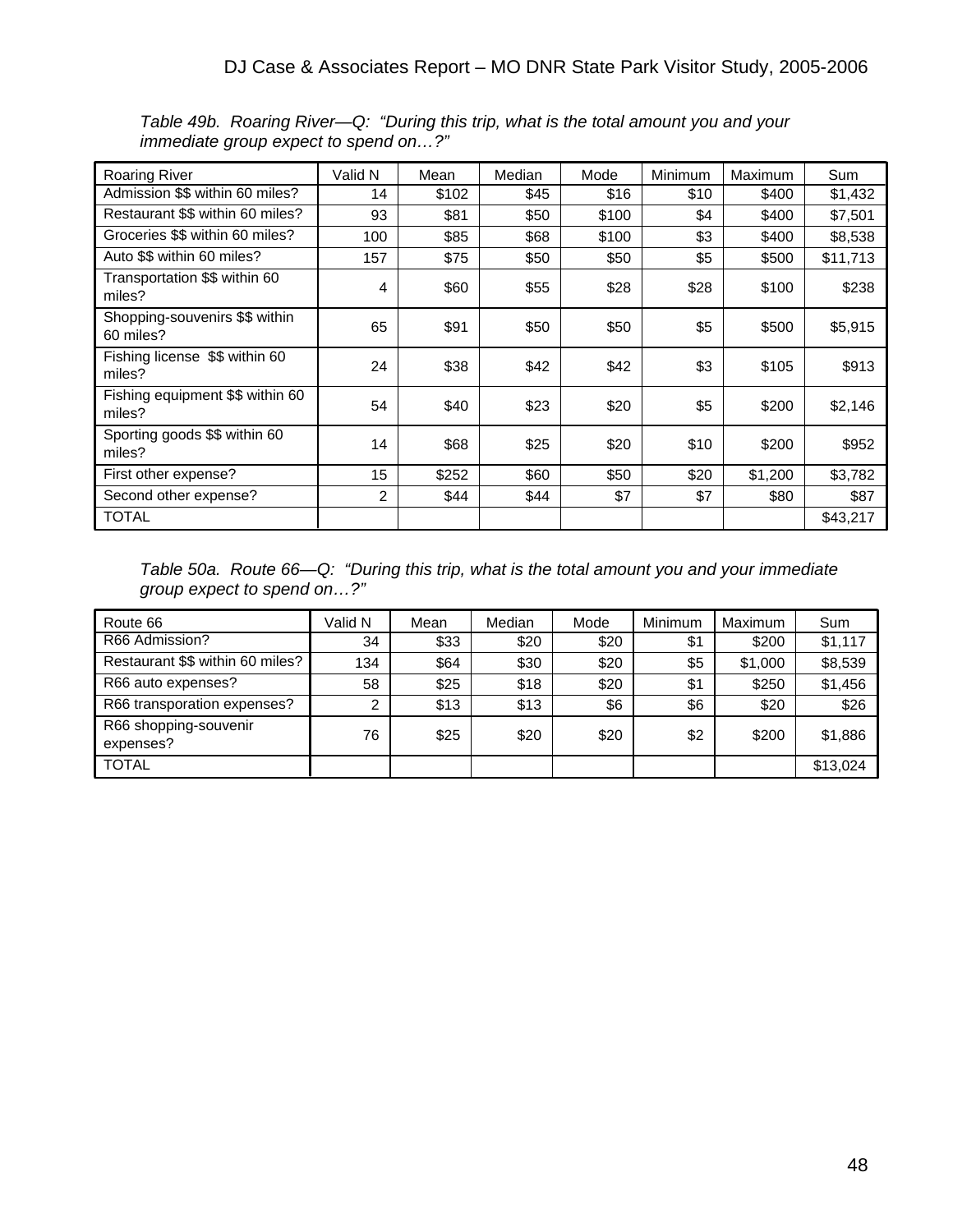| Route 66                                      | Valid N | Mean      | Median | Mode  | Minimum | Maximum | Sum      |
|-----------------------------------------------|---------|-----------|--------|-------|---------|---------|----------|
| Admission \$\$ within 60 miles?               | 50      | \$76      | \$50   | \$100 | \$3     | \$500   | \$3,778  |
| Restaurant \$\$ within 60<br>miles?           | 134     | \$64      | \$30   | \$20  | \$5     | \$1,000 | \$8,539  |
| Groceries \$\$ within 60 miles?               | 55      | \$49      | \$30   | \$50  | \$5     | \$200   | \$2,690  |
| Auto \$\$ within 60 miles?                    | 123     | \$58      | \$30   | \$30  | \$2     | \$1,000 | \$7,191  |
| Transportation \$\$ within 60<br>miles?       | 12      | \$342     | \$225  | \$20  | \$10    | \$2,000 | \$4,100  |
| Shopping-souvenir \$\$ within<br>60 miles?    | 85      | \$61      | \$30   | \$20  | \$1     | \$600   | \$5,173  |
| Fishing license \$\$ within 60<br>miles?      | 8       | \$21      | \$23   | \$12  | \$12    | \$34    | \$165    |
| Fishing equipment \$\$ within<br>60 miles?    | 8       | \$29      | \$20   | \$20  | \$10    | \$100   | \$234    |
| Other sporting goods \$\$ within<br>60 miles? | 10      | \$73      | \$73   | \$100 | \$10    | \$150   | \$725    |
| Amount of first other expense?                | 10      | \$116     | \$53   | \$20  | \$1     | \$300   | \$1,156  |
| Amount of other type of<br>expense?           | 0       | $\bullet$ | ٠      | ٠     |         |         |          |
| TOTAL                                         |         |           |        |       |         |         | \$33,751 |

*Table 50b. Route66—Q: "During this trip, what is the total amount you and your immediate group expect to spend on…?"*

*Table 51a. Thousand Hills—Q: "During this trip, what is the total amount you and your immediate group expect to spend on…?"*

| <b>Thousand Hills</b>           | Valid N | Mean | Median | Mode  | Minimum | Maximum | Sum     |
|---------------------------------|---------|------|--------|-------|---------|---------|---------|
| 1000hills admission?            | 23      | \$71 | \$25   | \$20  | \$3     | \$580   | \$1,634 |
| 1000hills restaurant dining?    | 33      | \$57 | \$50   | \$50  | \$15    | \$150   | \$1,870 |
| 1000hills groceries?            | 22      | \$85 | \$68   | \$100 | \$5     | \$400   | \$1,865 |
| 1000hills auto expenses?        | 32      | \$82 | \$60   | \$10  | \$1     | \$500   | \$2,622 |
| 1000hills fishing license fees? |         | \$23 | \$15   | \$15  | \$12    | \$50    | \$162   |
| 1000hills fishing equipment?    | 4       | \$15 | \$13   | \$5   | \$5     | \$30    | \$60    |
| 1000hills other sporting goods? |         | \$45 | \$45   | \$45  | \$45    | \$45    | \$45    |
| <b>TOTAL</b>                    |         |      |        |       |         |         | \$8,258 |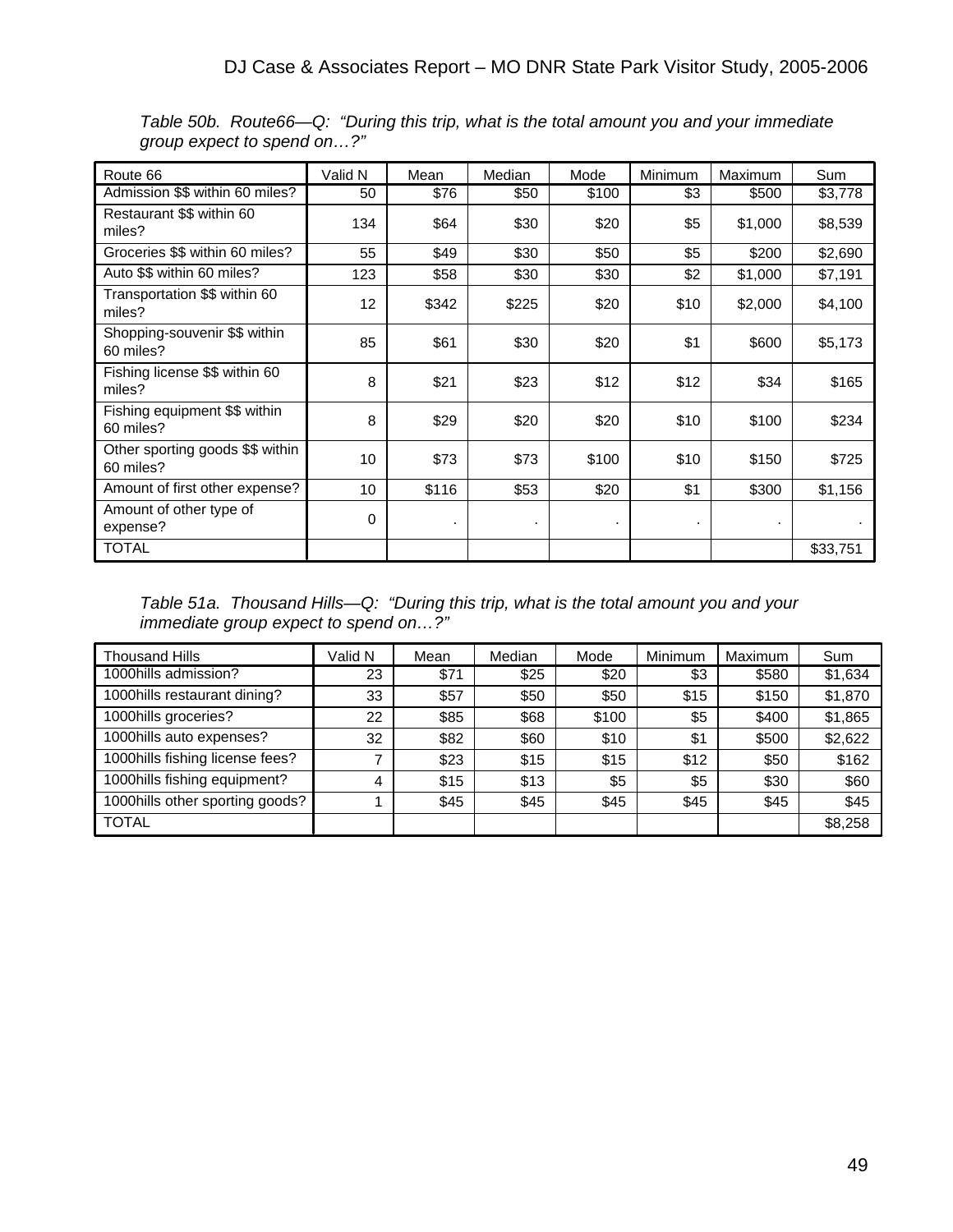| <b>Thousand Hills</b>                         | Valid N | Mean | Median | Mode  | Minimum | Maximum | Sum     |
|-----------------------------------------------|---------|------|--------|-------|---------|---------|---------|
| Admission \$\$ within 60 miles?               | 6       | \$35 | \$30   | \$30  | \$20    | \$75    | \$209   |
| Restaurant \$\$ dining within 60 miles?       | 15      | \$59 | \$50   | \$50  | \$20    | \$120   | \$885   |
| Groceries \$\$ within 60 miles?               | 20      | \$84 | \$90   | \$100 | \$25    | \$200   | \$1,681 |
| Auto \$\$ within 60 miles?                    | 24      | \$55 | \$48   | \$50  | \$5     | \$150   | \$1,310 |
| Transportation \$\$ within 60 miles?          | 2       | \$62 | \$62   | \$60  | \$60    | \$63    | \$123   |
| Shopping-souvenirs \$\$ within 60 miles?      | 8       | \$60 | \$48   | \$11  | \$11    | \$150   | \$476   |
| Fishing license \$\$ within 60 miles?         | 5       | \$19 | \$15   | \$30  | \$10    | \$30    | \$97    |
| Fishing equipment \$\$ within 60 miles?       | 3       | \$30 | \$25   | \$15  | \$15    | \$50    | \$90    |
| Other sporting goods \$\$ within 60<br>miles? | 0       |      |        | ٠     |         | ٠       |         |
| Expense of first type?                        | 4       | \$34 | \$29   | \$4   | \$4     | \$75    | \$137   |
| Expense of second type?                       | 0       |      |        | ٠     | ٠       | $\cdot$ |         |
| <b>TOTAL</b>                                  |         |      |        |       |         |         | \$5,008 |

*Table 51b. Thousand Hills—Q: "During this trip, what is the total amount you and your immediate group expect to spend on…?"*

*Table 52a. Felix Valle—Q: "During this trip, what is the total amount you and your immediate group expect to spend on…?"*

| Felix<br>Valle     | √alid N | Mean | Median | Mode | Minimum   | Maximum | Sum     |
|--------------------|---------|------|--------|------|-----------|---------|---------|
| FV<br>/ admission? | 223     | \$9  | \$5    | \$5  | ሖ<br>. د0 | \$50    | \$2,045 |
| <b>TOTAL</b>       |         |      |        |      |           |         | \$2,045 |

*Table 52b. Felix Valle—Q: "During this trip, what is the total amount you and your immediate group expect to spend on…?"*

| <b>Felix Valle</b>                         | Valid N | Mean  | Median | Mode | Minimum | Maximum | Sum      |
|--------------------------------------------|---------|-------|--------|------|---------|---------|----------|
| Admission \$\$ within 60<br>miles?         | 121     | \$27  | \$20   | \$20 | \$3     | \$300   | \$3,250  |
| Dining \$\$ within 60<br>miles?            | 202     | \$55  | \$40   | \$50 | \$10    | \$250   | \$11,115 |
| Groceries \$\$ within 60<br>miles?         | 32      | \$23  | \$20   | \$20 | \$4     | \$150   | \$749    |
| Auto \$\$ within 60 miles?                 | 159     | \$42  | \$30   | \$30 | \$5     | \$500   | \$6,670  |
| Transportation \$\$ within<br>60 miles?    | 14      | \$157 | \$50   | \$20 | \$10    | \$600   | \$2,200  |
| FV shopping-souvenir<br>expenses?          | 60      | \$30  | \$20   | \$20 | \$1     | \$100   | \$1,792  |
| Shopping-souvenir \$\$<br>within 60 miles? | 154     | \$57  | \$30   | \$20 | \$2     | \$300   | \$8,760  |
| Amount of first expense?                   | 26      | \$73  | \$30   | \$20 | \$0     | \$500   | \$1,885  |
| Amount of second<br>expense?               | 0       | ٠     | ٠      |      | ٠       |         |          |
| <b>TOTAL</b>                               |         |       |        |      |         |         | \$36,421 |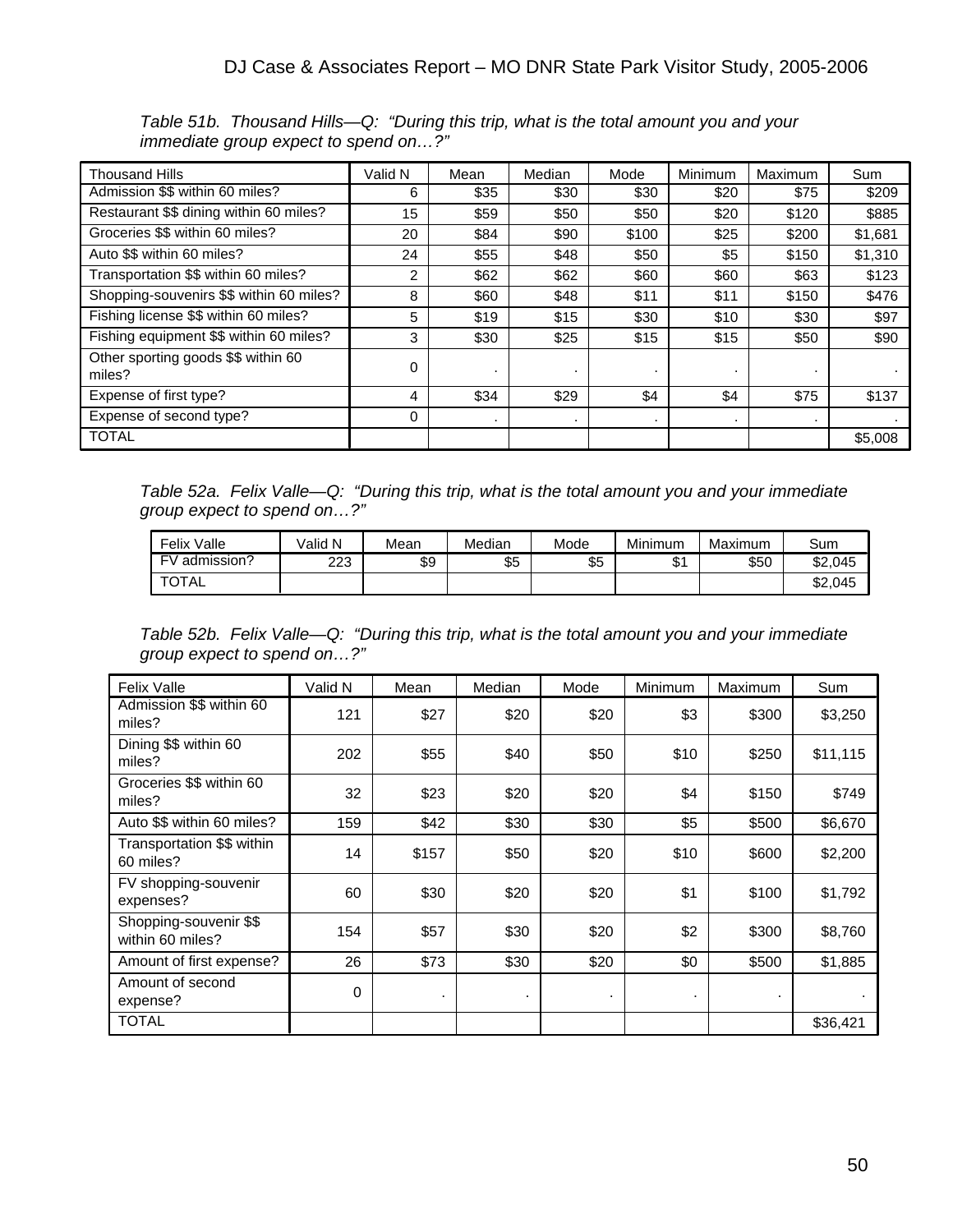Total visitor-party expenditures within the 6 park settings (apart from lodging) totaled \$71,166; and expenditures within 60 miles of the parks totaled an additional \$193,316—for total expenditures on items other than lodging of \$264,482.

 Adding total lodging expenditures of \$75,705 to this amount yielded a grand total of \$340,187 for all respondents in the 6 parks.

 Among the economic questions of greatest interest is, "How much did each park visitor spend per day?" A prior MDNR visitor survey in 2002 (Cole et al., 2003) estimated that each state park visitor in general spent an average of about \$30 per person per day during a trip to Missouri state parks.

 To achieve reasonable comparability between that estimate and the present data, the total number of respondents in the present study must be multiplied by average party size  $(3,362 * 3.3 = 11,095$  park visitors), and that number multiplied by the average (median) days in a park visit  $(11,095 * 1 = 11,095)$ ; total expenditures documented in this study are then divided by 11,095 park visitors (\$340,187/11,095), yielding an estimated daily expenditure per park visitor of about \$31; remarkably similar to the \$30 daily expenditure per visitor estimated in the 2002 study.

 An "economic impact" assessment is beyond the scope of this analysis; such assessments estimate the economic churn and amounts created in various market segments as a result of "spending a dollar"—because that dollar is re-spent by others, and moreover, actually creates a different economic impact depending on which sector of the economy the dollar is spent.

 Commonly, economic multipliers applied to different types of recreational expenditures are in the range of 1.5 to 2.0. Thus, the grand total of \$340,187 spent by the visitors-groups in the vicinities of the 6 parks examined in this study is even more impressive when expanded by half-again or double.

#### **Visitors' Background Characteristics**

 Visitors were asked how they received information about Missouri state parks (Table 53). Respondents were given opportunity to provide sources of information other than those listed (Appendix B, Table B31).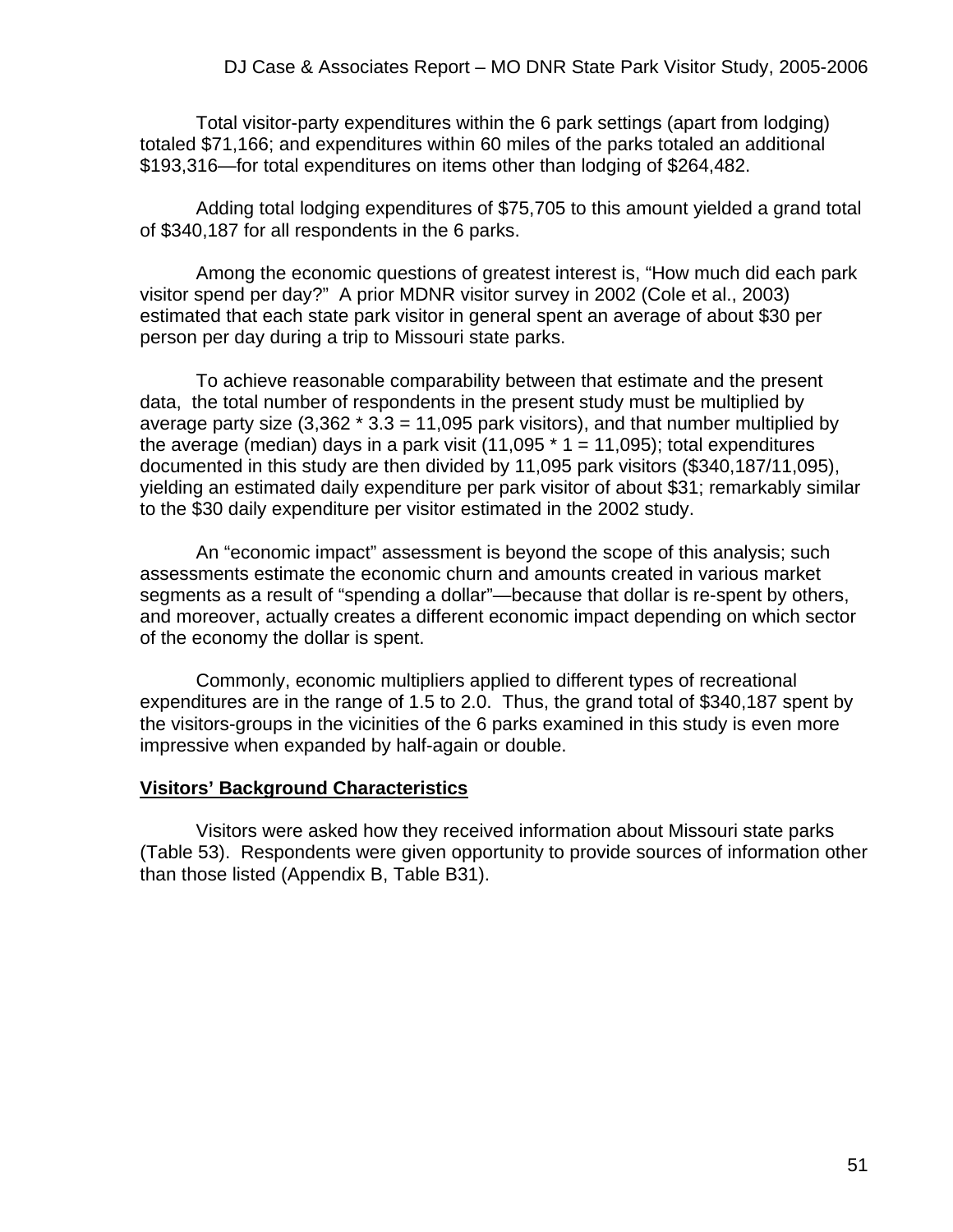|                                                 |            | Castlewood | Meramec | Roaring | Route 66 | 1000 Hills | <b>Felix Valle</b> |
|-------------------------------------------------|------------|------------|---------|---------|----------|------------|--------------------|
| <b>Typically receive</b>                        | Don't know | 5%         | 3%      | 5%      | 3%       | 6%         | $1\%$              |
| park info--internet?                            | None       | 21%        | 14%     | 24%     | 17%      | 43%        | 16%                |
|                                                 | Some       | 36%        | 25%     | 34%     | 39%      | 30%        | 37%                |
|                                                 | Lots       | 38%        | 58%     | 36%     | 40%      | 21%        | 45%                |
| Typically receive                               | Don't know | 14%        | 21%     | 24%     | 11%      | 18%        | 20%                |
| park info--eFriends                             | None       | 70%        | 60%     | 68%     | 65%      | 68%        | 63%                |
| newsletter?                                     | Some       | 12%        | 13%     | 7%      | 14%      | 8%         | 15%                |
|                                                 | Lots       | 4%         | 6%      | 2%      | 9%       | 5%         | 2%                 |
| Typically receive                               | Don't know | 8%         | 9%      | 10%     | 4%       | 5%         | 4%                 |
| park                                            | None       | 42%        | 44%     | 48%     | 23%      | 42%        | 23%                |
| info--magazines?                                | Some       | 41%        | 36%     | 31%     | 58%      | 43%        | 59%                |
|                                                 | Lots       | 9%         | 11%     | 10%     | 15%      | 11%        | 14%                |
| Typically receive                               | Don't know | 7%         | 11%     | 10%     | 5%       | 4%         | 5%                 |
| park                                            | None       | 42%        | 55%     | 52%     | 35%      | 40%        | 33%                |
| info--newspapers?                               | Some       | 42%        | 31%     | 31%     | 51%      | 50%        | 48%                |
|                                                 | Lots       | 8%         | 3%      | 6%      | 10%      | 6%         | 13%                |
| Typically receive<br>park info--direct<br>mail? | Don't know | 10%        | 15%     | 14%     | 8%       | 7%         | 10%                |
|                                                 | None       | 68%        | 63%     | 70%     | 62%      | 73%        | 69%                |
|                                                 | Some       | 17%        | 18%     | 14%     | 22%      | 18%        | 17%                |
|                                                 | Lots       | 4%         | 4%      | 1%      | 9%       | 2%         | 4%                 |
| Typically receive                               | Don't know | 6%         | 4%      | 6%      | 2%       | 4%         | 1%                 |
| park info--printed                              | None       | 32%        | 24%     | 31%     | 14%      | 25%        | 11%                |
| materials?                                      | Some       | 45%        | 44%     | 45%     | 46%      | 51%        | 49%                |
|                                                 | Lots       | 16%        | 28%     | 17%     | 38%      | 21%        | 39%                |
| Typically receive                               | Don't know | 9%         | 14%     | 15%     | 6%       | 5%         | 12%                |
| park info--radio?                               | None       | 66%        | 74%     | 73%     | 61%      | 54%        | 56%                |
|                                                 | Some       | 21%        | 10%     | 11%     | 29%      | 37%        | 29%                |
|                                                 | Lots       | 4%         | 2%      | 1%      | 5%       | 4%         | 3%                 |
| Typically receive                               | Don't know | 9%         | 15%     | 13%     | 6%       | 5%         | 10%                |
| park info--TV?                                  | None       | 64%        | 69%     | 61%     | 56%      | 50%        | 47%                |
|                                                 | Some       | 22%        | 14%     | 21%     | 32%      | 39%        | 36%                |
|                                                 | Lots       | 5%         | $1\%$   | 5%      | 7%       | 7%         | $7\%$              |
| Typically receive                               | Don't know | 3%         | 3%      | 2%      | 2%       | 3%         | 2%                 |
| park info--word of                              | None       | 11%        | 13%     | 12%     | 12%      | 7%         | 10%                |
| mouth?                                          | Some       | 41%        | 41%     | 31%     | 45%      | 44%        | 51%                |
|                                                 | Lots       | 45%        | 43%     | 56%     | 40%      | 46%        | 37%                |
| Typically receive                               | Don't know | 24%        | 36%     | 24%     | 23%      | 20%        | 20%                |
| park info--other?                               | None       | 51%        | 39%     | 55%     | 35%      | 73%        | 49%                |
|                                                 | Some       | 13%        | 11%     | 3%      | 14%      | $0\%$      | 9%                 |
|                                                 | Lots       | 12%        | 14%     | 18%     | 28%      | 7%         | 22%                |

*Table 53. Q: "How do you typically receive information about Missouri state parks and/or historic sites? Please indicate how much information you receive from the following sources:"*

 The importance of the internet and "word of mouth" as information sources was obvious in the foregoing frequency distribution. But to better identify the importance of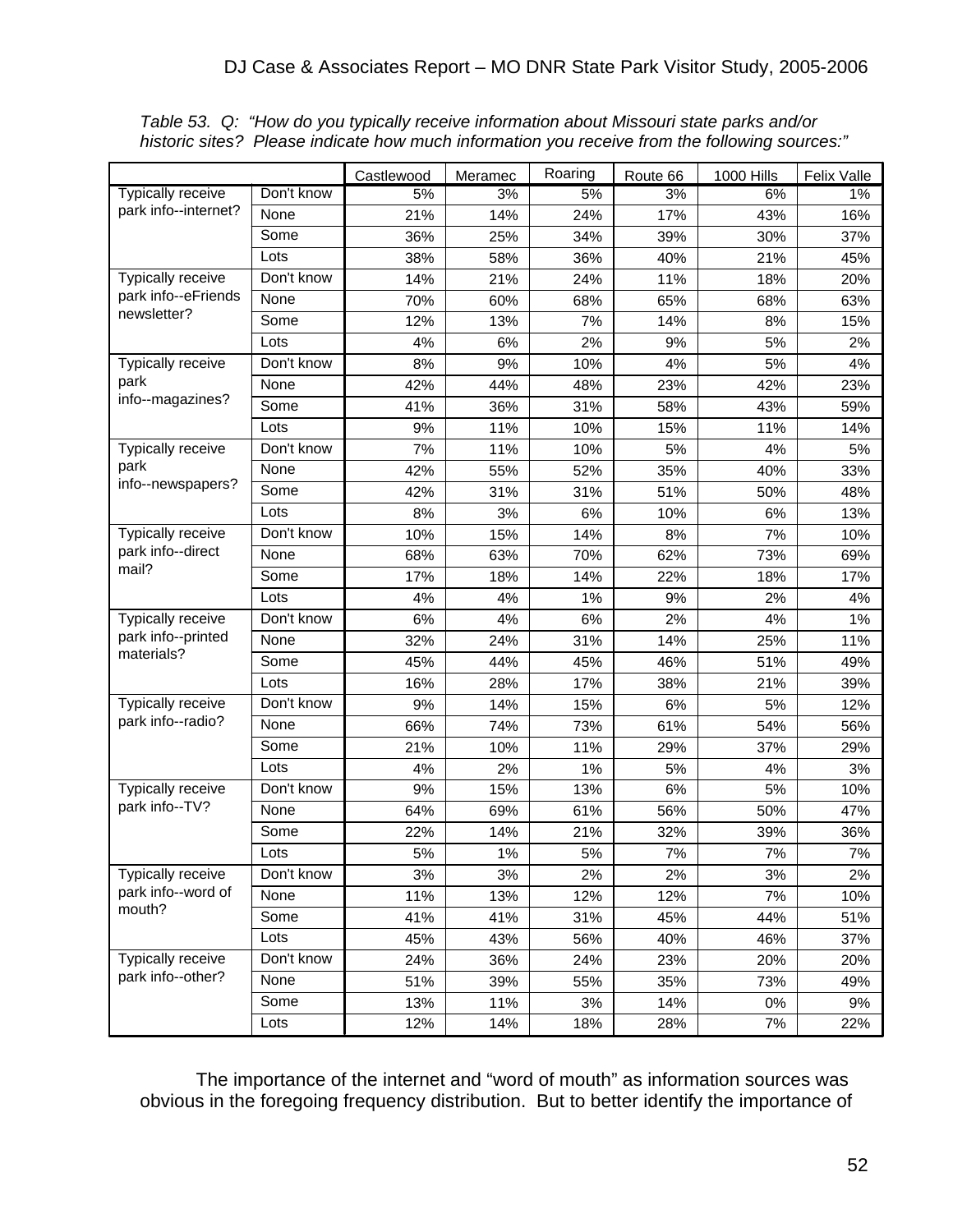each possible source, means were calculated for source, then ranked, and word anchors assigned (Table 54).

*Table 54. Q: "How do you typically receive information about Missouri state parks and/or historic sites? Please indicate how much information you receive from the following sources:" Means (where 3 = "Lots," 2 = "Some," 1 = "None" ("don't know" eliminated for this analysis)), ranked means (1 = most information and 10 = least information), and word anchors assigned to means.*

|                                                         |                            | <b>MO DNR Park</b>         |                            |                            |                            |                            |  |  |  |  |  |
|---------------------------------------------------------|----------------------------|----------------------------|----------------------------|----------------------------|----------------------------|----------------------------|--|--|--|--|--|
|                                                         | Castlewood                 | Meramec                    | <b>Roaring River</b>       | Route 66                   | <b>1000 Hills</b>          | <b>Felix Valle</b>         |  |  |  |  |  |
|                                                         | Mean (Rank)<br>Word anchor | Mean (Rank)<br>Word anchor | Mean (Rank)<br>Word anchor | Mean (Rank)<br>Word anchor | Mean (Rank)<br>Word anchor | Mean (Rank)<br>Word anchor |  |  |  |  |  |
| <b>Typically receive</b><br>park info--internet?        | 2.18 (2) Some              | 2.46 (1) Some              | 2.13 (2) Some              | 2.24 (3) Some              | 1.77 (3) Some              | 2.30 (1) Some              |  |  |  |  |  |
| Typically receive<br>park info--eFriends<br>newsletter? | 1.24 (10) None             | 1.32 (7) None              | 1.14 (10) None             | 1.37 (10) None             | 1.23 (9) None              | 1.24(10)<br>None           |  |  |  |  |  |
| Typically receive<br>park<br>info--magazines?           | 1.63 (4) Some              | 1.64 (4) Some              | 1.58 (4) Some              | 1.91(4) Some               | 1.68 (4) Some              | 1.91 (4) Some              |  |  |  |  |  |
| <b>Typically receive</b><br>park<br>info--newspapers?   | 1.63 (4) Some              | 1.42 (6) None              | 1.49 (6) None              | 1.73 (6) Some              | 1.64 (5) Some              | 1.79 (5) Some              |  |  |  |  |  |
| Typically receive<br>park info--direct<br>mail?         | 1.29 (9) None              | 1.30 (8) None              | 1.20 (8) None              | 1.42 (8) None              | 1.24 (8) None              | 1.28 (9) None              |  |  |  |  |  |
| Typically receive<br>park info--printed<br>materials?   | 1.83 (3) Some              | 2.04 (3) Some              | 1.86 (3) Some              | 2.25 (2) Some              | 1.96 (2) Some              | 2.29 (2) Some              |  |  |  |  |  |
| Typically receive<br>park info--radio?                  | 1.32 (8) None              | 1.17 (10) None             | 1.16 (9) None              | 1.40 (9) None              | 1.48 (7) None              | 1.40 (8) None              |  |  |  |  |  |
| Typically receive<br>park info--TV?                     | 1.35 (7) None              | 1.20 (9) None              | 1.36 (7) None              | 1.48 (7) None              | 1.55 (6) Some              | 1.56 (7) Some              |  |  |  |  |  |
| Typically receive<br>park info--word of<br>mouth?       | 2.36 (1) Some              | 2.31 (2) Some              | 2.44 (1) Some              | 2.28 (1) Some              | 2.40 (1) Some              | 2.27 (3) Some              |  |  |  |  |  |
| Typically receive<br>park info--other?                  | 1.48 (6) None              | 1.61 (5) Some              | 1.52 (5) Some              | 1.90 (5) Some              | 1.17 (10) None             | 1.67 (6) Some              |  |  |  |  |  |

 Respondents were asked how frequently they accessed the internet when planning a trip or vacation (Table 55).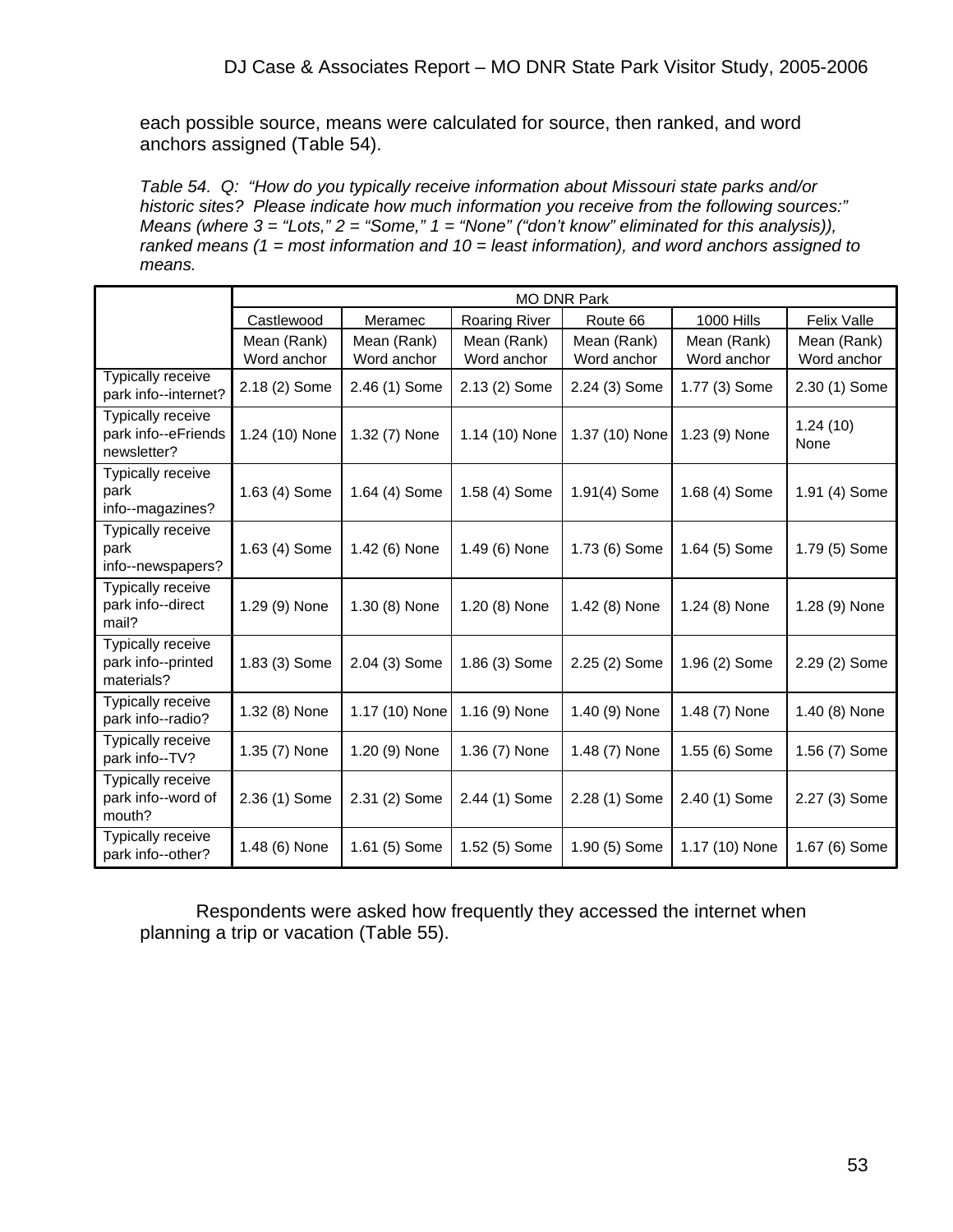|                      |       |                      | How often do you access internet when planning trip or vacation? |        |       |
|----------------------|-------|----------------------|------------------------------------------------------------------|--------|-------|
|                      | Never | Frequently<br>Rarely |                                                                  | Always | Total |
| Castlewood           | 6%    | 12%                  | 38%                                                              | 44%    | 1564  |
| Meramec              | 7%    | 13%                  | 39%                                                              | 40%    | 193   |
| <b>Roaring River</b> | 10%   | 17%                  | 43%                                                              | 31%    | 290   |
| Route 66             | 7%    | 11%                  | 47%                                                              | 35%    | 410   |
| <b>1000 Hills</b>    | 13%   | 16%                  | 38%                                                              | 33%    | 104   |
| <b>Felix Valle</b>   | 6%    | 11%                  | 42%                                                              | 40%    | 357   |
| Total                | 7%    | 12%                  | 40%                                                              | 40%    | 2918  |

*Table 55. Q: "If you have access to the Internet, how often do you use the Internet when planning a trip or vacation?"*

 Large majorities of respondents at each park accessed the internet either "frequently" or "always" when planning a trip/vacation, emphasizing the importance of an easy-to-navigate and thoroughly up-to-date website.

 Age of respondent was assessed both as a point estimate (Table 56), and as age categories (Table 57).

|                      |         | Age? |        |      |         |         |                       |  |  |  |  |  |
|----------------------|---------|------|--------|------|---------|---------|-----------------------|--|--|--|--|--|
|                      | Valid N | Mean | Median | Mode | Minimum | Maximum | Standard<br>Deviation |  |  |  |  |  |
| Castlewood           | 1662    | 42   | 42     | 48   | 13      | 83      | 14                    |  |  |  |  |  |
| Meramec              | 200     | 47   | 48     | 50   | 12      | 80      | 14                    |  |  |  |  |  |
| <b>Roaring River</b> | 309     | 51   | 53     | 53   | 16      | 85      | 15                    |  |  |  |  |  |
| Route 66             | 441     | 48   | 50     | 53   | 11      | 81      | 13                    |  |  |  |  |  |
| <b>1000 Hills</b>    | 117     | 46   | 44     | 27   | 18      | 83      | 18                    |  |  |  |  |  |
| <b>Felix Valle</b>   | 380     | 53   | 55     | 50   | 12      | 87      | 14                    |  |  |  |  |  |

*Table 57. Q: "What is your age?" (by category)* 

|                      |         | Age categories |          |          |          |          |          |         |                   |  |
|----------------------|---------|----------------|----------|----------|----------|----------|----------|---------|-------------------|--|
|                      | Less    | 16 to 20       | 21 to 30 | 31 to 40 | 41 to 50 | 51 to 60 | 61 to 70 |         |                   |  |
|                      | than 16 | ∨rs            | vrs.     | vrs.     | ∨rs⊦     | vrs.     | vrs.     | Over 70 | Total             |  |
| Castlewood           | 0%      | 6%             | 21%      | 20%      | 26%      | 17%      | 7%       | 2%      | $166\overline{4}$ |  |
| Meramec              | $1\%$   | 3%             | 10%      | 20%      | 29%      | 19%      | 16%      | 4%      | 200               |  |
| <b>Roaring River</b> | 0%      | 1%             | 10%      | 13%      | 22%      | 27%      | 20%      | 8%      | 309               |  |
| Route 66             | $1\%$   | 1%             | 9%       | 15%      | 27%      | 27%      | 15%      | 4%      | 441               |  |
| <b>1000 Hills</b>    | 0%      | 7%             | 18%      | 20%      | 15%      | 12%      | 23%      | 6%      | 117               |  |
| <b>Felix Valle</b>   | 1%      | 2%             | 6%       | 9%       | 21%      | 29%      | 27%      | 6%      | 380               |  |
| Total                | 0%      | 4%             | 15%      | 17%      | 25%      | 21%      | 13%      | 4%      | 3111              |  |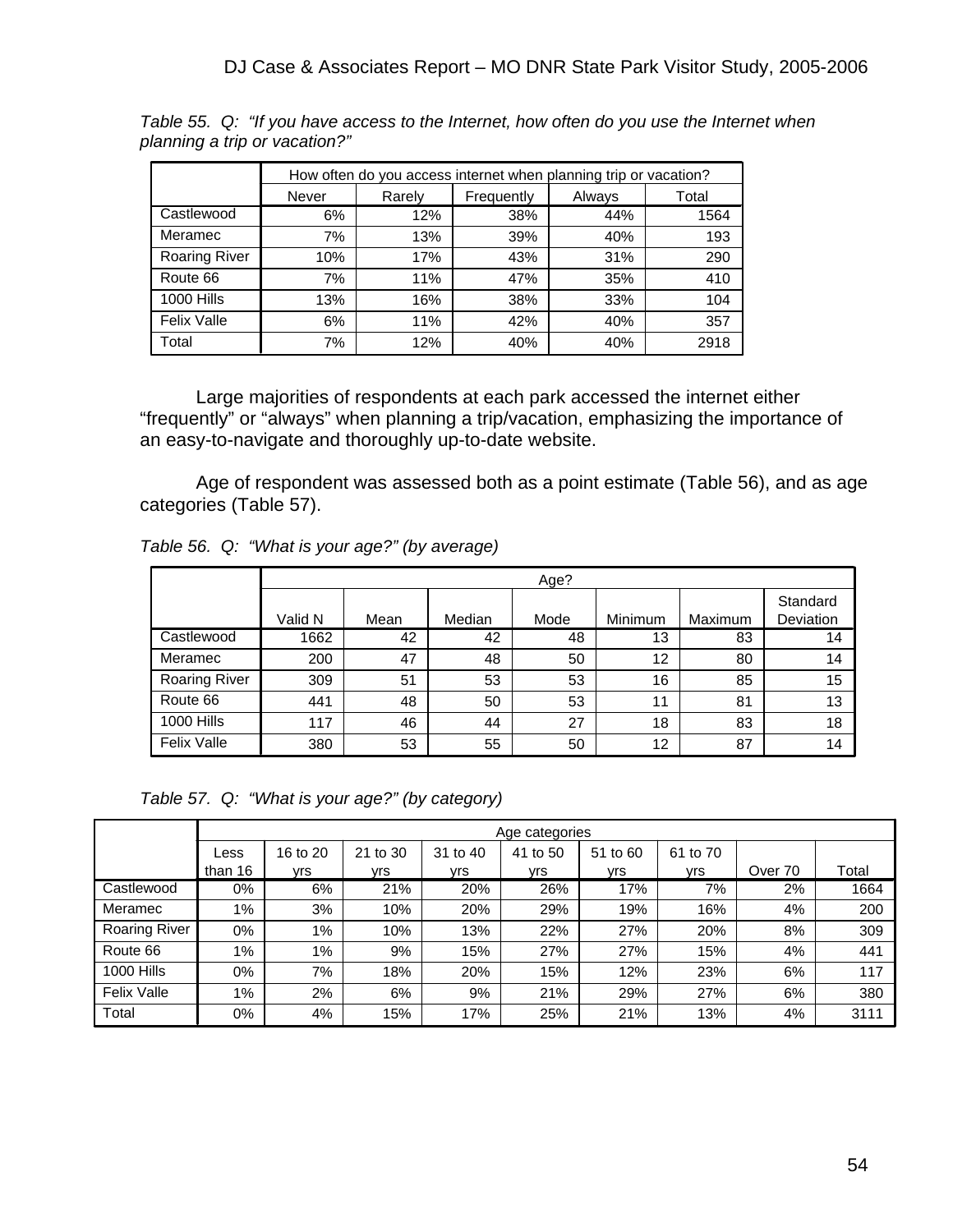Gender, too, was assessed at each park (Table 58), and analyzed by age as well (Table 59).

|  |  |  | Table 58. Q: "What is your sex?" |
|--|--|--|----------------------------------|
|--|--|--|----------------------------------|

|                      |                | Gender? |       |
|----------------------|----------------|---------|-------|
|                      | Male<br>Female |         | Total |
| Castlewood           | 38%            | 62%     | 1648  |
| Meramec              | 59%            | 41%     | 172   |
| <b>Roaring River</b> | 50%            | 50%     | 257   |
| Route 66             | 54%            | 46%     | 322   |
| <b>1000 Hills</b>    | 53%            | 47%     | 103   |
| <b>Felix Valle</b>   | 58%            | 42%     | 371   |
| Total                | 45%            | 55%     | 2873  |

*Table 59. Q: Gender by age, all parks.*

|        | Age categories |          |          |             |          |          |          |         |       |
|--------|----------------|----------|----------|-------------|----------|----------|----------|---------|-------|
|        | Less than 16   | 16 to 20 | 21 to 30 | 31<br>to 40 | 41 to 50 | 51 to 60 | 61 to 70 | Over 70 | Total |
| Female | $1\%$          | 4%       | 15%      | 17%         | 26%      | 23%      | 12%      | 3%      | 1279  |
| Male   | 0%             | 4%       | 17%      | 18%         | 24%      | 18%      | 13%      | 5%      | 1564  |
| Total  | 0%             | 4%       | 16%      | 18%         | 25%      | 20%      | 13%      | 4%      | 2843  |

 Interestingly, the total male-female distribution tilted slightly in favor of males (55 male -45 female), but this was because of the impact of the relatively large sample from Castlewood and predominance of males there. Otherwise, female presence at the parks either equaled male attendance (Roaring River), or exceeded it (all other parks). Some outdoor activities have a preponderance of male participation, but clearly MDNR park services and facilities break that gender stereotype, offering outdoor opportunity appealing to both sexes.

Educational attainment of respondents was assessed (Table 60).

*Table 60. Q: "What is the highest level of education you have completed?".*

|                      |                 | Education?          |                |          |                 |                   |                 |                |       |  |  |
|----------------------|-----------------|---------------------|----------------|----------|-----------------|-------------------|-----------------|----------------|-------|--|--|
|                      | Grade<br>school | Some high<br>school | HS or<br>equiv | VocaTech | Some<br>college | $2-yr$<br>college | 4-yr<br>college | Grad<br>school | Total |  |  |
| Castlewood           | 1%              | 2%                  | 8%             | 3%       | 17%             | 7%                | 35%             | 27%            | 1687  |  |  |
| Meramec              | 1%              | 4%                  | 15%            | 5%       | 26%             | 7%                | 24%             | 18%            | 205   |  |  |
| <b>Roaring River</b> | $1\%$           | 3%                  | 23%            | 6%       | 25%             | 7%                | 22%             | 13%            | 314   |  |  |
| Route 66             | 2%              | 3%                  | 16%            | 6%       | 19%             | 11%               | 25%             | 18%            | 445   |  |  |
| <b>1000 Hills</b>    | 2%              | 4%                  | 25%            | 8%       | 19%             | 8%                | 15%             | 19%            | 120   |  |  |
| <b>Felix Valle</b>   | $1\%$           | 2%                  | 11%            | 5%       | 18%             | 5%                | 31%             | 27%            | 381   |  |  |
| Total                | 1%              | 2%                  | 12%            | 4%       | 19%             | 8%                | 30%             | 24%            | 3152  |  |  |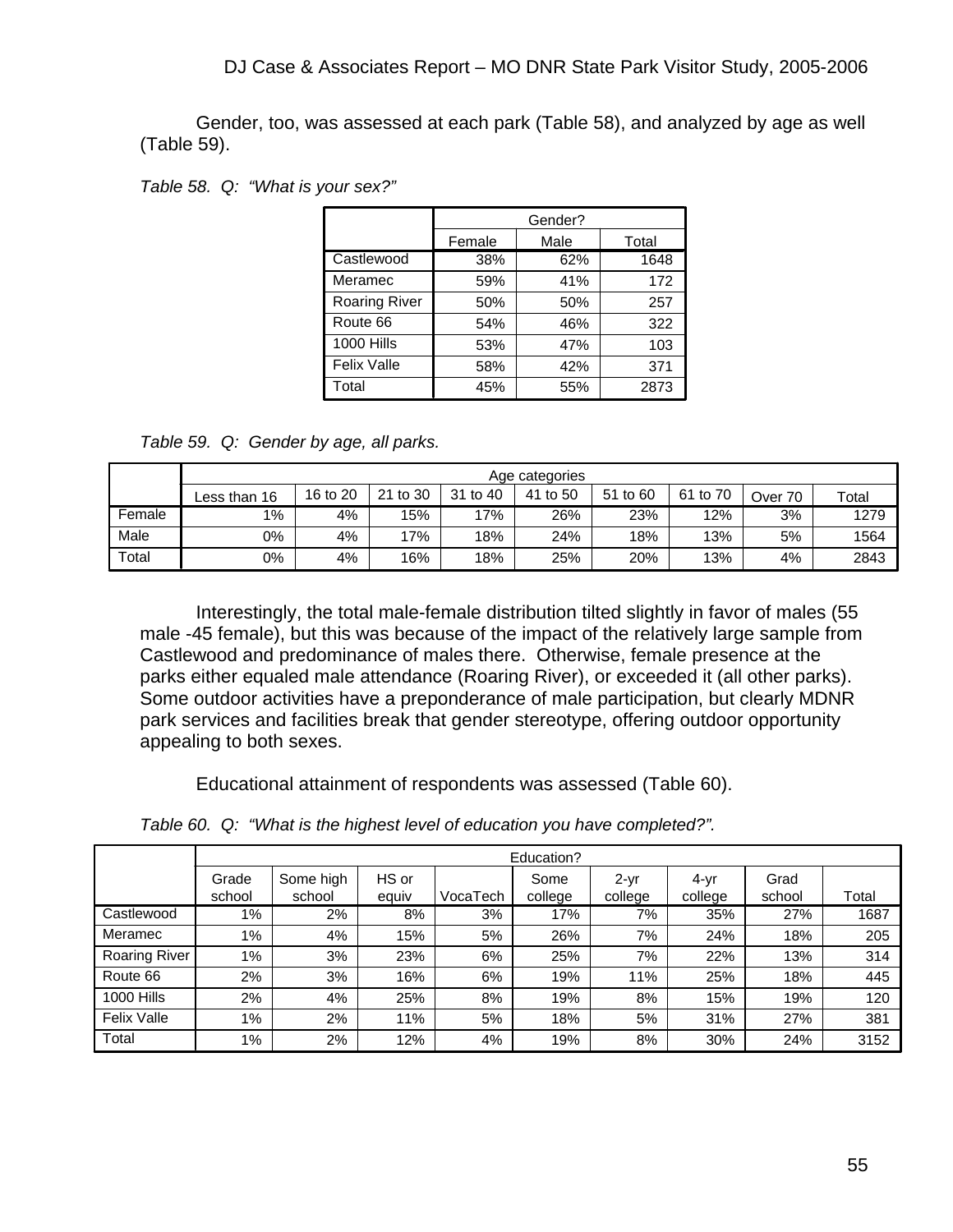Clearly, MDNR parks appeal to a clientele with educational levels higher than that of the general citizenry, with nearly a quarter of all respondents having attended graduate school.

 Work status (Table 61) and household composition (Table 62) offered significant insights to the family stage of park visitors. (See "other" work status and household composition, Appendix B, Table B32 and Table B33.)

|                      | Work status? |           |              |         |         |       |       |  |
|----------------------|--------------|-----------|--------------|---------|---------|-------|-------|--|
|                      | Full-time    | Part-time | Stay at home | Student | Retired | Other | Total |  |
| Castlewood           | 70%          | 9%        | 5%           | 6%      | 9%      | 2%    | 1689  |  |
| Meramec              | 60%          | 8%        | 7%           | 2%      | 22%     | $1\%$ | 207   |  |
| <b>Roaring River</b> | 54%          | 8%        | 4%           | 2%      | 28%     | 3%    | 313   |  |
| Route 66             | 58%          | 10%       | 8%           | 2%      | 19%     | 2%    | 445   |  |
| <b>1000 Hills</b>    | 50%          | 12%       | 4%           | 11%     | 22%     | 2%    | 120   |  |
| <b>Felix Valle</b>   | 55%          | 11%       | 3%           | 2%      | 26%     | 3%    | 383   |  |
| Total                | 63%          | 9%        | 5%           | 4%      | 16%     | 2%    | 3157  |  |

*Table 61. Q: "Please indicate your work status."* 

*Table 62. Q: "What is your household composition?"* 

|                      | HH composition?         |                      |                          |                           |                         |       |       |  |
|----------------------|-------------------------|----------------------|--------------------------|---------------------------|-------------------------|-------|-------|--|
|                      | Single w no<br>children | Single w<br>children | Married &<br>no children | Married & kids<br>at home | Married &<br>grown kids | Other | Total |  |
| Castlewood           | 30%                     | 7%                   | 13%                      | 33%                       | 14%                     | 4%    | 1675  |  |
| Meramec              | 9%                      | 4%                   | 16%                      | 37%                       | 30%                     | 4%    | 206   |  |
| <b>Roaring River</b> | 6%                      | 6%                   | 12%                      | 32%                       | 42%                     | 3%    | 314   |  |
| Route 66             | 20%                     | 7%                   | 15%                      | 29%                       | 24%                     | 6%    | 445   |  |
| <b>1000 Hills</b>    | 22%                     | 5%                   | 13%                      | 29%                       | 29%                     | 3%    | 119   |  |
| <b>Felix Valle</b>   | 15%                     | 2%                   | 15%                      | 21%                       | 42%                     | 5%    | 384   |  |
| Total                | 23%                     | 6%                   | 14%                      | 31%                       | 23%                     | 4%    | 3143  |  |

 Work status revealed intuitively reasonable results: for example, notable numbers of retirees at Roaring River, Felix Valle, Meramec, and Thousand Hills; and similarly notable number of students at 1000 Hills (Truman University). Household composition, too, revealed similar age and life stage findings; for example, plural categories of respondents who are "married with children grown" at Roaring River and Felix Valle.

 Ancestry/origin of respondents revealed a pattern of usage that continues to represent a significant challenge to park/outdoor recreation managers (Table 63). (See "other" ancestry/ethnic origin, Appendix B, Table B34.)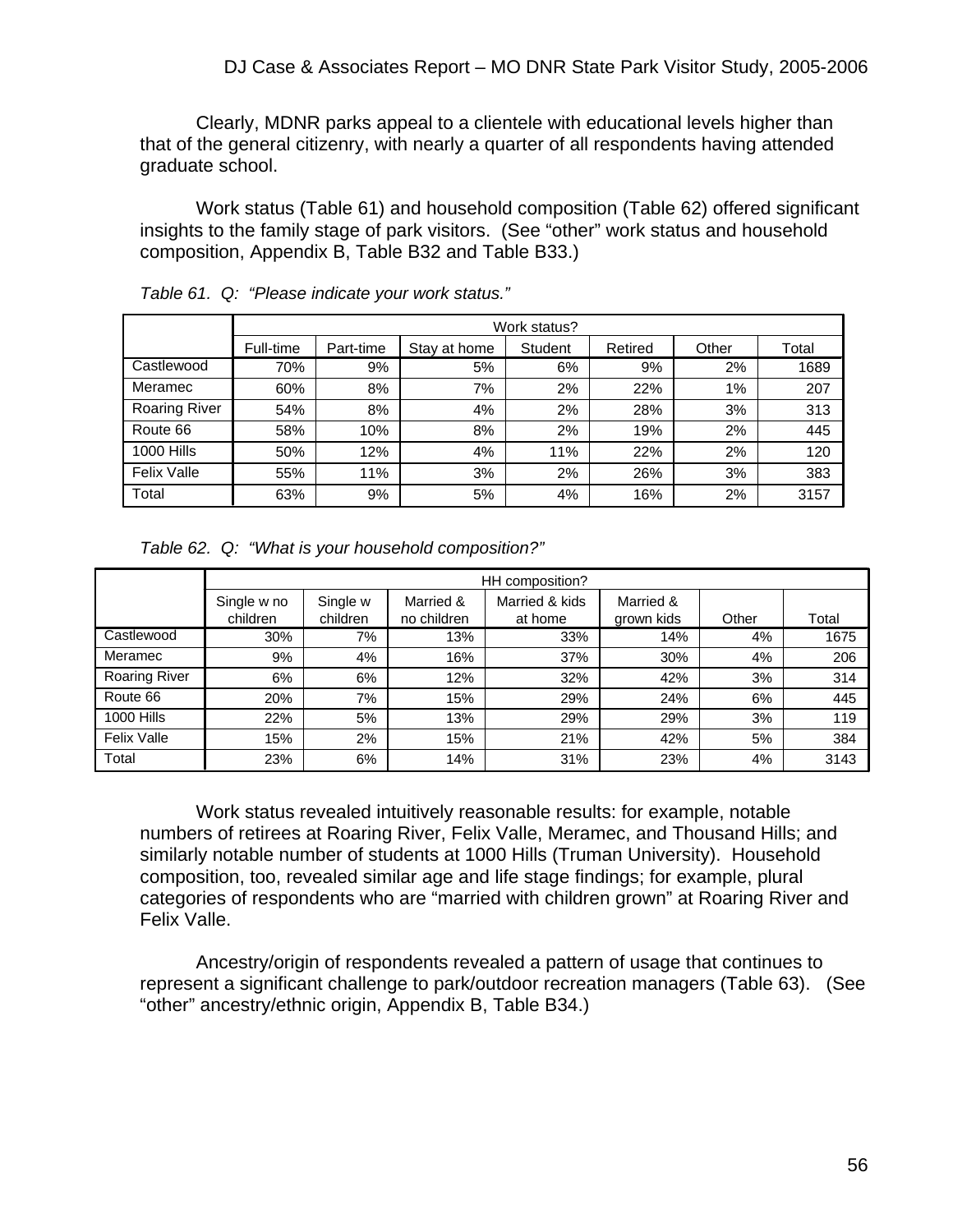|                  |                             | Castlewood | Meramec | <b>Roaring River</b> | Route 66 | 1000 Hills     | Felix Valle | Total  |
|------------------|-----------------------------|------------|---------|----------------------|----------|----------------|-------------|--------|
| African-Americar | Count                       | 12         | 0       |                      | 4        |                |             | 19     |
|                  | % within park               | .7%        | $.0\%$  | .3%                  | .9%      | .8%            | .3%         |        |
|                  | % of Total                  | .4%        | $.0\%$  | .0%                  | .1%      | $.0\%$         | $.0\%$      | .6%    |
| American Indian  | Count                       | 18         | 4       | 23                   | 14       | 2              | 7           | 68     |
|                  | $\frac{1}{2}$ within park   | 1.1%       | 2.0%    | 7.3%                 | 3.1%     | 1.7%           | 1.8%        |        |
|                  | % of Total                  | .6%        | .1%     | .7%                  | .5%      | $.1\%$         | .2%         | 2.2%   |
| Asian            | Count                       | 23         | 3       | $\Omega$             | 5        | $\mathfrak{p}$ | 5           | 38     |
|                  | % within park               | 1.4%       | 1.5%    | .0%                  | 1.1%     | 1.7%           | 1.3%        |        |
|                  | % of Total                  | .7%        | $.1\%$  | .0%                  | .2%      | $.1\%$         | $.2\%$      | 1.2%   |
| Hispanic         | Count                       | 27         | 3       |                      | 4        | 1              | 3           | 39     |
|                  | $\overline{\%}$ within park | 1.6%       | 1.5%    | .3%                  | .9%      | $.8\%$         | .8%         |        |
|                  | % of Total                  | .9%        | .1%     | $.0\%$               | .1%      | $.0\%$         | .1%         | 1.3%   |
| White            | Count                       | 1560       | 196     | 294                  | 420      | 112            | 356         | 2938   |
|                  | $\overline{\%}$ within park | 94.7%      | 96.6%   | 93.9%                | 94.0%    | 94.9%          | 93.7%       |        |
|                  | % of Total                  | 50.2%      | 6.3%    | 9.5%                 | 13.5%    | 3.6%           | 11.5%       | 94.5%  |
| Other ancestry?  | Count                       | 19         | 4       | 3                    | 6        | 2              | 12          | 46     |
|                  | $\overline{\%}$ within park | 1.2%       | 2.0%    | 1.0%                 | 1.3%     | 1.7%           | 3.2%        |        |
|                  | % of Total                  | .6%        | .1%     | .1%                  | .2%      | $.1\%$         | .4%         | 1.5%   |
| Total            | Count                       | 1648       | 203     | 313                  | 447      | 118            | 380         | 3109   |
|                  | % of Total                  | 53.0%      | 6.5%    | 10.1%                | 14.4%    | 3.8%           | 12.2%       | 100.0% |

*Table 63. Q: "What is your ancestry or ethnic origin?"* 

 Large majorities of respondents were white, with small percentages indicating "African-American," "American-Indian," "Hispanic," "Asian," and "other." In Missouri, about 85% of Missourians are "white," 11% are African-American, 1% are Asian, and the balance, "other races" (Office of Social and Economic Data Analysis, http://www.oseda.missouri.edu/regional\_profiles/mopop\_chg\_race\_1990\_2000.shtml) A laudable goal for outdoor/cultural service providers in the public sector would be to strive for attendance and participation among minority populations in numbers at least equal to the proportion that these minorities represent in the general population.

 An interesting addendum to the cultural diversity among survey respondents was the question inquiring if a language other than English was spoken in their homes (Table 64).

|                                 |                      | Other language at home? |     |      |  |  |
|---------------------------------|----------------------|-------------------------|-----|------|--|--|
|                                 |                      | Yes                     | No  |      |  |  |
| <b>MO</b><br><b>DNR</b><br>Park | Castlewood           | 9%                      | 91% | 1657 |  |  |
|                                 | Meramec              | 8%                      | 92% | 203  |  |  |
|                                 | <b>Roaring River</b> | 5%                      | 95% | 315  |  |  |
|                                 | Route 66             | 5%                      | 95% | 439  |  |  |
|                                 | <b>1000 Hills</b>    | 9%                      | 91% | 115  |  |  |
|                                 | <b>Felix Valle</b>   | 4%                      | 96% | 381  |  |  |
|                                 | Total                | 7%                      | 93% | 3110 |  |  |

*Table 64. Q: "When at home, do you speak a language other than English?"*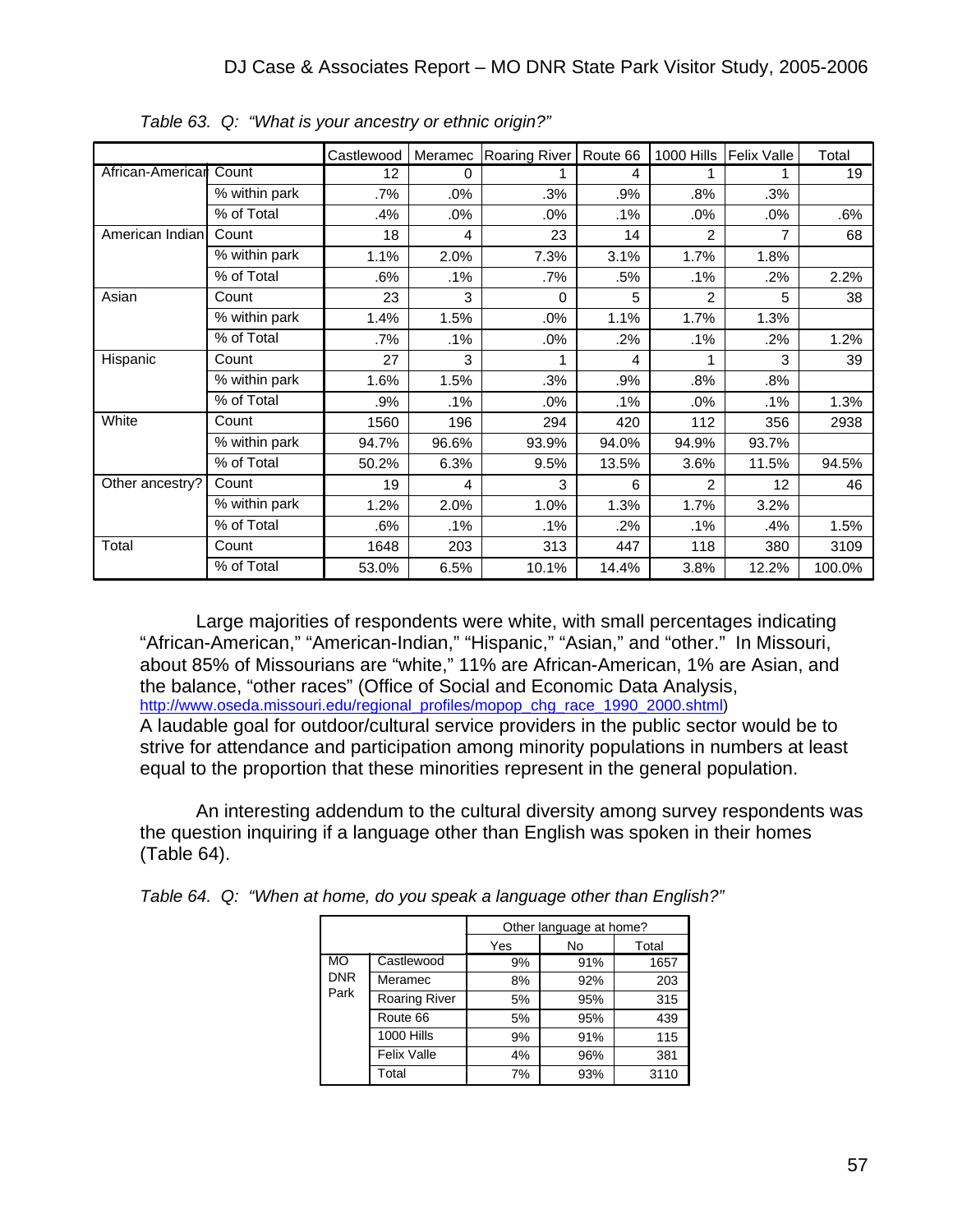Overall, about 4% of Missouri households speak a language other than English; but these percentages vary significantly by county (Missouri Economic Research and Information Center, http://www.ded.missouri.gov/researchandplanning/indicators/population/mo\_lang.stm)

 For example, counties with notable percentages of non-English speaking households include Pulaski (8%), Daviess (8%), Morgan (7%), Perry (6%), Boone (6%), and Jackson (5%). Thus, the percentages of non-English speaking households revealed in the survey (ranging from a low of 4% at Felix Valle to a high of 9% at Castlewood) perhaps are indeed more representative of the general public than might be expected. In the general public, the 5 most common languages spoken in Missouri homes (other than English) are Spanish (and Spanish Creole), German, French (and French Creole), Italian, and Chinese; these, too, were the most common languages listed by survey respondents (Appendix B, Table B35).

Respondents were asked to indicate household income (Table 65).

|                    | Castlewood | Meramec | <b>Roaring River</b> | Route 66 | <b>1000 Hills</b> | Felix Valle | Total |
|--------------------|------------|---------|----------------------|----------|-------------------|-------------|-------|
| Less than \$20,000 | 7%         | 3%      | 7%                   | 6%       | 21%               | 4%          | 7%    |
| \$20,000-\$30,000  | 6%         | 8%      | 12%                  | 10%      | 16%               | 6%          | 8%    |
| \$30,001-\$40,000  | 9%         | 12%     | 14%                  | 14%      | 7%                | 9%          | 10%   |
| \$40,001-\$50,000  | 9%         | 13%     | 14%                  | 13%      | 10%               | 9%          | 10%   |
| \$50,001-\$60,000  | 10%        | 18%     | 17%                  | 18%      | 12%               | 12%         | 13%   |
| \$60,001-\$70,000  | 9%         | 12%     | 6%                   | 11%      | 11%               | 13%         | 10%   |
| \$70,001-\$80,000  | 9%         | 9%      | 5%                   | 9%       | 4%                | 12%         | 9%    |
| \$80,001-\$90,000  | 8%         | 11%     | 6%                   | 6%       | 9%                | 8%          | 7%    |
| \$90,001-\$100,000 | 6%         | 3%      | 7%                   | 4%       | 3%                | 7%          | 6%    |
| Over \$100,000     | 28%        | 12%     | 12%                  | 10%      | 9%                | 18%         | 21%   |
| Total              | 1454       | 175     | 276                  | 388      | 112               | 299         | 2704  |

*Table 65. Q: "What is your annual household income?"* 

 Income distribution was similar across parks, with some notable differences, such as the plural categories of "over \$100,0000" at Castlewood (28%) and Felix Valle (18%), and plural category (21%) of "less than \$20,000" at Thousand Hills. Income of visitors at other parks tended to be grouped in middle-income categories.

 Respondents were given opportunity to make any final comments or suggestions about improving the parks they visited, or MDNR state parks and historic sites generally (Appendix B, Table B36).

#### **Implications for Future Research**

 Though there is understandable desire to customize visitor-survey questionnaires for each MDNR park, as was done in this study, based on unique features or services at those parks (including historic sites), a methodological adjustment that would cut costs, speed data analysis, and improve data comparability is development of a standard visitor-survey form to be administered at all parks (or rather, at the several parks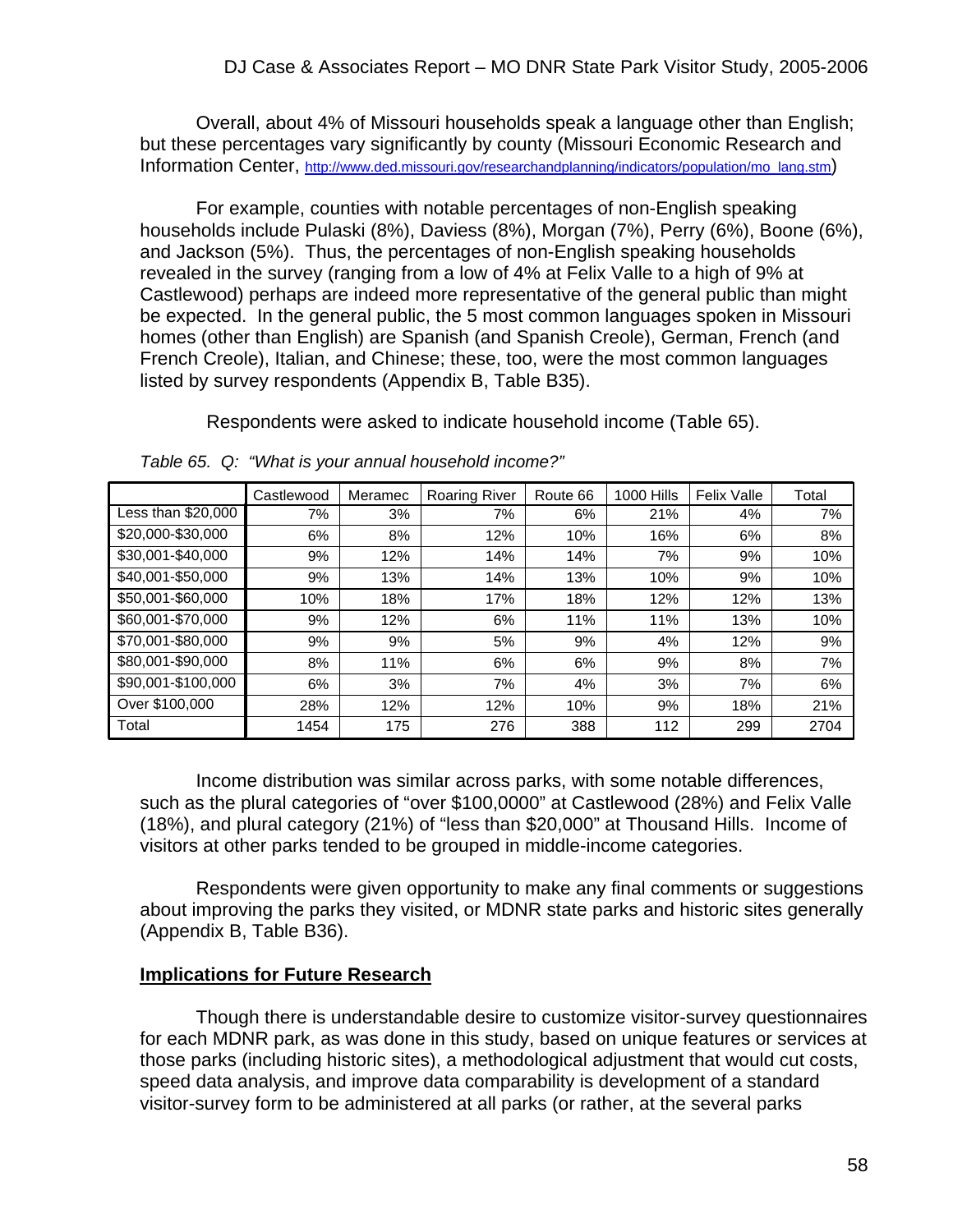selected each year for study). Current questions are well designed, and provide a thorough item pool from which the "key questions" for a new standard form could be extracted (and revised, if necessary). The resulting database ("MDNR Park Visitor Monitor" or "Park Visitor Profile") would not only be consistent across questions, but would be consistent across years of study, providing a tremendously insightful longitudinal portrayal of park visitors over time.

 Serious consideration should be given to the contribution of open-ended questions in the survey, given both the expense in time and effort to enter and then analyze these data. Though the "color commentary" that these items lend to the forcedchoice items may seem useful at the surface, they often give life to the extremes of the response distribution—again, perhaps a useful insight, but costly nonetheless. In any case, the sheer number of open-ended questions should be considered for reduction.